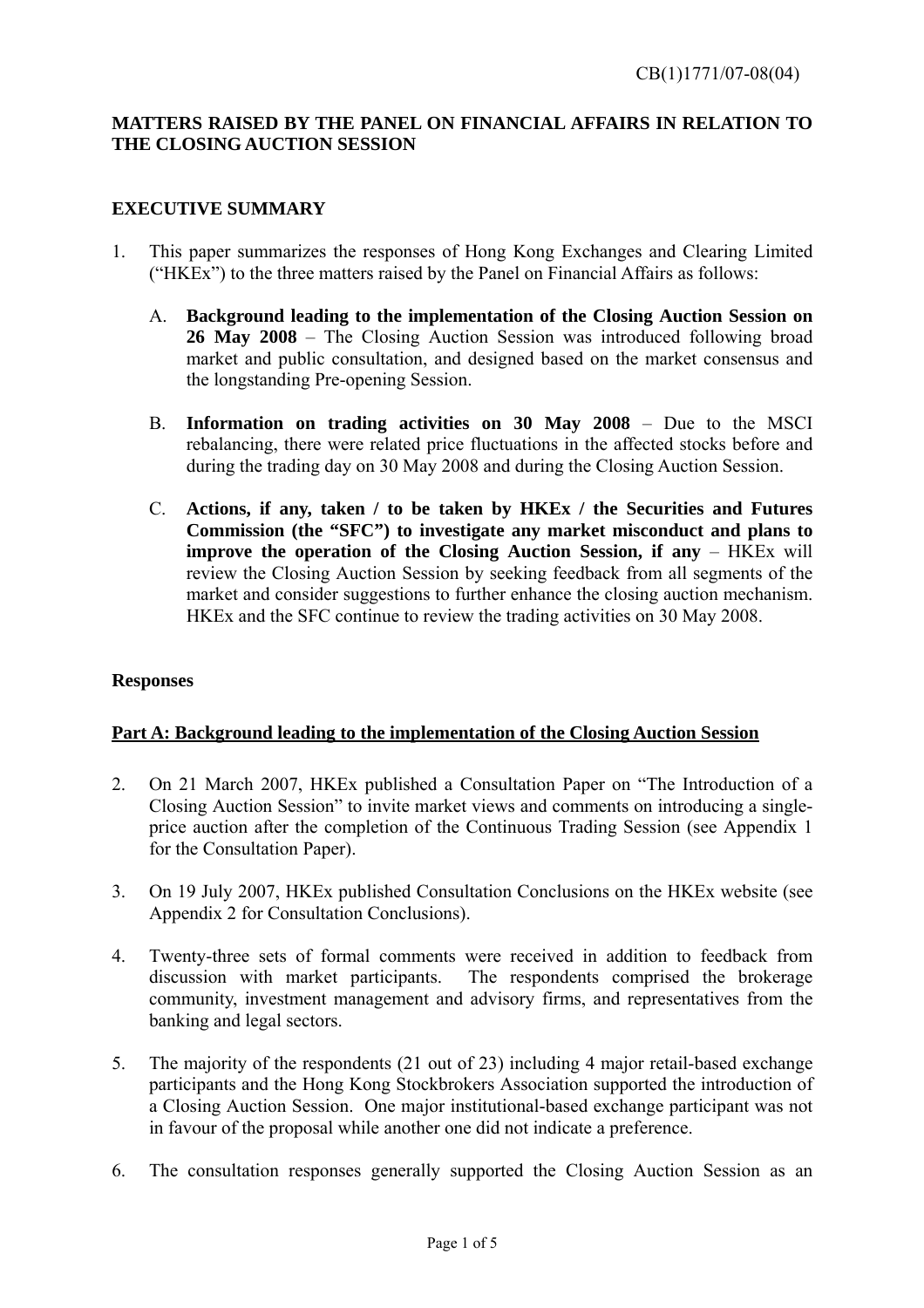internationally proven practice providing a transparent and fair method for determining closing prices of securities and facilitating the execution of trades at the closing prices. The equilibrium prices and volumes throughout the Closing Auction Session are continuously updated and disseminated to the market to ensure transparency.

- 7. The SFC approved the amendments to the Rules of the Exchange in relation to the introduction of a Closing Auction Session on 22 October 2007. HKEx announced on 31 October 2007 that it would introduce the Closing Auction Session on 26 May 2008, subject to market readiness. The rollout date was further confirmed on 19 May 2008 after the successful completion of extensive system tests, end-to-end testing, and a series of mandatory market rehearsals that included all exchange participants using Broker Supplied Systems.
- 8. To help exchange participants prepare for the implementation of the Closing Auction Session and understand its operation, HKEx staff introduced the model during their routine visits to exchange participants' offices. From April 2008, a series of seminars were conducted with more than 500 attendees from 200 plus exchange participants.
- 9. In addition, HKEx issued circulars, press releases and newspaper articles, and organized media interviews to notify the market of the implementation as well as the features of the Closing Auction Session.
- 10. A special section on the Closing Auction Session was created on the HKEx website<sup>1</sup> so that exchange participants, market users and the public could review the news releases, circulars, technical documents and other information on the Closing Auction Session.

#### **Part B: Information on trading activities on 30 May 2008**

#### Background: MSCI Rebalancing

- 11. On 6 May 2008, MSCI Barra announced its index rebalancing effective as at the close of 30 May 2008. This time, in addition to the regular review of additions, deletions, and reweightings of index constituents, MSCI introduced significant changes to its indexing methodology and it affected altogether 167 listed stocks in Hong Kong.
- 12. According to industry estimates, over \$500 billion of assets including active and passive funds are benchmarked to MSCI indices tracking Hong Kong listed stocks. The assets tracking Hong Kong-related MSCI indices have increased substantially due to the growth of the Hong Kong and Mainland China securities markets especially in the past year.
- 13. It was conservatively estimated that the MSCI rebalancing would result in at least \$30 billion of fund flows from passive funds (not including potential fund flows from active funds and hedge funds) tracking the relevant MSCI indices to the 167 stocks affected by the rebalancing.
- 14. In light of the significance of the index rebalancing, HKEx reminded exchange

<sup>&</sup>lt;sup>1</sup> The hyperlink to the Closing Auction Session corner is http://www.hkex.com.hk/infra/cas/cas.htm.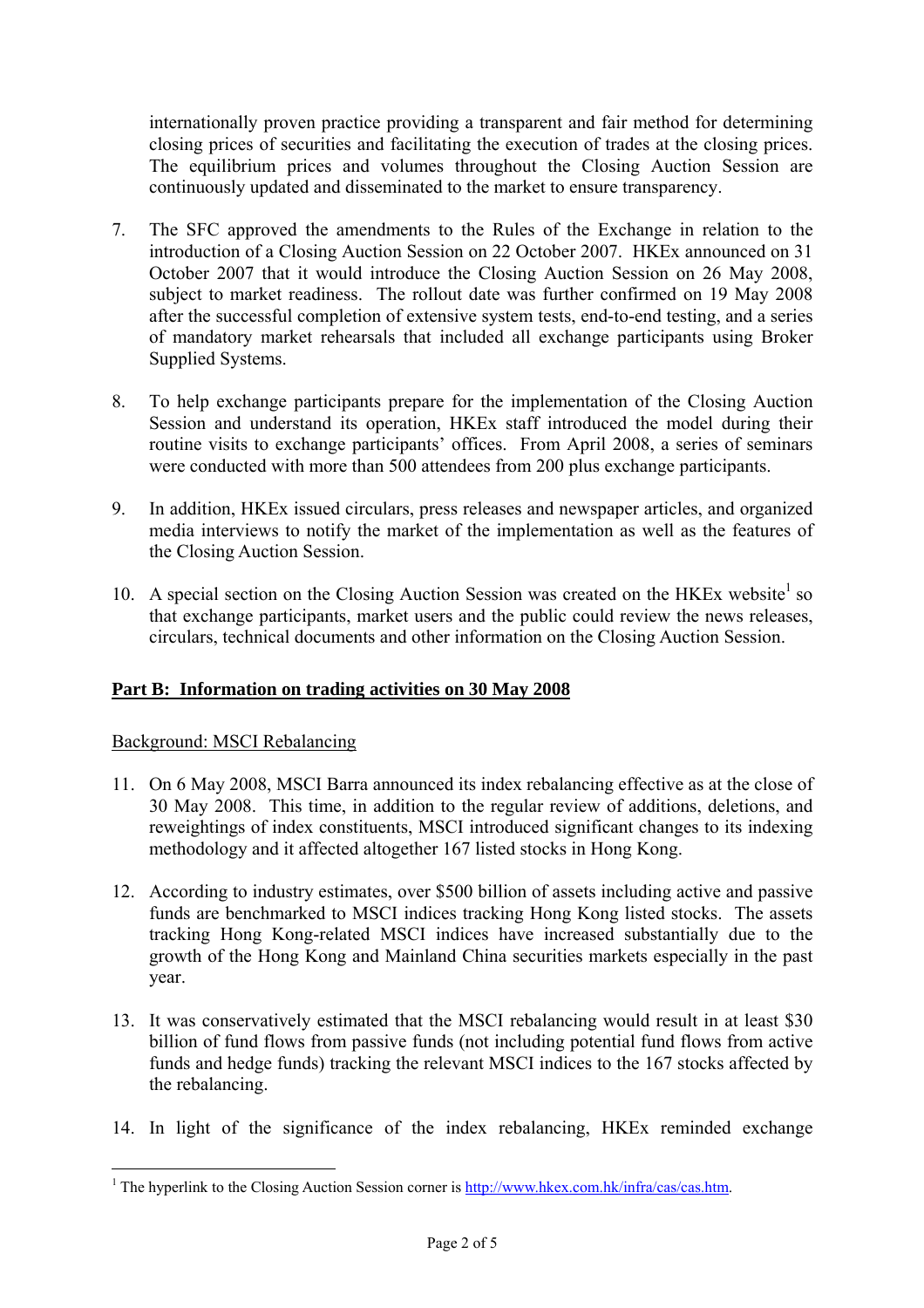participants in a circular issued on 19 May 2008 to pay particular attention to the closing auction features expecting that investors would wish to trade at the closing price (eg end of months/quarters, effective dates of index rebalancing) consistent with overseas markets with closing auctions.

15. In addition, the MSCI rebalancing event on 30 May 2008 was mentioned by HKEx colleagues to around 200 attendees at a presentation organized by the Hong Kong Stockbrokers Association on 22 May 2008, and was also covered in the slides that were distributed to the attendees.

#### Trading on 30 May 2008

- 16. On 30 May 2008, HKEx recorded about \$14 billion turnover during the Closing Auction Session out of \$86 billion for the entire day. The transaction value of the 167 stocks affected by MSCI rebalancing accounted for about 97 per cent of the total turnover in the Closing Auction Session (see Appendix 3 for details).
- 17. Of the 167 stocks affected by the MSCI rebalancing exercise, 21 stocks recorded more than 5 per cent fluctuation between the closing prices and the last traded prices at 16:00 (see Appendix 4 for details). The rest of the 146 stocks affected by the MSCI rebalancing exercise did not experience any major volatility during the Closing Auction Session. The volatility in those 21 stocks has since attracted much attention although it is in fact similar to the daily volatility in the top 20 gainers and losers among HKEx listed stocks.
- 18. A few additional observations were noted in relation to the trading activities on 30 May 2008.
	- (a) Most of the abovementioned 21 stocks experienced price volatility throughout the Continuous Trading Session on 30 May 2008 before the commencement of the Closing Auction Session.
	- (b) Some of these 21 stocks had also recorded price fluctuations (up to 59 per cent) and increased transaction volumes (up to 400 per cent) between the announcement of the MSCI rebalancing event on 6 May 2008 and 29 May 2008.
	- (c) Similar to the previous four trading days, there were few order cancellations during the Closing Auction Session on 30 May 2008. The fluctuations in prices were primarily due to the interaction of significant buying and selling orders.
	- (d) All segments of the broker and investor communities participated in the Closing Auction Session. It was recorded that 372 out of a total of 448 exchange participants participated in the Closing Auction Session on 30 May 2008, most of them being retail-based exchange participants with a majority of them actively inputting new orders in the Closing Auction Session.
	- (e) Price fluctuations also occurred in other regional markets<sup>2</sup> on 30 May 2008 due to the MSCI rebalancing event. For example, 106 stocks impacted by the MSCI

<sup>&</sup>lt;sup>2</sup> Including Australia, India, Indonesia, Korea, Malaysia, Philippines, Singapore, Taiwan and Thailand.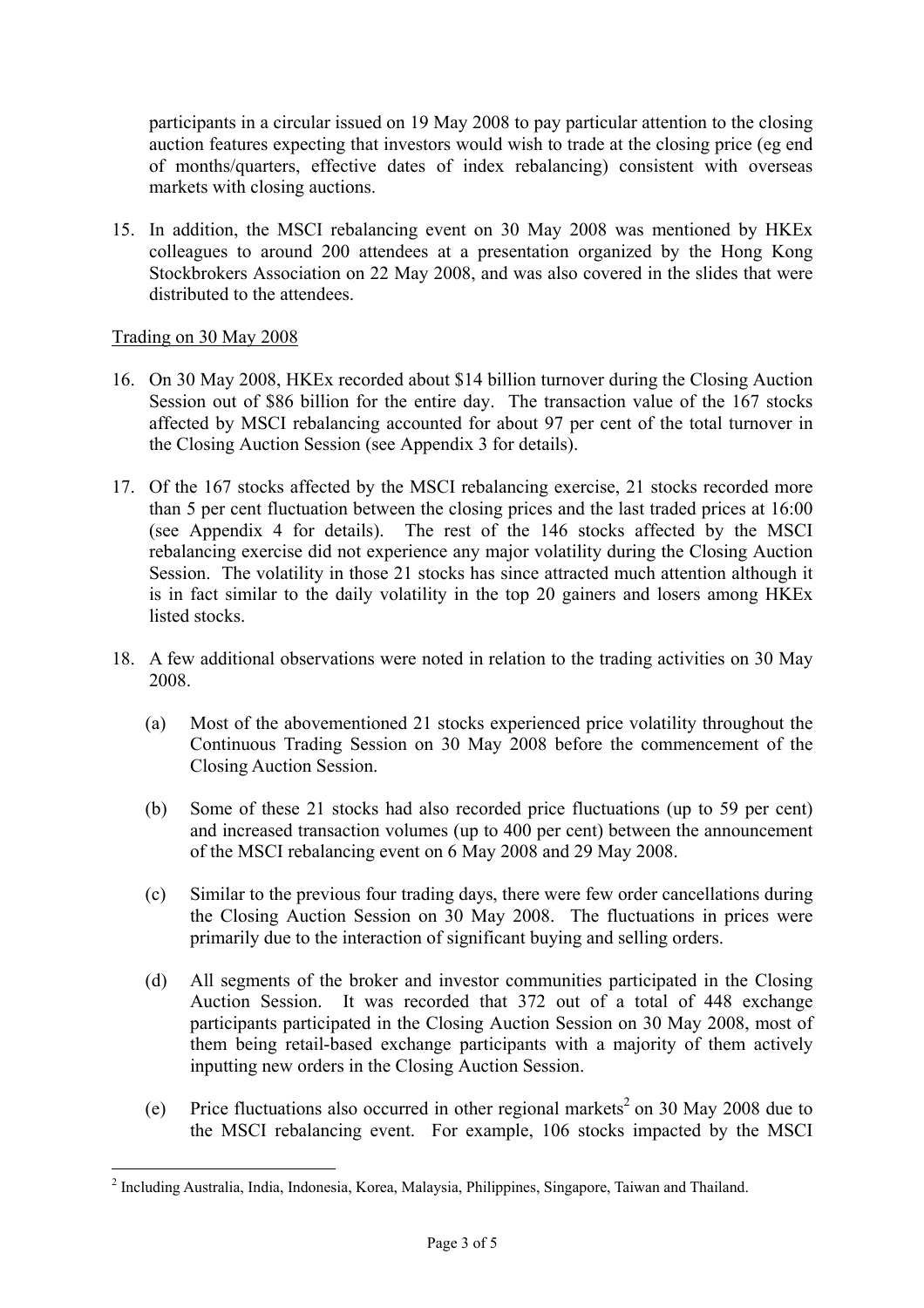rebalancing in the region had recorded over 5 per cent price fluctuations from the previous day close, whereas 463 stocks recorded a price deviation of more than 5 per cent since the announcement of MSCI rebalancing on 6 May 2008.

#### Impact on Retail Investors

- 19. Contrary to some reports, retail-based exchange participants in fact participated significantly during the Closing Auction Session on 30 May 2008. For instance, they contributed:
	- (a) approximately 10 per cent of the turnover,
	- (b) approximately 45 per cent of the total number of orders, and
	- (c) approximately 30 per cent of the total number of trades.
- 20. Retail-based exchange participants and investors in particular appear to have used the rebalancing and the Closing Auction Session to enjoy the opportunity to buy low where institutions were selling heavily and sell high to the less-price-sensitive institutional buyers. For instance, among those 21 stocks, they contributed:
	- (a) approximately 22 per cent of the selling turnover for those advancing stocks (whereas close to 100 per cent of the buying turnover of such stocks was contributed by institutional brokers), and
	- (b) approximately 41 per cent of the buying turnover for those declining stocks (whereas close to 100 per cent of the selling turnover of such stocks was contributed by institutional brokers).

#### Part C: Actions, if any, taken / to be taken by HKEx to investigate any market **misconduct and plans to improve the operation of the Closing Auction Session, if any**

- 21. Both HKEx and the SFC have market surveillance programmes to monitor trading activity and price movements of stocks. Where appropriate, HKEx will inform the SFC of unusual market conditions and cases of suspected manipulation for SFC's investigation and potential criminal prosecution.
- 22. HKEx has conducted a comprehensive review and analysis on all relevant order and trade activities by each participating exchange participant during the Closing Auction Session on 30 May 2008. The analysis concerning the event has already been referred to the SFC. The SFC will review this analysis, combine that with its own analysis, and then take appropriate regulatory action if the evidence so warrants.
- 23. HKEx will take the following actions with priority:
	- (a) HKEx will review the Closing Auction Session seeking feedback from all segments of the market and consider suggestions to further enhance the closing auction mechanism.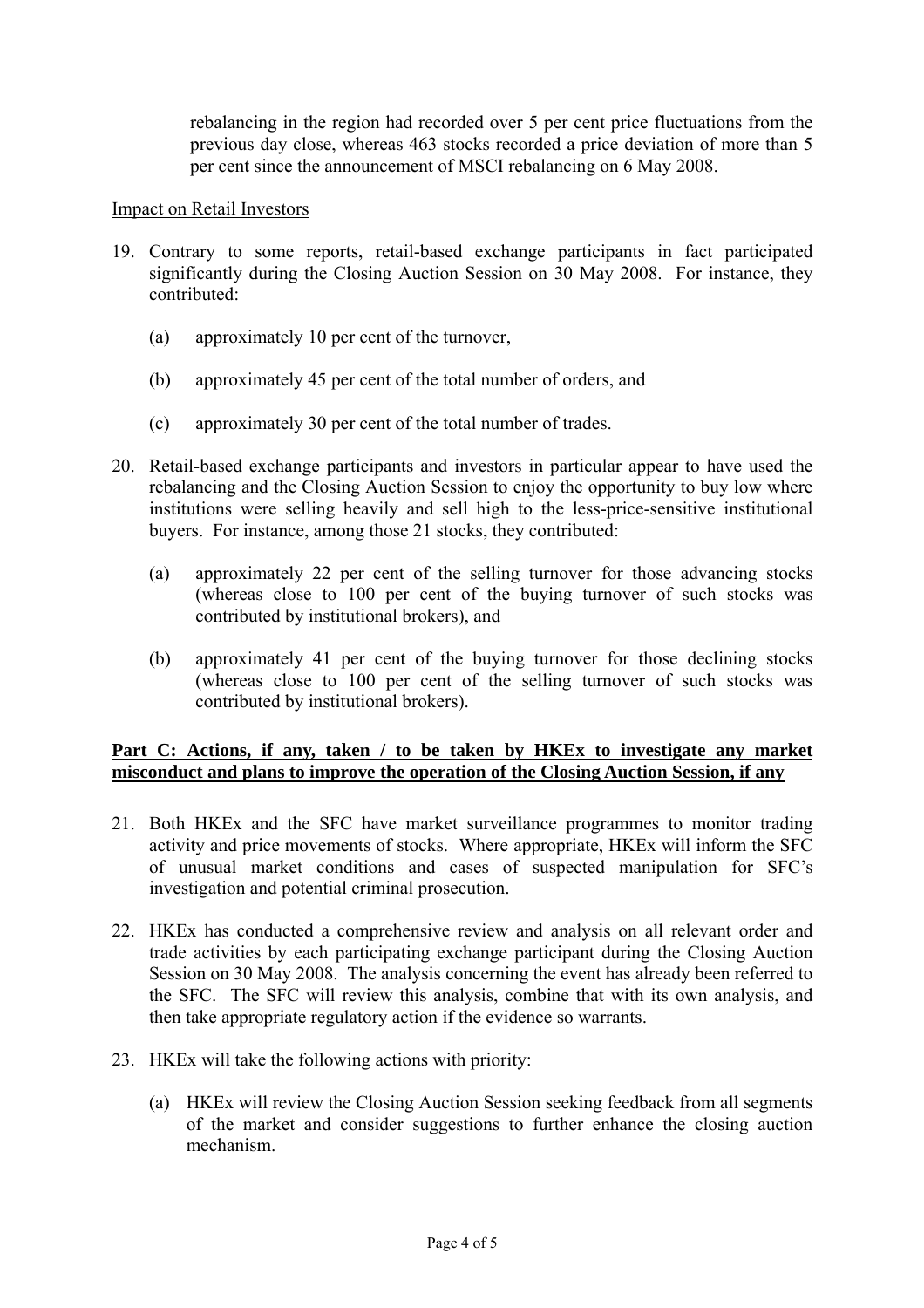- (b) HKEx has already submitted proposed rule amendments to the SFC in relation to allowing short selling at the Pre-opening and Closing Auction Sessions since August 2007. The matter is currently under consideration by the SFC. If approved by the SFC, HKEx would work with exchange participants to implement this enhancement as soon as possible.
- (c) Continuous market education will be conducted by HKEx in conjunction with the SFC to ensure exchange participants and the investing public are familiar with the mechanism and the impact of the Closing Auction Session.
- (d) A circular was issued to exchange participants on 4 June 2008 to remind them of the Hang Seng Index rebalancing exercise effective on 10 June 2008.
- (e) HKEx has contacted MSCI Barra and has suggested that the company could provide more transparency to the investing public on the index rebalancing events in the future. HKEx would contact other index compilers and raise similar suggestions.

#### **ATTACHMENTS**

- Appendix 1: Consultation Paper on the Introduction of a Closing Auction Session
- Appendix 2: Consultation Conclusions on the Introduction of a Closing Auction Session
- Appendix 3: Turnover Statistics of Closing Auction Session in relation to Market Total (26- 30 May 2008)
- Appendix 4: Price Volatility of the 21 MSCI Stocks with Price Deviation of More than 5 Per Cent after the Closing Auction Session on 30 May 2008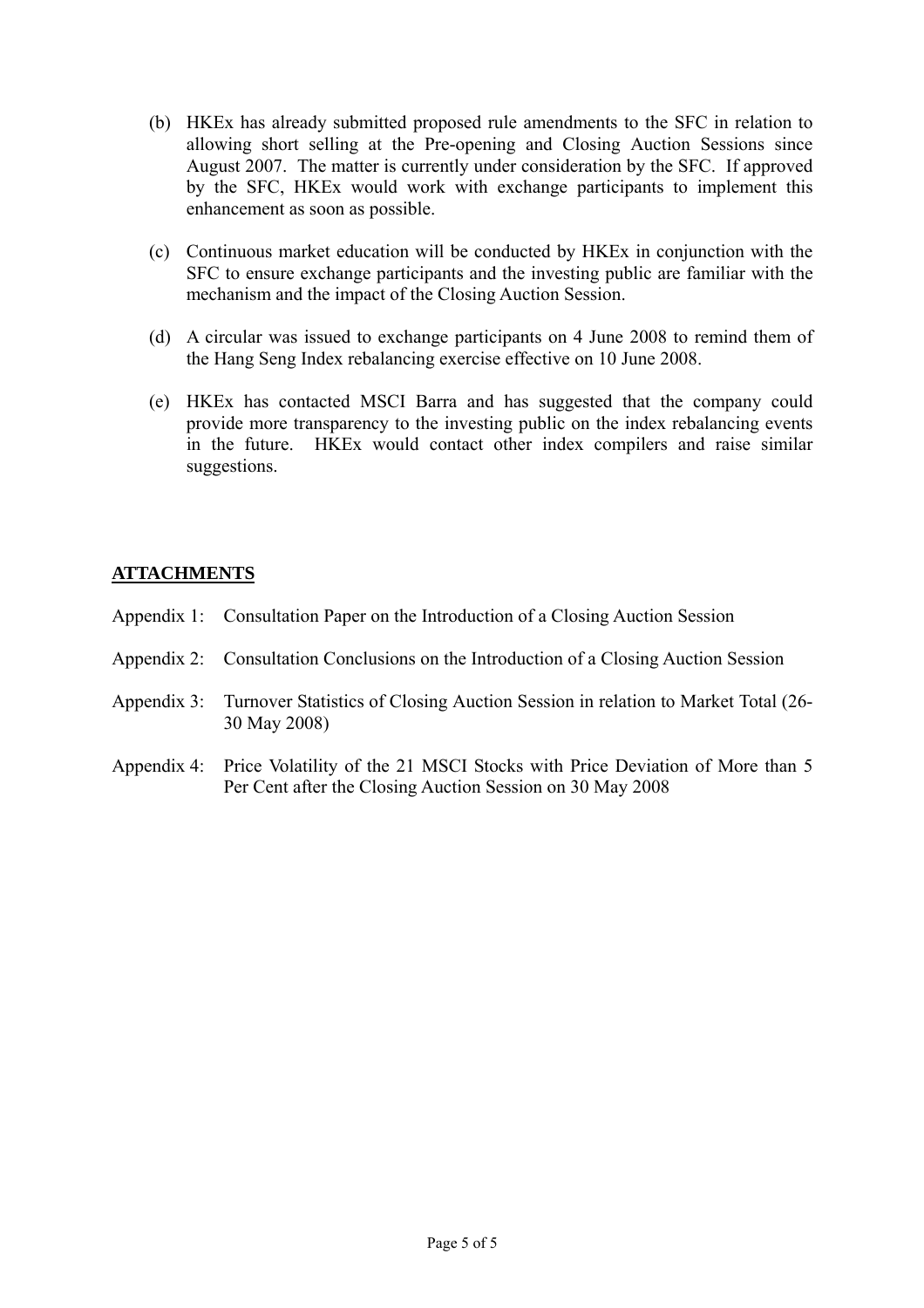Appendix I

## **CONSULTATION PAPER** THE INTRODUCTION OF A CLOSING AUCTION SESSION

**March 2007**



HKE Hong Kong Exchanges and Clearing Limited<br>香港交易及結算所有限公司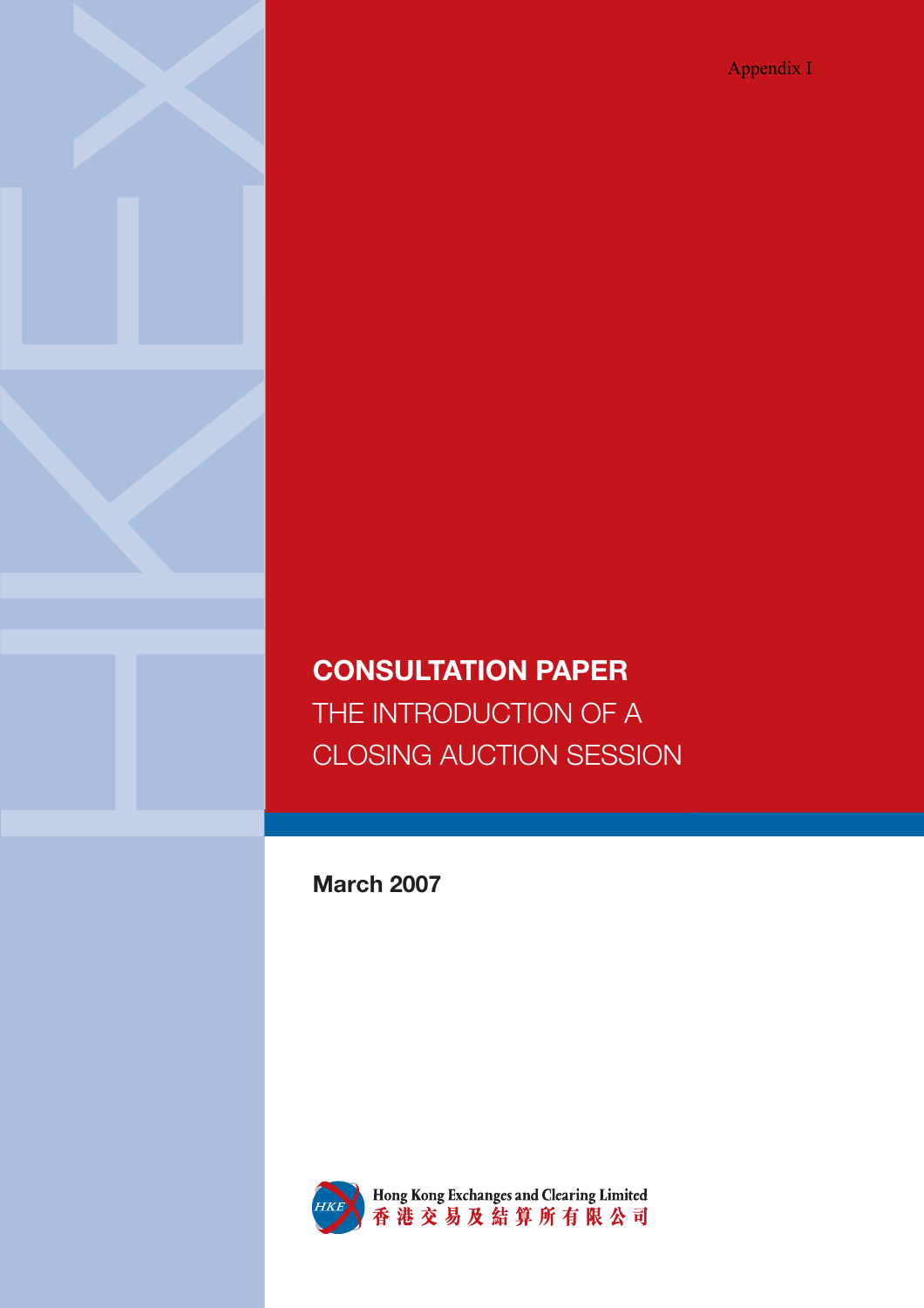## **TABLE OF CONTENTS**

Page No.

| <b>EXECUTIVE SUMMARY</b> |                                                                              | $\mathbf{1}$   |
|--------------------------|------------------------------------------------------------------------------|----------------|
| PART A: INTRODUCTION     |                                                                              | $\overline{2}$ |
| PART B: MARKET OPINIONS  |                                                                              | 5              |
|                          | PART C: PROPOSED CLOSING AUCTION SESSION FOR COMMENTS                        | $\overline{7}$ |
|                          | PART D: OTHER CONSIDERATIONS                                                 | 10             |
|                          | PART E: NEXT STEPS AND TIME FRAME                                            | 11             |
| <b>APPENDICES</b>        |                                                                              |                |
| <b>APPENDIX I:</b>       | <b>MAJOR OVERSEAS STOCK MARKETS WITH SINGLE</b><br>PRICE AUCTION MECHANISM   | 12             |
| <b>APPENDIX II:</b>      | <b>RULES FOR DETERMINING THE INDICATIVE</b><br><b>EQUILIBRIUM PRICE</b>      | 13             |
|                          | <b>APPENDIX III: LIST OF QUESTIONS</b>                                       | 14             |
|                          | APPENDIX IV: PERSONAL INFORMATION COLLECTION AND<br>PRIVACY POLICY STATEMENT | 15             |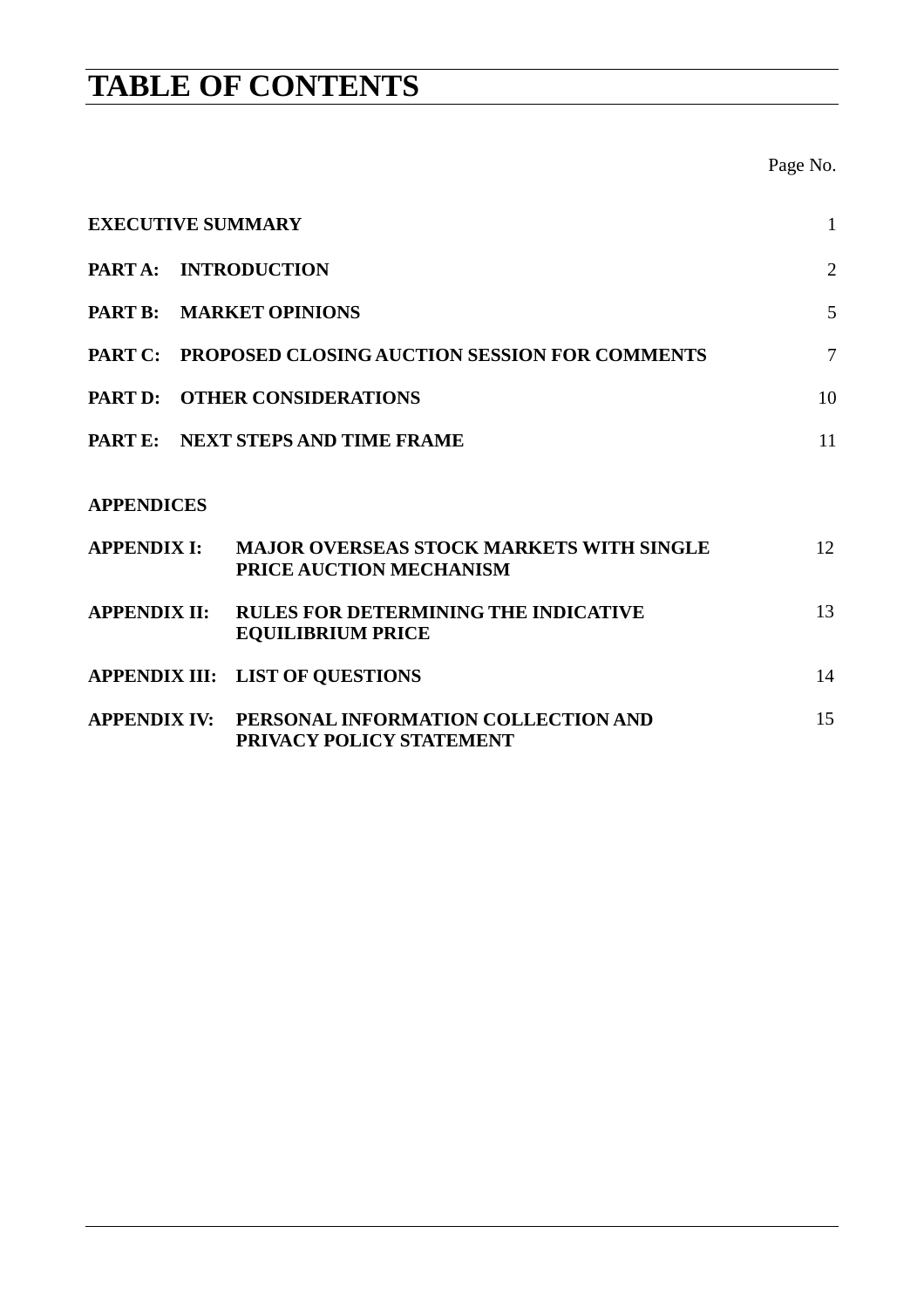## **EXECUTIVE SUMMARY**

This public consultation seeks views and comments from market practitioners, listed companies, investors, members of the public and Exchange Participants on the proposal to introduce an end-of-day closing trading session for all securities which allows the input of orders into the Stock Exchange's Automatic Order Matching and Execution System (AMS) for a single price auction (closing auction session) after the completion of the continuous trading session.

The introduction of a closing auction session aims to improve the determination of securities closing prices, facilitate trading at market close, and enhance market liquidity and the overall competitiveness of the Hong Kong securities market.

To provide a closing auction session that is easy for market participants to understand and use, Hong Kong Exchanges and Clearing Limited (HKEx) proposes adopting the trading mechanism that is used already for the pre-opening session. The pre-opening session has operated smoothly and has been well received by market participants since its introduction in 2002.

The proposed features of the closing auction session are summarised in Part C of this paper.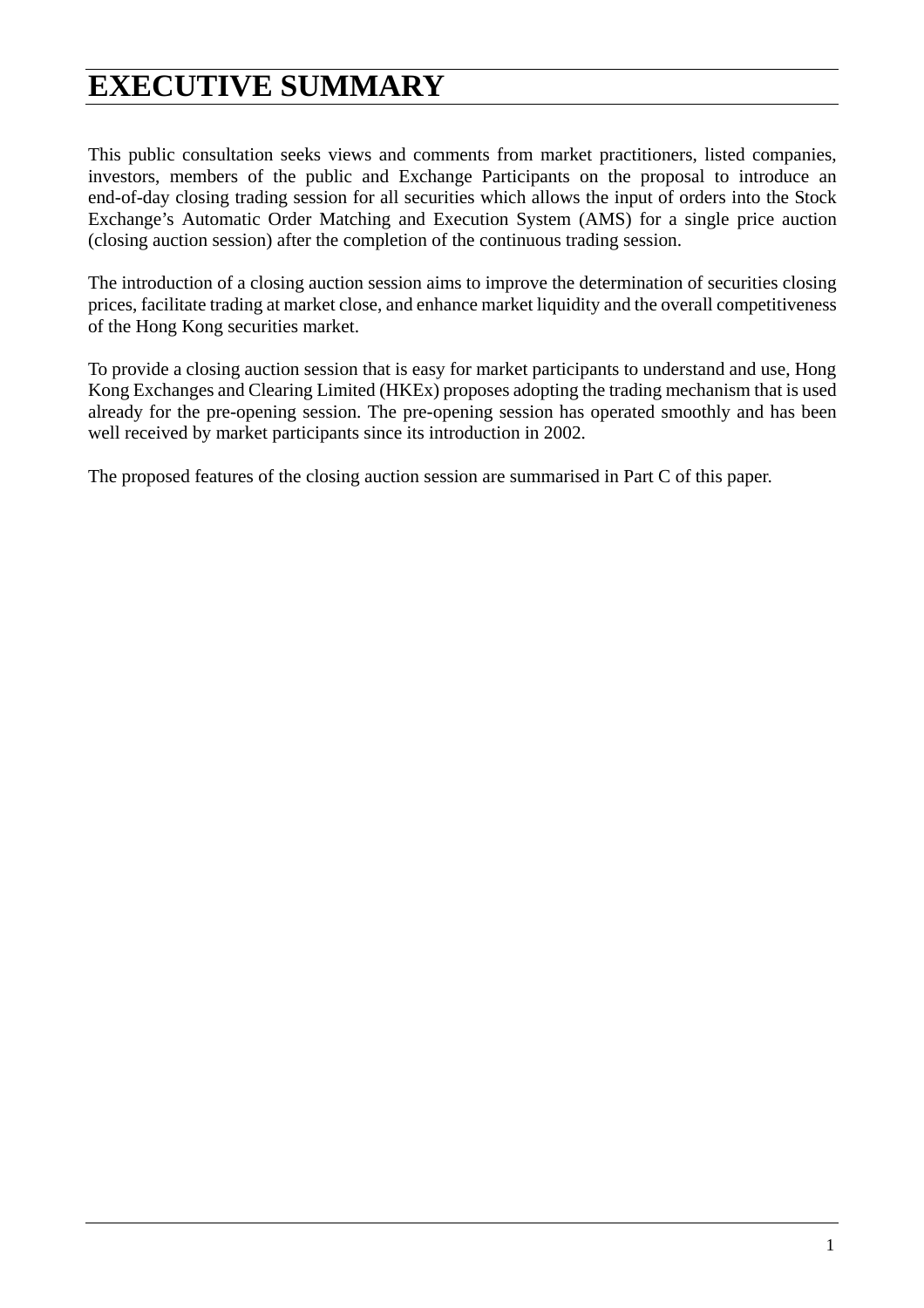## **PART A: INTRODUCTION**

### **Current Closing Price Calculation Mechanism**

1. Currently, the closing price of a stock is determined by taking the median of 5 nominal prices<sup>1</sup> in the last minute of the continuous trading session. The system will take up to 5 snapshots of the nominal prices at 15-second intervals starting from 3:59:00 p.m. The five snapshot nominal prices are then arranged in ascending order and the median (i.e. the middle one) will then be taken as the closing price.

| <b>Snapshot</b> | Time           | <b>Bid Price</b> | Ask Price | Last<br>Recorded<br>Price | Nominal<br>Price |
|-----------------|----------------|------------------|-----------|---------------------------|------------------|
| 1st             | 3:59:00 p.m.   | \$39.40          | \$39.50   | \$39.50                   | \$39.50          |
| 2nd             | $3:59:15$ p.m. | \$39.40          | \$39.50   | \$39.50                   | \$39.50          |
| 3rd             | $3:59:30$ p.m. | \$39.30          | \$39.40   | \$39.50                   | \$39.40          |
| 4th             | $3:59:45$ p.m. | \$39.30          | \$39.40   | \$39.40                   | \$39.40          |
| 5th             | $4:00:00$ p.m. | \$39.20          | \$39.30   | \$39.30                   | \$39.30          |

2. The following example illustrates the calculation:

 $\overline{a}$ 

- 3. The five snapshot nominal prices are arranged in ascending order (i.e. \$39.30, \$39.40, \$39.40, \$39.50, \$39.50) and then the median (i.e. \$39.40) will be taken as the closing price. Choosing the median of five snapshot nominal prices ensures that the closing price will not be biased by one single trade concluded at a specific time.
- 4. The current closing price calculation method has been in use since 1987 starting initially with 3 snapshots of nominal prices. It was subsequently extended to 5 snapshots of nominal prices at the launch of AMS in 1993. At present, the system takes a few minutes to complete the closing price calculation for the whole market.

 $1$  The nominal price in the continuous trading session is determined by comparing the current bid price, current ask price and last traded price / previous closing price, as the case may be. For details, please refer to Chapter 1 of the Rules of the Stock Exchange of Hong Kong.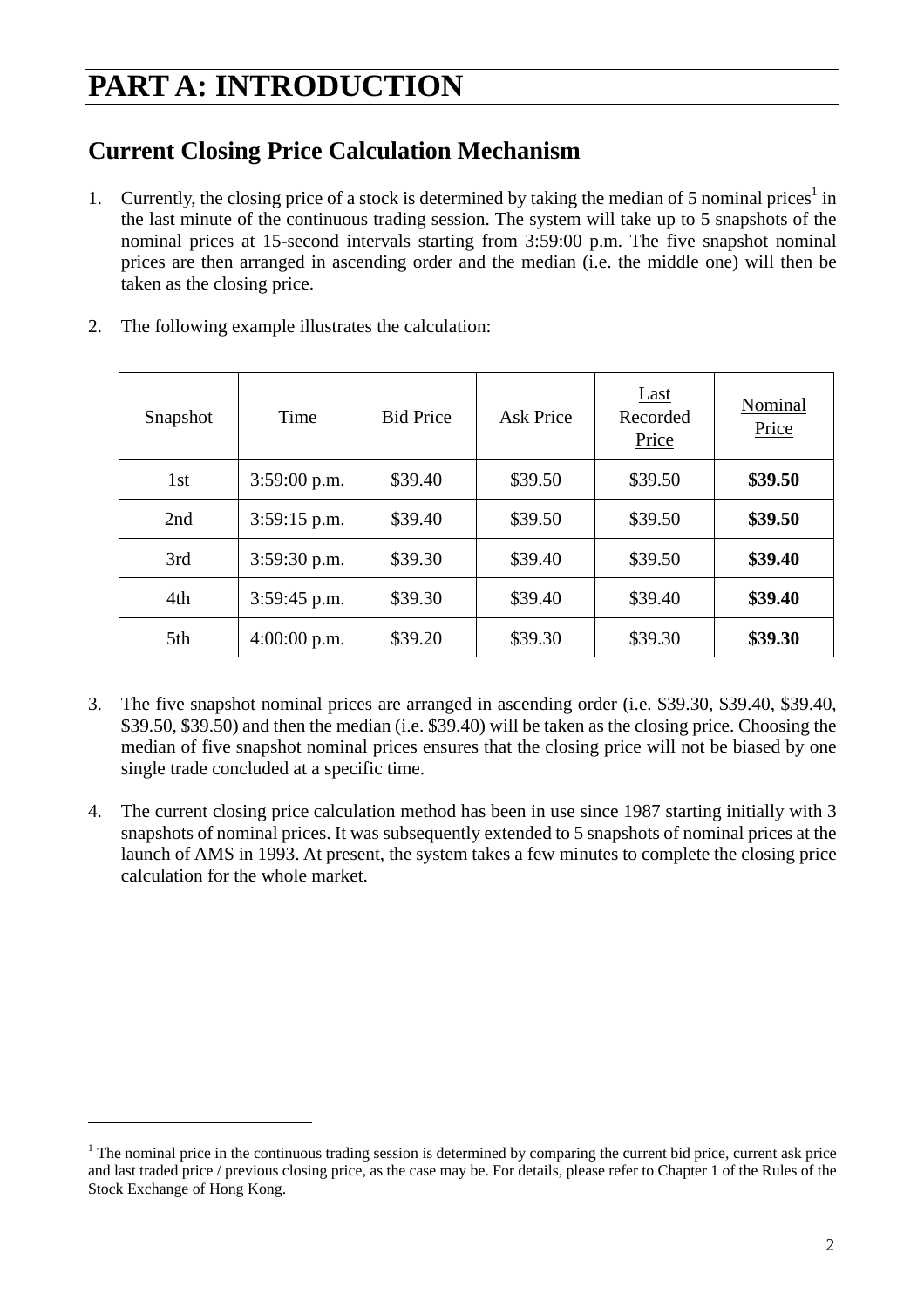### **Views on the Current Closing Price Calculation Mechanism**

- 5. Some market participants consider that the current closing price calculation method is simple and it provides the randomness that the closing prices will not be unreasonably biased by one single trade (i.e. the last trade). However, other comments on the current method have been obtained and are presented below:
	- (a) the last minutes of trading are often characterised by increased price volatility;
	- (b) it is difficult to achieve the closing price in order to facilitate the execution of portfolio valuation and index rebalancing activities. The result is that the Hong Kong market is one of the hardest closes to match and more difficult to trade than markets with closing auctions;
	- (c) the spread (the difference between the best bid and the best ask) often widens near the market close;
	- (d) it is difficult to understand by the general public in case the closing price is different from the last traded price; and
	- (e) most of the major overseas markets adopt end of day closing auctions to determine fair closing prices.
- 6. Some market participants were of the view that a closing auction would improve the existing method used for determining closing prices.

## **Practices in Major Overseas Markets**

- 7. The popularity of a closing auction mechanism has increased in recent years and has become the international practice adopted by most equity markets.
- 8. Numerous major overseas markets have call auctions at both market open and close. In fact, it appears that only a few stock exchanges including HKEx have adopted a pre-opening auction solely without introducing a closing auction.
- 9. A comparison of major overseas markets that have both pre-opening and closing sessions is presented along with a description of the applicable closing auction mechanisms and duration in Appendix I.
- 10. At these major overseas markets, the closing auctions operate in a manner similar to the opening auctions. The main difference is the duration of the closing sessions which are normally shorter and conclude in around 5 minutes.
- 11. In Asia, most of the major markets have adopted closing auctions to determine the closing price Australia, Korea, Japan, Singapore, Taiwan and Thailand. Through discussions with some Exchange Participants, they indicated that the closing auction was usually the most active trading period of the day for most Asian markets. The exchanges' experience in using an auction to close their equity markets and determine closing prices has been positive.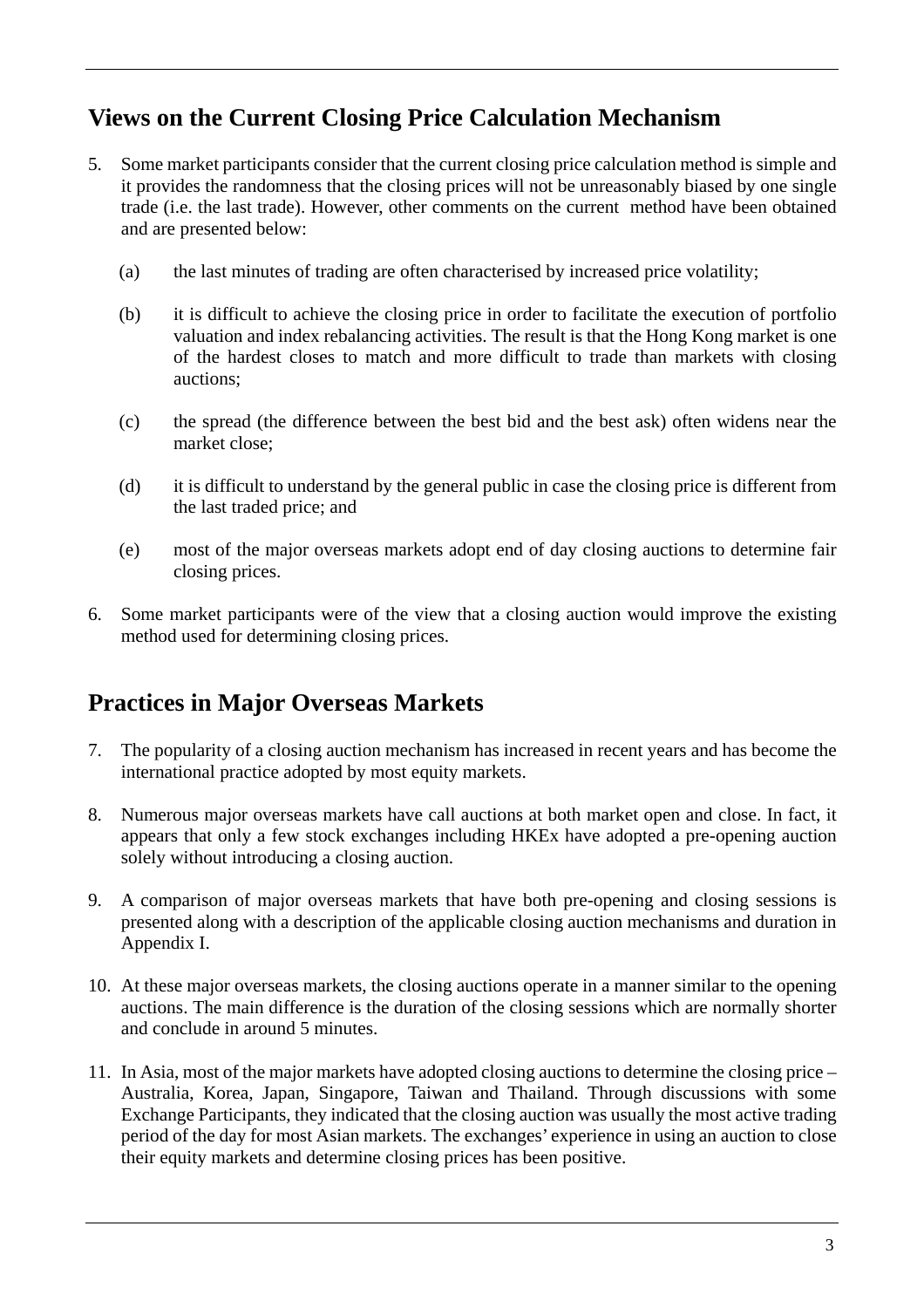### **Experience with the Pre-opening Session in Hong Kong**

- 12. In March 2002, HKEx introduced its pre-opening session for the stock market for all securities. One key objective of introducing the pre-opening session was to determine a competitive opening price before the commencement of the continuous trading session.
- 13. Currently, the pre-opening session comprises an order input period from 9:30am to 9:45am; a pre-order matching period from 9:45am to 9:50am; an order matching period from 9:50am to 9:58am; and a blocking period from 9:58am to 10:00am during which no orders may be input nor resident orders matched. Since its introduction, the pre-opening session has operated smoothly and positive comments have been received from a broad cross section of market participants.
- 14. Based on statistics for the second half of 2006, over 1,700 listed securities have had transactions concluded during the pre-opening session. On average, these transactions contribute approximately 1.2% of total daily market turnover (i.e. \$420M). With respect to Hang Seng Index (HSI) constituent stocks, the percentage of daily turnover concluded by single price auction during the pre-opening session is about 1.6%. The pre-opening session also collects many limit orders that carry through to the 10:00 opening of the continuous trading session.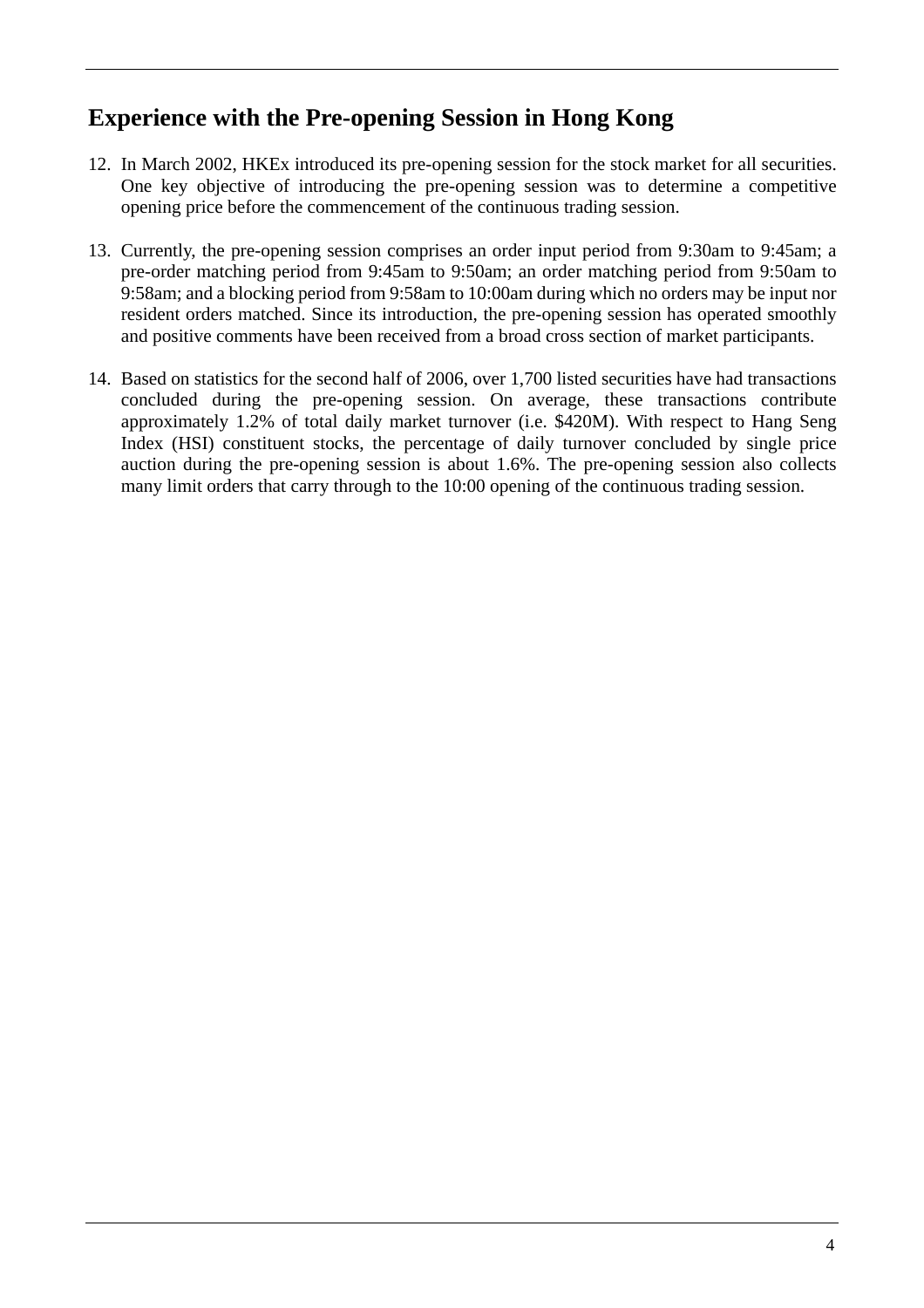15. Through discussions with market participants and reviews of academic studies, some widely held views and comments on the closing auction have been collected and are presented in this section.

## **Reduce Trading Volatility**

- 16. Some Exchange Participants indicated that their clients have indicated a strong preference for a closing auction mechanism in Hong Kong to smooth out volatility. For example, some asset managers adopt a 'passive' approach to investment, i.e. their goal is simply to match the performance of a benchmark index. As the index performance is based on the closing prices of the underlying securities, it is in the clients' best interests for the asset managers to trade for their customers' accounts at the closing price. The asset managers therefore instruct their brokers to try to match this closing price used to calculate the relevant indexes.
- 17. However, on any given day, trading at the close of the market under the current closing mechanism is often significantly more volatile than trading during the rest of that day as brokers attempt to obtain the closing price of the relevant stock on behalf of their asset management clients based on the median of 5 nominal prices for that stock in the last minute. This volatility makes it more difficult for brokers (and therefore their clients) to consistently obtain the closing price.

## **Enhance Market Liquidity**

- 18. Some Exchange Participants were of the view that the consolidation of the order flow in a closing auction could overcome the problem of possible gaps and order imbalances that can arise in the continuous trading environment, particularly with respect to illiquid securities. Some felt that a closing auction could help complete an order that had not otherwise been filled during the continuous trading session. The closing auction will also offer an additional trading method for inactive securities which might contribute to enhanced liquidity.
- 19. The settlement price determined using a closing auction mechanism could also serve to enhance the liquidity of derivative instruments. In this regard some Exchange Participants cited the case of index arbitrage where the difference between the settlement price and actual unwinding prices can be so wide that the entire profit may be lost. They estimate that trading volumes would likely increase if the calculation of a final settlement price was determined by an auction system. For further details on the calculation of the final settlement price/official settlement price for HKEx's derivative instruments, please refer to Part D below. No proposal is being put forward at this time to change the final settlement price procedures for HKEx derivatives contracts.

### **The Potential for Manipulation of Stock Prices**

20. As indicated by some of the institutional participants interviewed, the closing auction is less susceptible to market manipulation considering the transparency of auction processes and based on their trading experience in major overseas markets with closing auction mechanisms.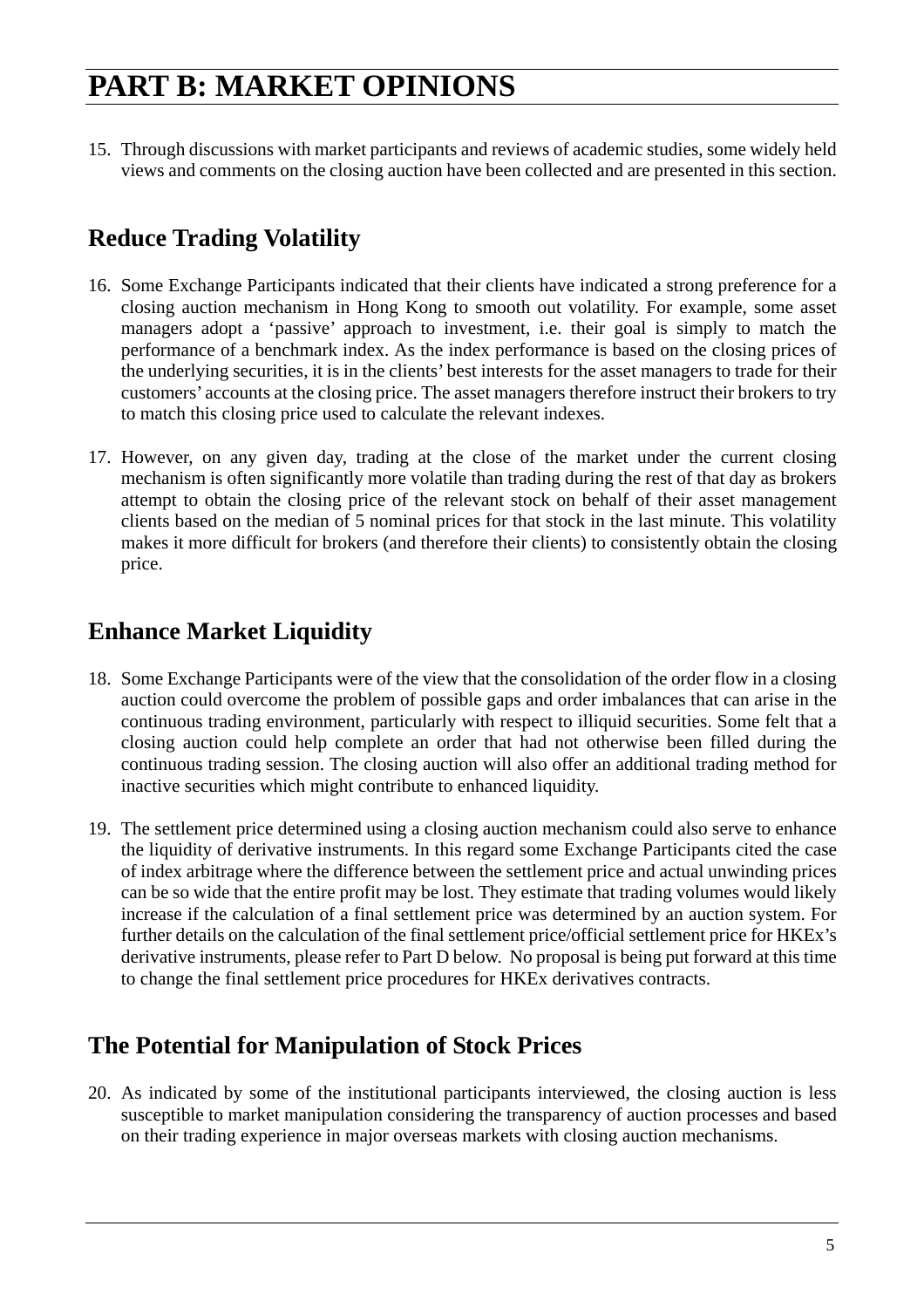- 21. Some Exchange Participants were of the view that the move to a auction closing mechanism could make the Hong Kong market more vulnerable to market manipulation at the close of trading than it presently is, in particular for illiquid stocks, and suggested that the closing auction should only be applied to the most liquid stocks, say HSI constituents, at the initial stage. The concern is that one or several orders can have a big effect on the closing price. However, an opposing view suggested that this problem is not unique to the closing auction. One or several orders can have the same effect using the current closing price calculation mechanism.
- 22. In any event, persons engaging in or attempting market manipulation would of course be subject to appropriate regulatory actions in the same way as they would under the current closing mechanism.

### **Market and Broker Concerns**

- 23. Some Exchange Participants consider that the current closing price calculation method (i.e. the median of the five 15 second snapshots) has worked well since 1993. A new closing auction for determining closing prices may cause confusion to the market. We believe these concerns can be addressed. To provide a closing auction session that is easy for market participants to understand and use, the proposed closing auction is similar to the current pre-opening auction. In addition, HKEx will arrange seminars, practice sessions and market rehearsals for market participants before any launch of a closing auction mechanism.
- 24. Some Exchange Participants are concerned that the implementation of a closing auction would engender system changes and other new operational arrangements. As a result, they may have to incur additional investment. However, by adopting a similar auction mechanism as in the current pre-opening session to the closing auction, it is anticipated that the cost and change to Exchange Participants' systems and operations would not be significant.

## **Academic Studies**

25. A review of academic studies indicates that the introduction of a closing auction reduces volatility at the market close. Further, it is said that a closing auction improves the quality of the price discovery process. The improved price discovery can also serve to increase the efficiency of the derivatives markets by making the marking-to-market of derivative products more orderly and by making it easier for traders to unwind their positions at appropriate prices.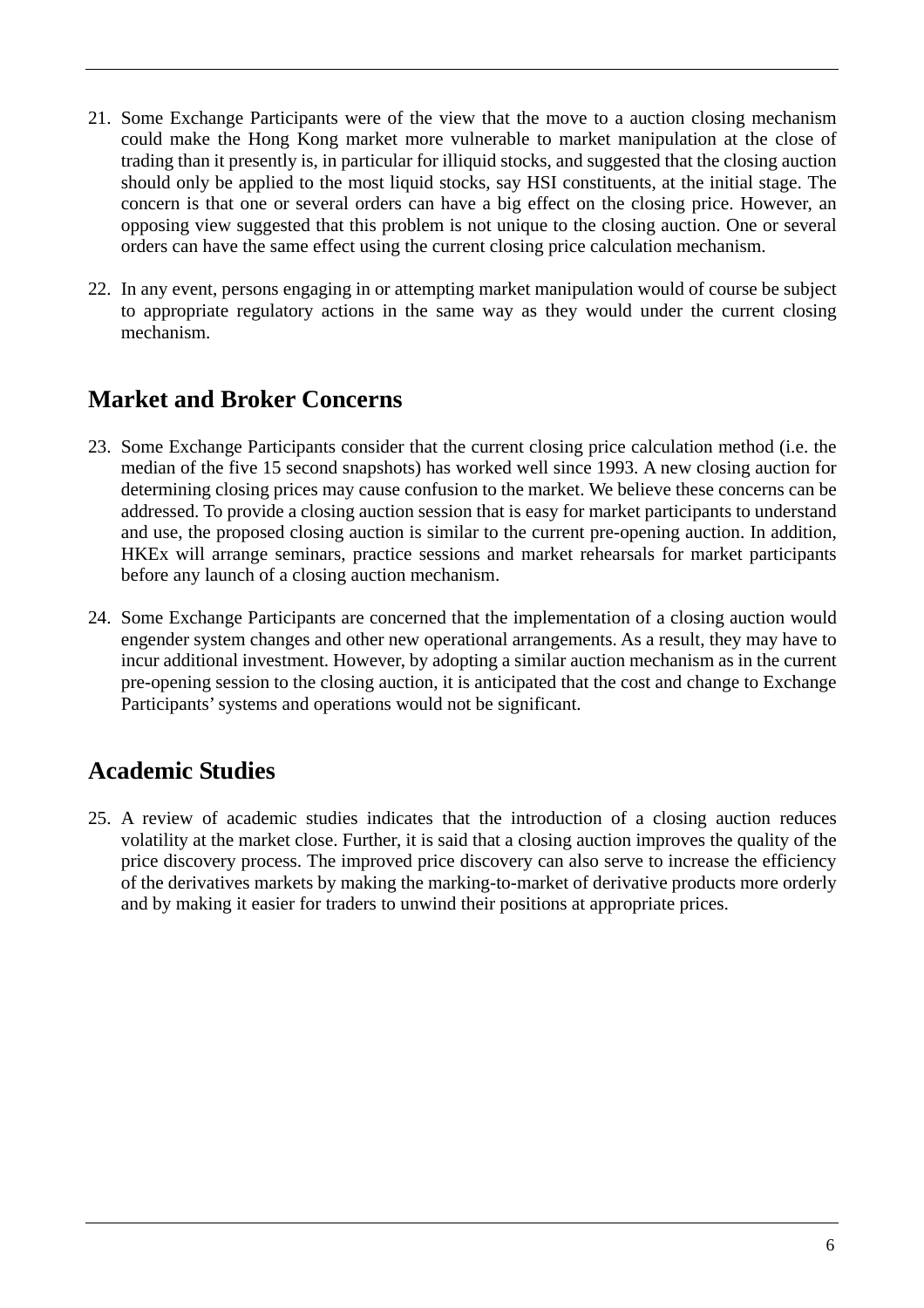## **PART C: PROPOSED CLOSING AUCTION SESSION FOR COMMENTS**

## **Trading Mechanism of the Closing Auction Session**

26. Similar to the current pre-opening session, the closing auction session will apply to all securities. It consists of an order input period, a pre-order matching period and an order matching period with the following proposed operating hours:

|                                  | <b>Normal Day Trading</b> | <b>Half Day Trading</b><br>(e.g. Christmas eve) |
|----------------------------------|---------------------------|-------------------------------------------------|
| Order input period               | 16:00 to 16:05            | 12:30 to 12:35                                  |
| <b>Pre-order matching period</b> | 16:05 to 16:06            | 12:35 to 12:36                                  |
| <b>Order matching period</b>     | 16:06 to 16:11            | 12:36 to 12:41                                  |

The operating hours may be revised after taking into account system performance and order patterns during the initial period.

## **Order Input Period**

 $\overline{a}$ 

- 27. All outstanding orders will be automatically carried forward from the continuous trading session to the order input period of the closing auction session. This arrangement should serve to enhance the liquidity and order flow for the closing auction.
- 28. During the order input period, only at-auction orders (without specified price) and at-auction limit orders (with specified price) will be accepted. Order types available during the continuous trading session, such as limit orders, enhanced limit orders and special limit orders, will not be accepted.
- 29. Orders will be accumulated and updated in the trading system continuously. These orders will be non-binding and may be modified or cancelled at any time between 16:00 to 16:05 or 12:30 to 12:35 (as the case may be) during which no matching occurs. During this period, an Indicative Equilibrium Price (IEP) and Indicative Equilibrium Volume (IEV)<sup>2</sup> will be continuously re-calculated as new orders are received and displayed on the stock pages as in the current pre-opening session.

 $2<sup>2</sup>$  In general, the IEP will be one of the prices which fall within the range of the highest bid price and the lowest ask price at which the aggregate of the value of executed trades is maximised. This calculation mechanism applies to both the order input period and the pre-order matching period. IEV is the number of shares that will be matched at the IEP.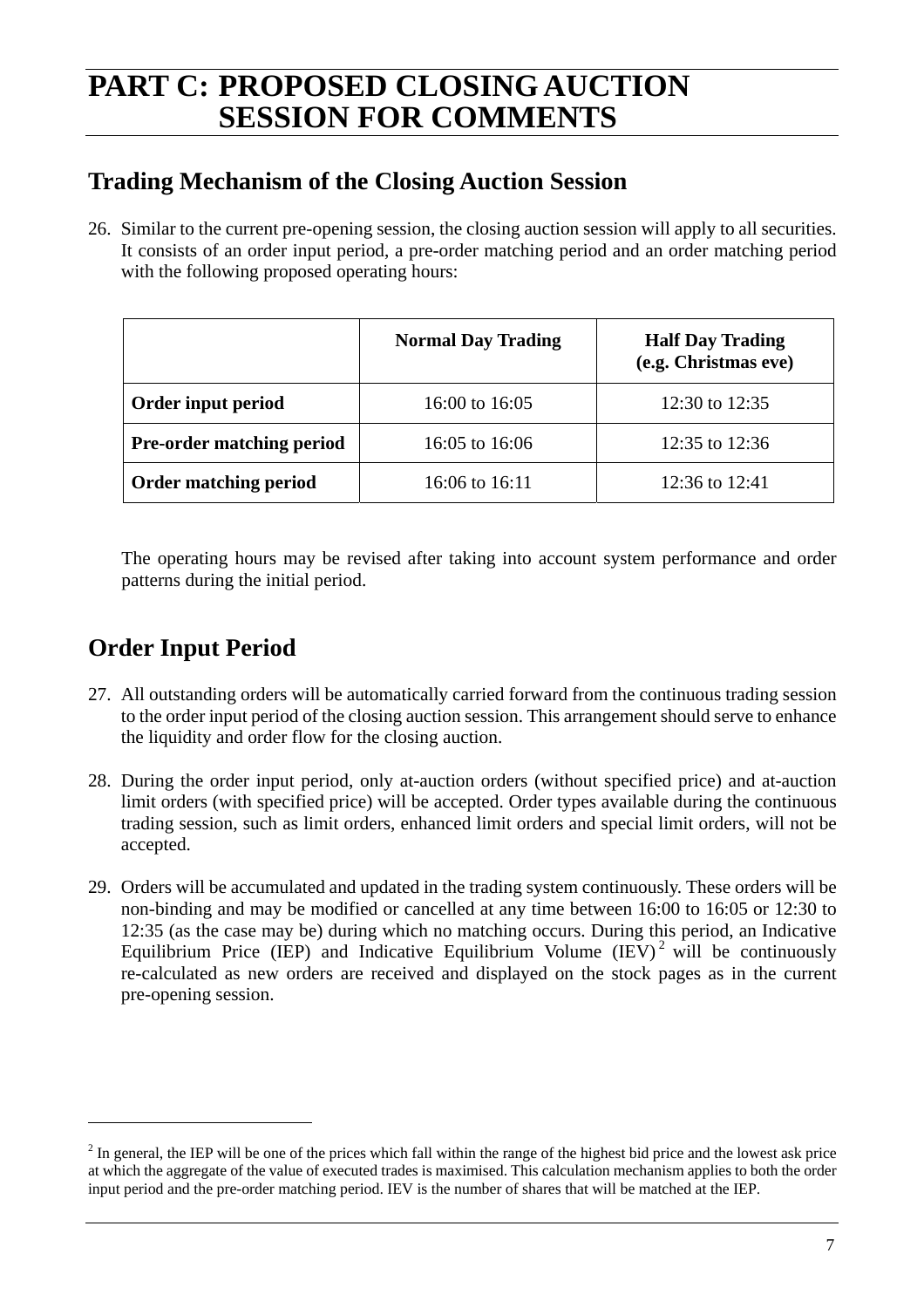## **Pre-order Matching Period**

- 30. During the pre-order matching period between 16:05 to 16:06 or 12:35 to 12:36 (as the case may be), only at-auction orders will be accepted and no orders can be modified or cancelled. This arrangement provides a mechanism to attract more at-auction orders.
- 31. As in the order input period, the IEP/IEV will be continuously updated as new orders are received and displayed on the stock pages throughout the pre-order matching period.
- 32. Some Exchange Participants suggested that at-auction orders entered should also be allowed to be cancelled during the pre-order matching period since traders may wish to hold back the orders if the IEP moves significantly against them in this period.

### **Order Matching Period**

- 33. During the order matching period from 16:06 to 16:11 or 12:36 to 12:41 (as the case may be), traders will not be allowed to input, modify or cancel any orders.
- 34. Orders gathered during the order input period and the pre-order matching period are matched by order type, price and time priority as is done in the pre-opening session. Note that an at-auction order has higher matching priority than other orders.
- 35. The final IEP of each security with matched orders will be determined based on the existing rules for the pre-opening session (Appendix II). The final IEP will be taken as the closing price.
- 36. In any case, if the closing auction session does not generate a closing price (i.e. no IEP), the existing method will apply using the median of the five 15 second snapshots taken in the last minute of continuous trading (i.e. the current closing price calculation method) as the closing price. In addition, all unmatched orders lapse after the closing auction session.

### **Other Trading Arrangements in the Closing Auction Session**

- 37. At-auction orders and at-auction limit orders entered during the order input period and the pre-order matching period of the closing auction session will be subject to the same validation procedure as that in the pre-opening session.
- 38. There may be no closing auction session if the continuous trading session is terminated or adversely affected by an emergency, including but not limited to fire or other accident, typhoon, rainstorm, computer malfunction and other similar events. Under such circumstances, the current emergency arrangement for determining closing prices will follow (i.e. the last nominal prices will be used as closing prices).
- 39. Under the current arrangement for continuous trading, if an Exchange Participant is suspended from trading, orders entered by that Exchange Participant will be cancelled whilst trades executed before then will be binding. In the closing auction session, if an Exchange Participant is suspended from trading after the commencement of auction matching, all trades concluded by auction matching will be valid. This approach is also consistent with that in the pre-opening session.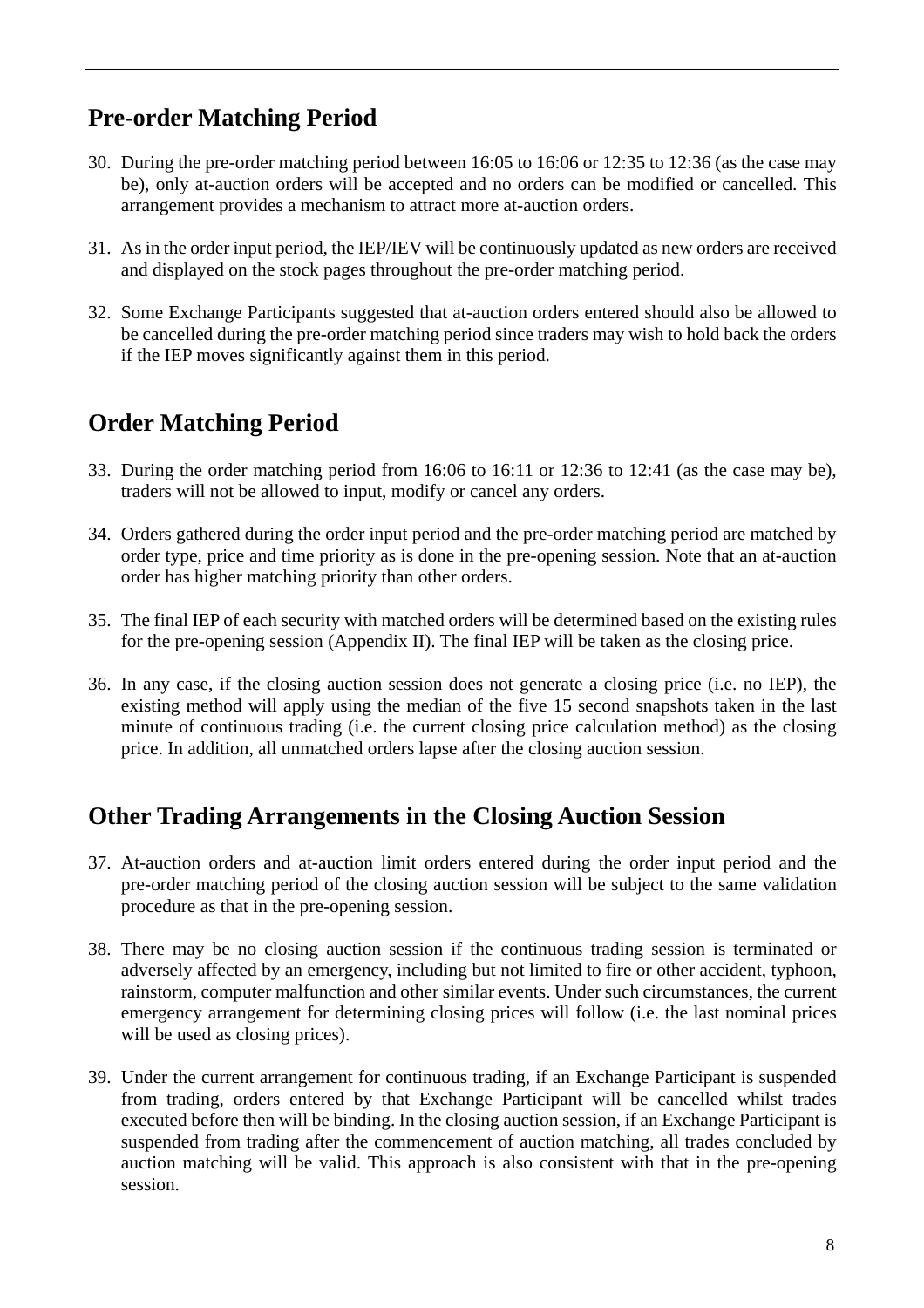## **Random Closing Alternative**

- 40. As noted from the comparison of major overseas markets (Appendix I), some overseas markets have a random closing session. Under this approach, the main difference is that the auction matching starts randomly within a defined time period. The precise moment of concluding the order input period and/or pre-order matching period is not known beforehand. This can make it more difficult for market players to input or remove orders immediately before the commencement of the order matching period with the intention of affecting the IEP.
- 41. For example, assuming auction matching is scheduled to take place at 16:05 and the actual matching time is randomly generated and occurs up to 15 seconds on either side of the above time, the auction matching may start at any time between 16:04:45 and 16:05:15. The Australian Stock Exchange, London Stock Exchange and Deutsche Bourse adopt random starts of their auction matching sessions.
- 42. Some Exchange Participants consider that the current auction mechanism for the pre-opening session has been in use since 2002 and no particular problems have arisen. They comment that a new random closing mechanism would require additional investments in system changes and other operational arrangements. As a result, the system costs for this would be appreciably more than the proposal to use existing AMS functionality.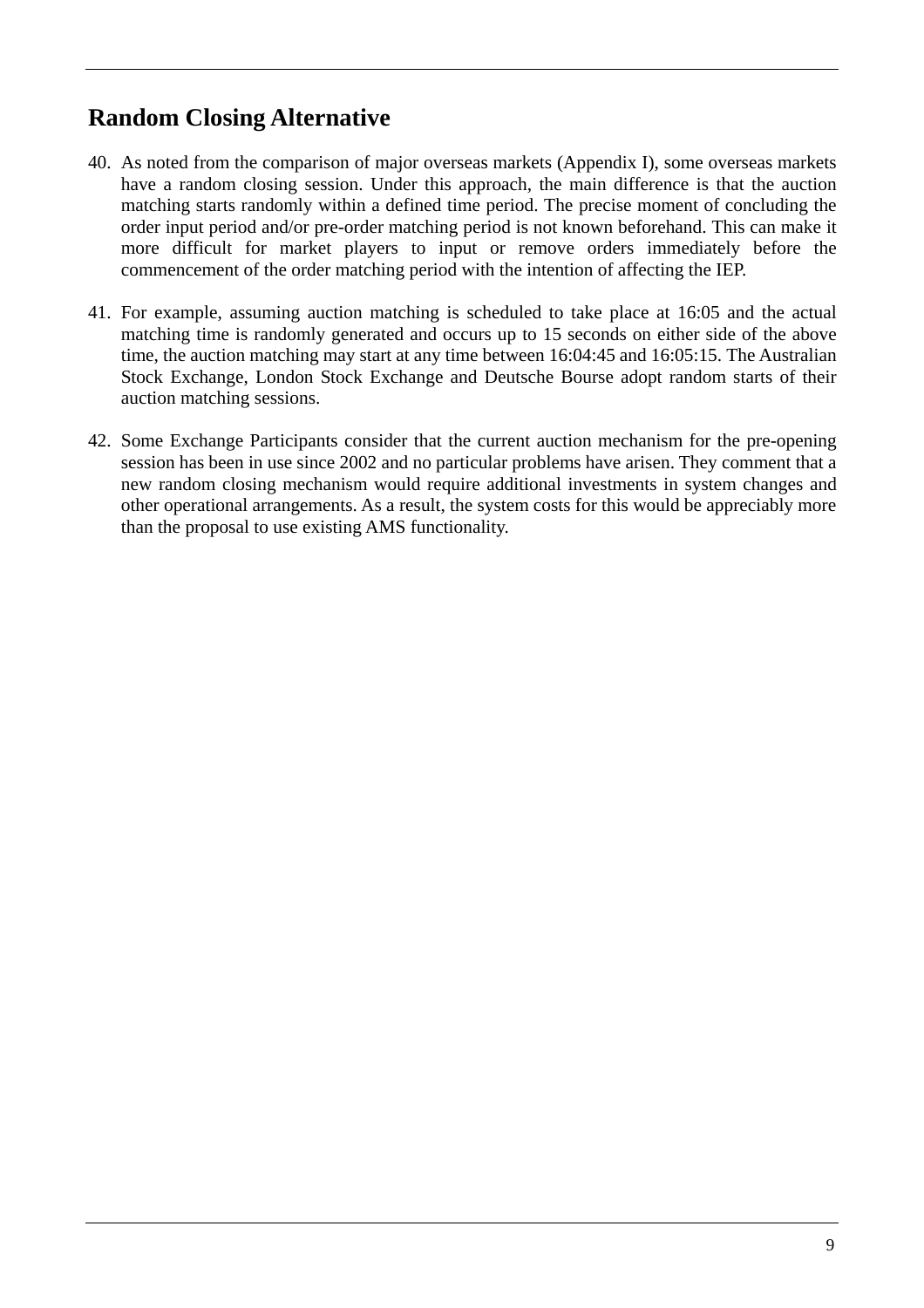## **PART D: OTHER CONSIDERATIONS**

## **Trading Hours**

- 43. Currently, the cash market closes at 16:00. Assuming the trading hours for the continuous trading session remain unchanged, with the introduction of a closing session, the effective trading hours of the cash market will be extended for the duration of the closing auction (say, around 11 minutes).
- 44. As a result, the current window (i.e. 15 minutes) between the closing of the cash market (16:00) and the derivatives market (16:15) will be narrowed accordingly. Some market participants considered that this window is useful for unwinding the position of derivative products after the underlying closing prices are generated. To retain the status quo, it was suggested that if the closing auction is adopted the closing time for the derivatives market should be extended accordingly.

### **Closing Prices Dissemination**

45. From January 2007, the securities closing prices are calculated automatically by the AMS/3 system after market close and disseminated to Exchange Participants and other market users around 16:03. Under the proposed closing auction session, the securities closing prices will be disseminated to the market after completion of the closing auction matching (i.e. around 16:11).

### **Final Settlement Price (FSP) for Derivative Products**

- 46. Currently, the FSP for equity index products and stock futures traded on HKEx are determined by the average of the values of the index/stock price taken at five-minute intervals during the last trading day.
- 47. If a closing auction session is introduced, the closing price determined by the closing auction session could be considered in future as an option for calculating the FSP for derivative products. Some participants considered that single auction prices would better facilitate arbitrageurs wishing to unwind their arbitrage positions provided that the liquidity in the closing auction session was deep enough. Therefore, change to the current FSP calculation will only be considered after we ascertain the market effect resulting from the implementation of the closing auction.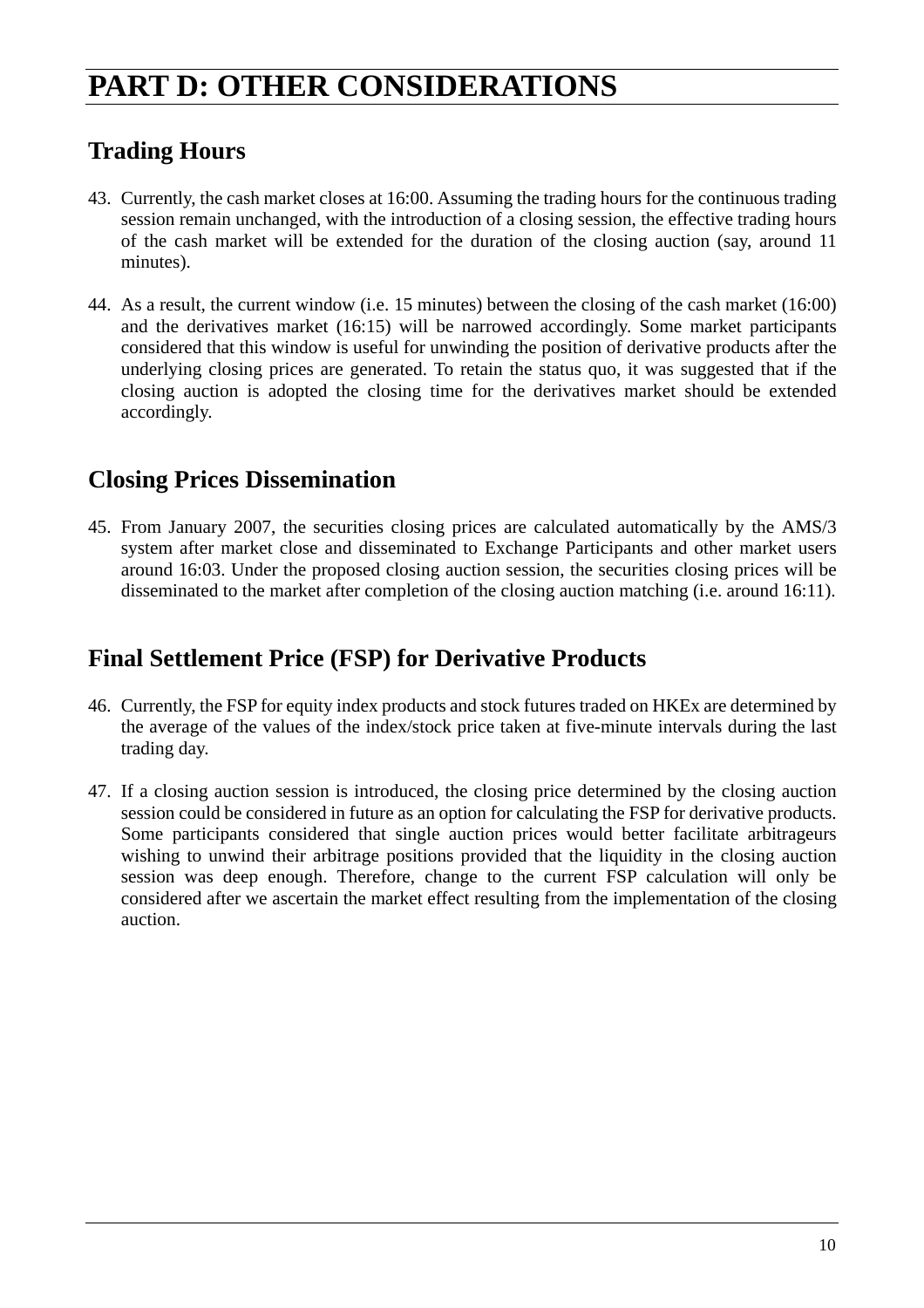## **PART E: NEXT STEPS AND TIME FRAME**

- 48. HKEx invites market practitioners, listed companies, investors, members of the public and Exchange Participants to consider the introduction of a closing auction session together with the proposed features set out in this consultation paper and forward to HKEx their views, suggestions and comments.
- 49. Please submit your comments to the address below on or before 7 May 2007 to:

Hong Kong Exchanges and Clearing Limited  $12<sup>th</sup>$  Floor, One International Finance Centre 1 Harbour View Street Central Hong Kong

Re: Consultation Paper on the Introduction of a Closing Auction Session

Comments may also be sent by fax to (852)2868-5223 or by e-mail to feedback@hkex.com.hk. This consultation paper is also available on HKEx website at http://www.hkex.com.hk.

- 50. The names of persons who submit comments on this consultation paper together with the whole or part of their submissions may be disclosed to members of the public. Statements of HKEx's policy on handling personal data are set out in Appendix IV.
- 51. Following consideration of market responses, HKEx will issue a consultation conclusion summarising the main points made by respondents.
- 52. It is anticipated that the earliest time for the introduction of a closing auction session will be in **the second half of 2007** after taking into account market comments and readiness and the need for operational or system changes to be made.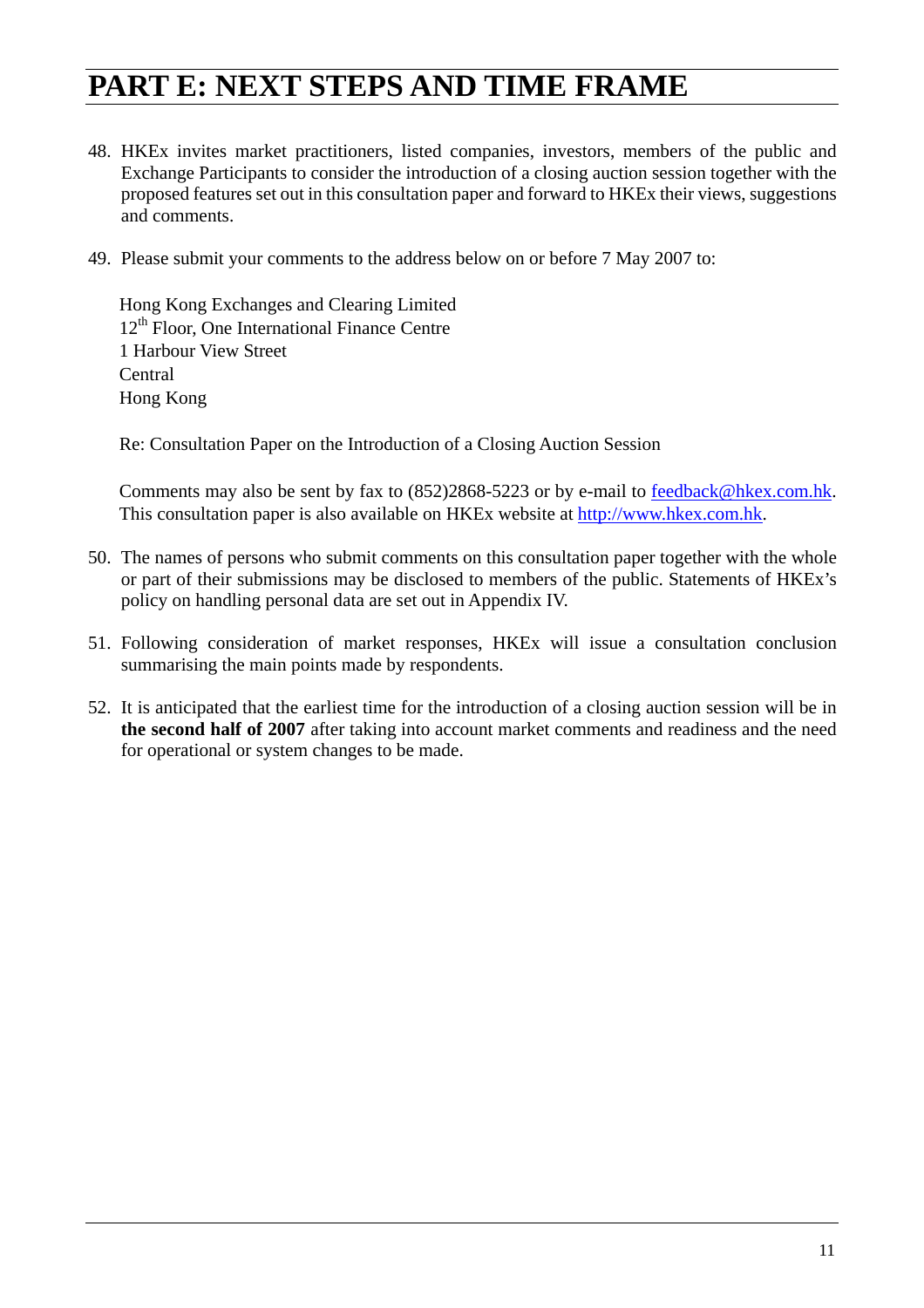## **APPENDIX I: MAJOR OVERSEAS STOCK MARKETS WITH SINGLE PRICE AUCTION MECHANISM**

| Country                                                | <b>Opening</b><br><b>Auction</b> | <b>Closing</b><br><b>Auction</b> | <b>Duration of Closing Auction</b>                                                       | <b>Fixed Closing /</b><br><b>Random Closing</b> | <b>Trading volume for</b><br><b>Closing Auction</b> <sup>4</sup><br>$\frac{6}{6}$ of total) |
|--------------------------------------------------------|----------------------------------|----------------------------------|------------------------------------------------------------------------------------------|-------------------------------------------------|---------------------------------------------------------------------------------------------|
| <b>HKEx</b>                                            | Yes                              | No                               | N/A                                                                                      | N/A                                             | N/A                                                                                         |
| <b>Australian Stock Exchange</b>                       | Yes                              | Yes                              | Order input $-16:00$ to 16:10<br>Order matching $-16:10$                                 | Random<br>(from $16:10$ to $16:11$ )            | 7.7%                                                                                        |
| Shanghai Stock Exchange and<br>Shenzhen Stock Exchange | Yes                              | N <sub>o</sub>                   | N/A                                                                                      | N/A                                             | N/A                                                                                         |
| Tokyo Stock Exchange <sup>2</sup>                      | Yes                              | Yes                              | Order matching $-15:00$                                                                  | Fixed                                           | 2.9%                                                                                        |
| Korea Stock Exchange                                   | Yes                              | Yes                              | Order input – $14:50$ to 15:00<br>Order matching $-15:00$                                | Fixed                                           | 7.8%                                                                                        |
| <b>Singapore Stock Exchange</b>                        | Yes                              | Yes                              | Order input – $17:00$ to 17:05<br>Order matching $-17:05$ to 17:06                       | Fixed                                           | 8.0%                                                                                        |
| Deutsche Bourse                                        | Yes                              | Yes                              | Order input – 17:30 to 17:35<br>Order matching $-17:35$                                  | Random<br>(from $17:35:00$ to $17:35:30$ )      | N/A                                                                                         |
| <b>Euronext Paris</b>                                  | Yes                              | Yes                              | Order input – $17:25$ to 17:30<br>Order matching $-17:30$                                | Fixed                                           | N/A                                                                                         |
| London Stock Exchange (SETS) <sup>3</sup>              | Yes                              | Yes                              | Order input $-16:30$ to 16:35<br>Order matching $-16:35$                                 | Random<br>(from $16:35:00$ to $16:35:30$ )      | N/A                                                                                         |
| New York Stock Exchange <sup>2</sup>                   | Yes                              | Yes                              | Order input $-9:30$ to 15:58<br>Freeze time $-15:58$ to 16:00<br>Order matching $-16:00$ | Fixed                                           | N/A                                                                                         |

*Sources of information: Websites of exchanges and CSFB research report (Asian Closing Price Mechanisms)* 

- 1.The above mechanism refers to the main board market of the exchanges.
- 2. For Tokyo Stock Exchange and New York Stock Exchange, orders for closing auction are placed and shown throughout the day and matched immediately with the remaining limit orders after completion of the continuous trading.
- 3. For London Stock Exchange, the auction period will be extended (by a maximum of 13.5 minutes) under 2 situations: (i) when the indicative auction match price breaches the price tolerance level (which are predefined percentage thresholds either side of the dynamic base price (in general equal to the last traded price)); or (ii) if market orders would remain unexecuted following the auction matching.
- 4.Median daily volume over the period from June to August 2005.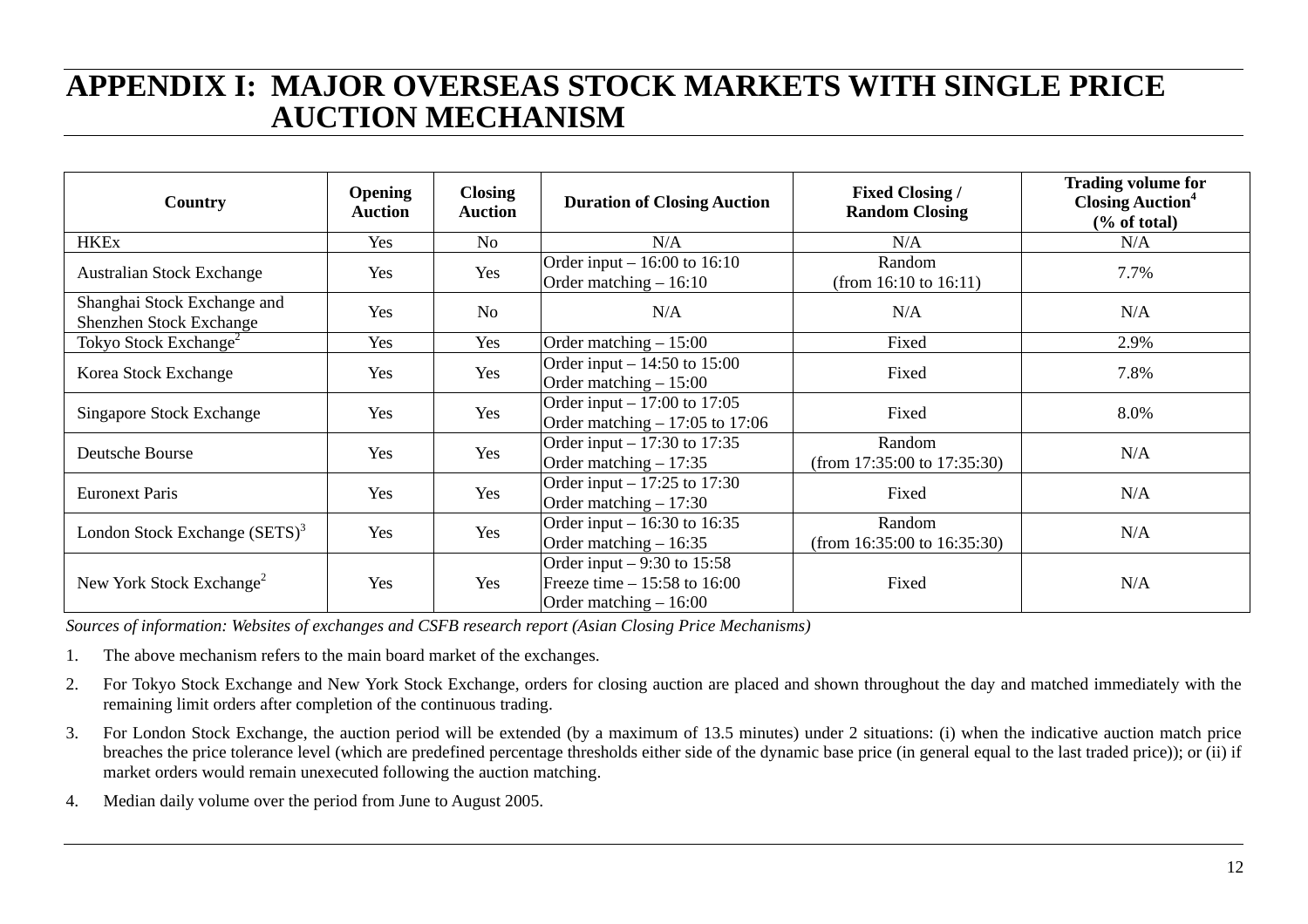## **APPENDIX II: RULES FOR DETERMINING THE INDICATIVE EQUILIBRIUM PRICE**

### **Rules of the Stock Exchange of Hong Kong**

#### **Rules for Determining IEP**

- 501H.(1) An IEP will be calculated according to the following rules only if the highest bid price of the buy at-auction limit orders is equal to or higher than the lowest ask price of the sell at-auction limit orders:
	- (a) the IEP shall be one of the bid prices or ask prices which falls within the range of the highest bid price of the buy at-auction limit orders and the lowest ask price of the sell at-auction limit orders (inclusive of both prices) at which the aggregate size of the trades to be concluded based on the methodology specified in Rule 517(1)(a) is maximised;
	- (b) if more than one price satisfies Rule  $501H(1)(a)$ , the IEP shall be the price at which the normal order imbalance is the lowest. For the purposes hereof, normal order imbalance, in relation to a price, means the difference between the aggregate size of the buy at-auction orders and the buy at-auction limit orders with bid prices at or better than that price and the aggregate size of the sell at-auction orders and the sell at-auction limit orders with ask prices at or better than that price;
	- (c) if more than one price satisfies Rule  $501H(1)(b)$ , the IEP shall be-
		- (i) the highest of such prices if in relation to each and every of such prices, the aggregate size of the buy at-auction orders and the buy at-auction limit orders with bid prices at or better than that price is greater than the aggregate size of the sell at-auction orders and the sell at-auction limit orders with ask prices at or better than that price; or
		- (ii) the lowest of such prices if in relation to each and every of such prices, the aggregate size of the buy at-auction orders and the buy at-auction limit orders with bid prices at or better than that price is smaller than the aggregate size of the sell at-auction orders and the sell at-auction limit orders with ask prices at or better than that price;
	- (d) if more than one price satisfies Rule  $501H(1)(b)$  and  $501H(1)(c)$  does not apply, the IEP shall be the price which is the closest to the previous closing price. If two prices are of equidistant from the previous closing price, the IEP shall be the higher of the two prices. However, if the previous closing price is not available, the IEP shall be the highest of such prices.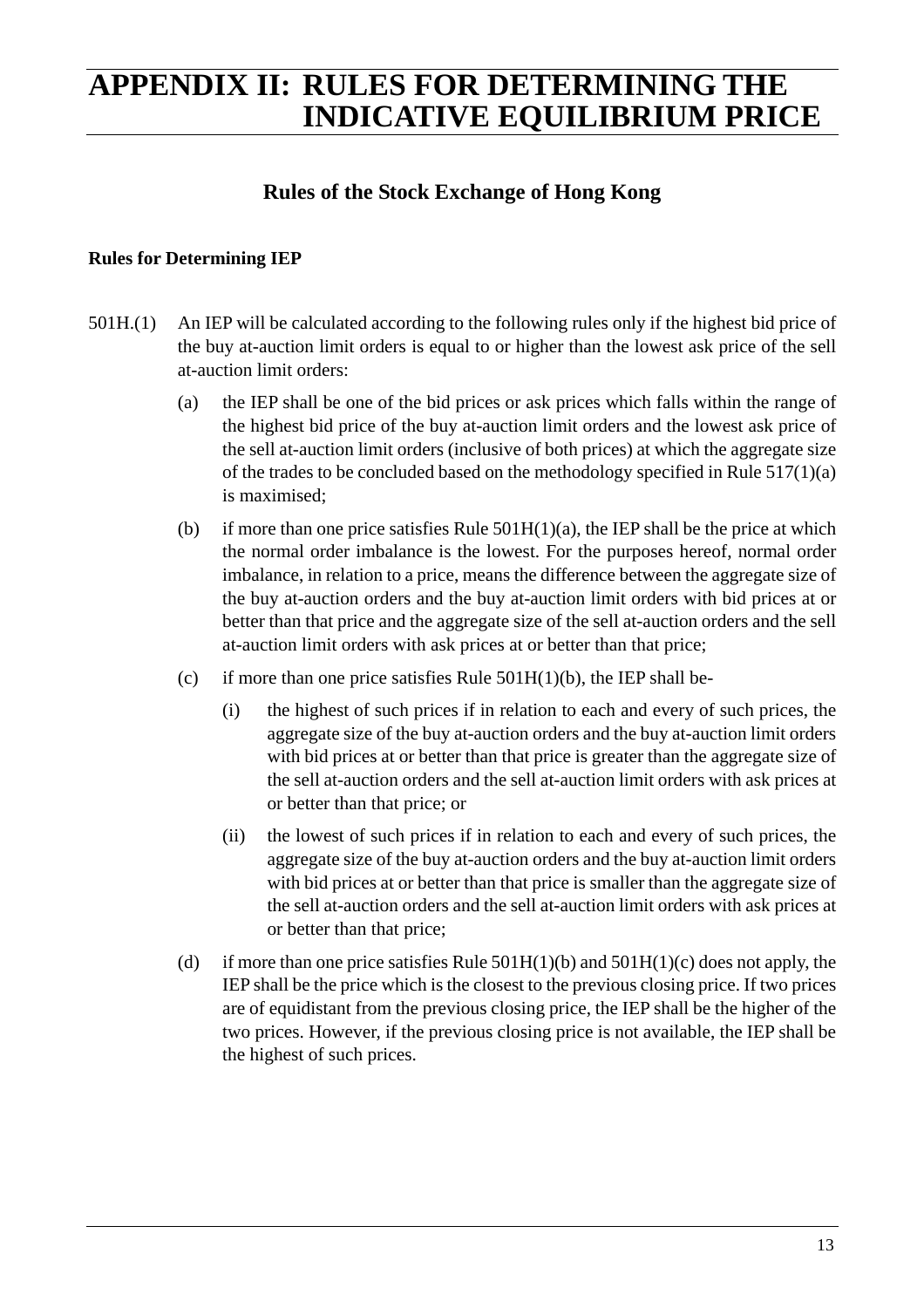## **APPENDIX III: LIST OF QUESTIONS**

#### **List of Questions**

- 1. Do you have any other comments on the application of a closing auction session? Please explain your view.
- 2. Do you support the proposal to introduce a closing auction session? Why or why not? Please explain your view.
- 3. Are there any other suggestions on the proposed features / trading arrangements of the closing auction which we ought to consider? Please explain your view.
- 4. What would be the estimated lead time required for changes to systems and operations of your firm to cater for the proposed closing auction session?
- 5. Do you have any comments on the random closing approach? Please explain your view.
- 6. Are there any other issues regarding the introduction of a closing auction session not mentioned in this consultation paper that we ought to consider? Please explain your view.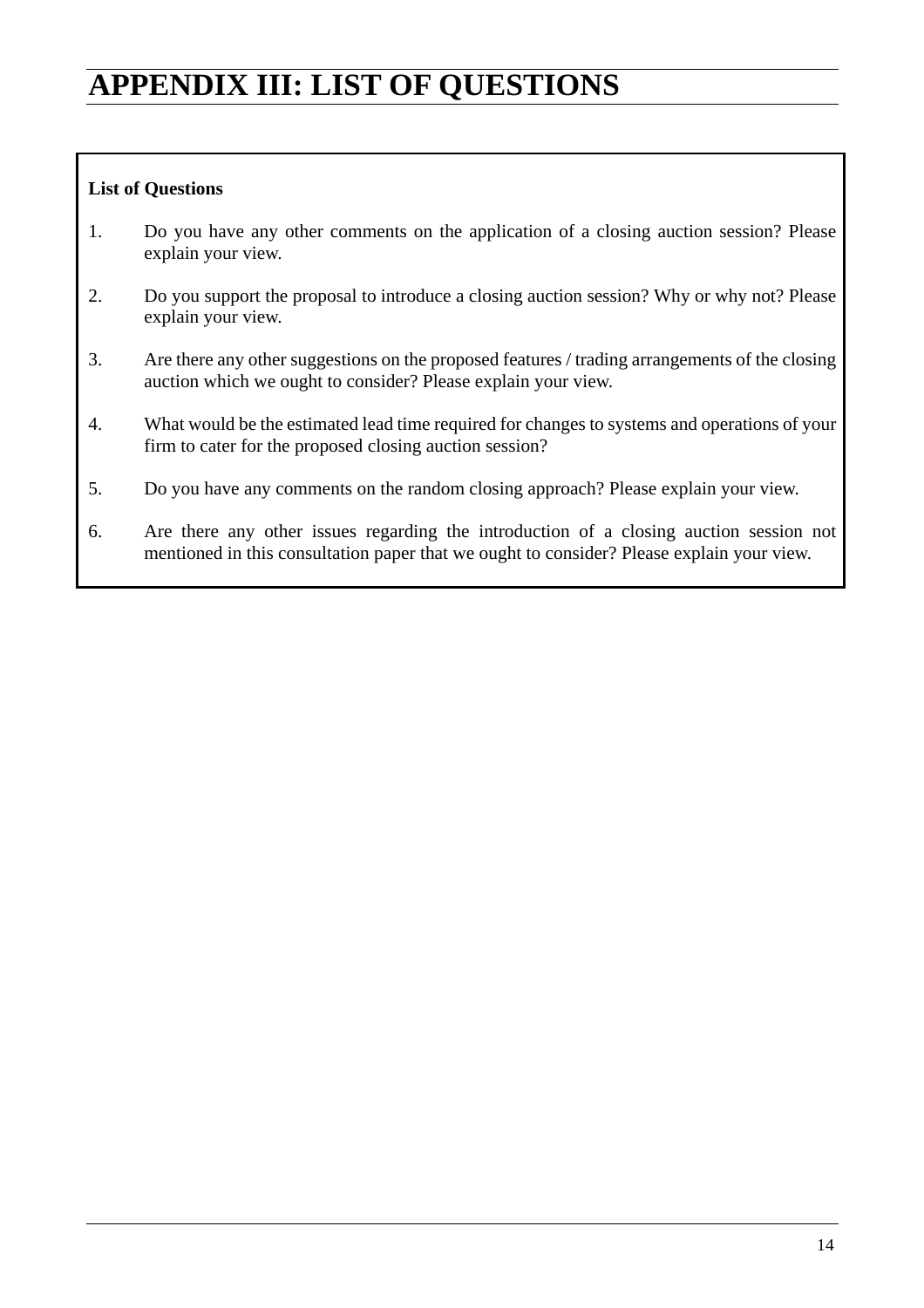## **APPENDIX IV: PERSONAL INFORMATION COLLECTION AND PRIVACY POLICY STATEMENT**

#### **PERSONAL INFORMATION COLLECTION**

#### **AND PRIVACY POLICY STATEMENT**

#### **Provision of Personal Data**

1. Your supply of Personal Data to HKEx is on a voluntary basis. "Personal Data" in these statements has the same meaning as "personal data" in the Personal Data (Privacy) Ordinance, Cap 486.

#### **Personal Information Collection Statement**

2. This Personal Information Collection Statement is made in accordance with the guidelines issued by the Privacy Commissioner for Personal Data. It sets out the purposes for which your Personal Data will be used after collection, what you are agreeing to in respect of HKEx's use, transfer and retention of your Personal Data, and your rights to request access to and correction of your Personal Data.

#### **Purpose of Collection**

- 3. HKEx may use your Personal Data provided in connection with this discussion paper for purposes relating to this exercise and for one or more of the following purposes:
	- for performing or discharging HKEx's functions and those of its subsidiaries under the relevant laws, rules and regulations;
	- for research and statistical purposes;
	- for any other lawful purposes.

#### **Transfer of Personal Data**

- 4. Your Personal Data may be disclosed or transferred by HKEx to its subsidiaries and/or regulator(s) for any of the above stated purposes.
- 5. Your Personal Data may also be disclosed or transferred to members of the public in Hong Kong and elsewhere as part of the public discussion of this paper, including but not limited to disclosing your name to the public together with the whole or part of your comments by posting them on the HKEx website, publishing them in documents or by other means. If you do not wish your name to be disclosed to members of the public, please state so when responding to this paper.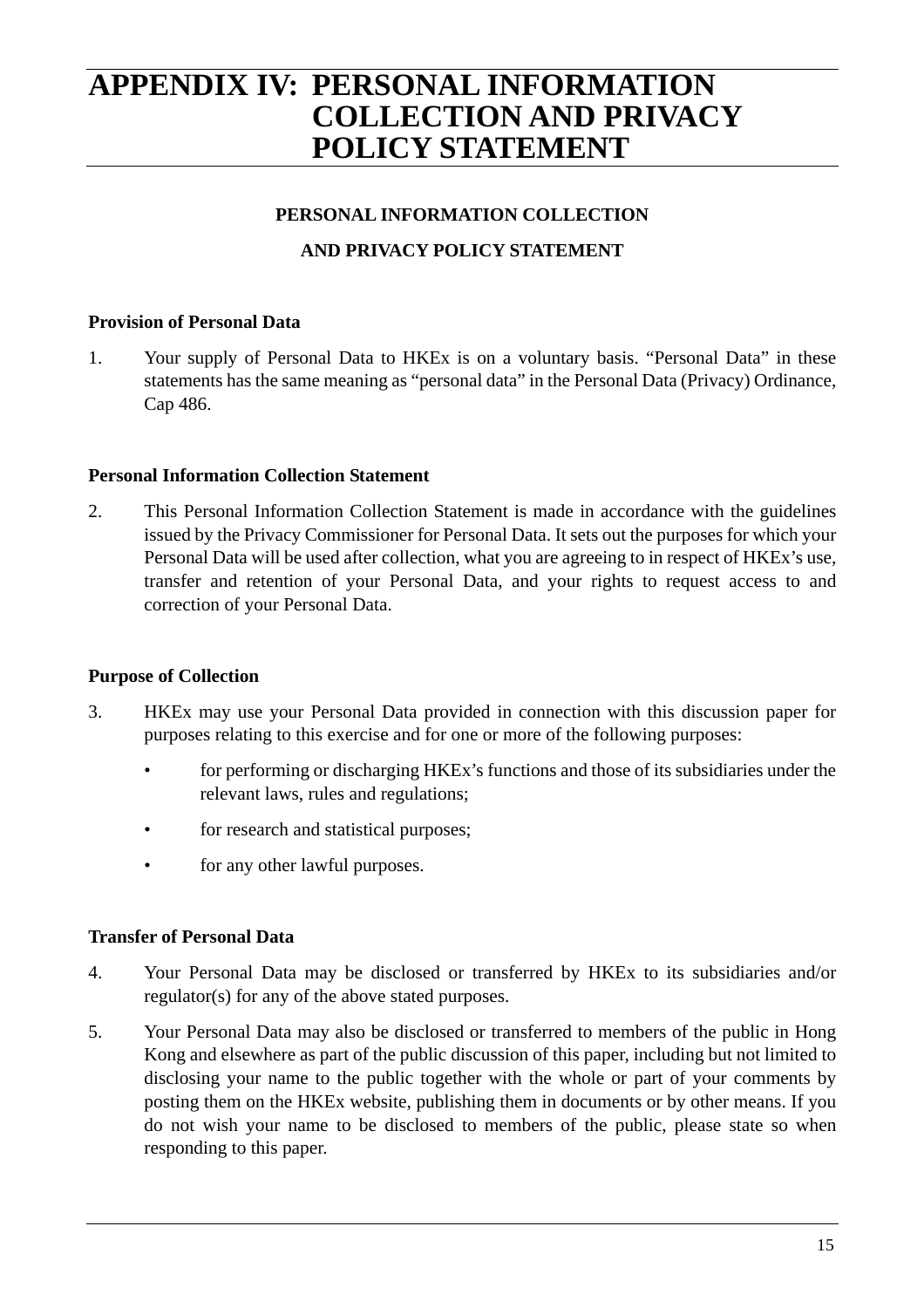#### **Access to or Correction of Data**

6. You have the right to request access to and correction of your Personal Data in accordance with the provisions of the Personal Data (Privacy) Ordinance. HKEx has the right to charge a reasonable fee for processing any data access request. Any such request for access to and/or correction of your Personal Data should be addressed to the Personal Data Privacy Officer of HKEx in writing by either of the following means:

| By mail to:  | Personal Data Privacy Officer<br>Hong Kong Exchanges and Clearing Limited<br>$12th$ Floor, One International Finance Centre |
|--------------|-----------------------------------------------------------------------------------------------------------------------------|
|              | 1 Harbour View Street                                                                                                       |
|              | Central                                                                                                                     |
|              | Hong Kong                                                                                                                   |
| By email to: | pdpo@hkex.com.hk                                                                                                            |

#### **Retention of Personal Data**

7. Your Personal Data will be retained for such period as may be necessary for the carrying out of the above-stated purposes.

#### **Privacy Policy Statement**

- 8. HKEx is firmly committed to preserving your privacy in relation to Personal Data supplied to HKEx on a voluntary basis. Personal Data may include names, addresses, e-mail addresses, login names, etc, which may be used for the stated purposes when your Personal Data is collected. The Personal Data will not be used for any other purposes without your consent unless such use is permitted or required by law.
- 9. HKEx has security measures in place to protect against the loss, misuse and alteration of Personal Data supplied to HKEx. HKEx will strive to maintain Personal Data as accurately as reasonably possible and Personal Data will be retained for such period as may be necessary for the stated purposes and for the proper discharge of the functions of HKEx and those of its subsidiaries.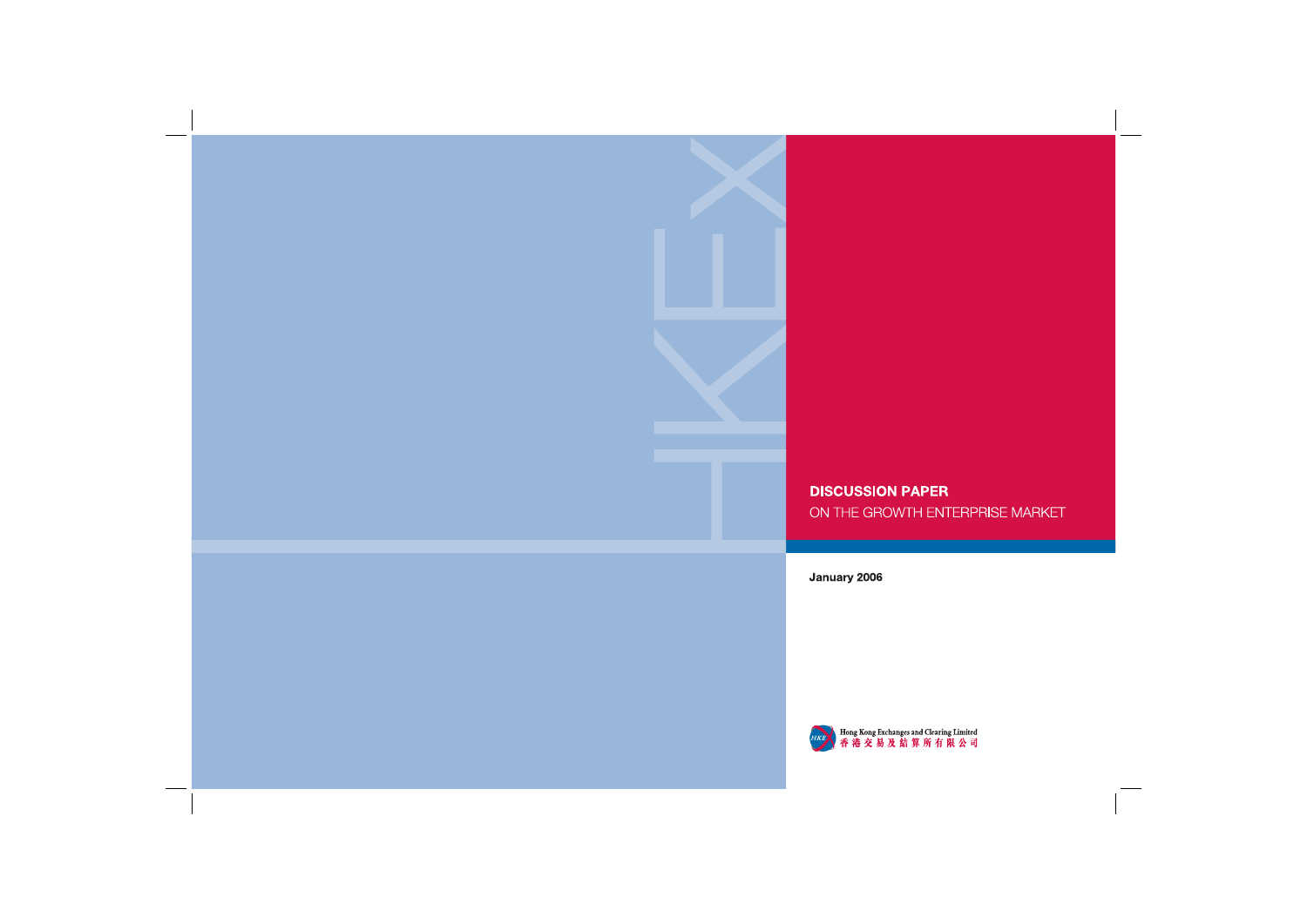Appendix 2

## **CONSULTATION CONCLUSIONS** THE INTRODUCTION OF A CLOSING AUCTION SESSION

**July 2007**



Hong Kong Exchanges and Clearing Limited<br>香港交易及結算所有限公司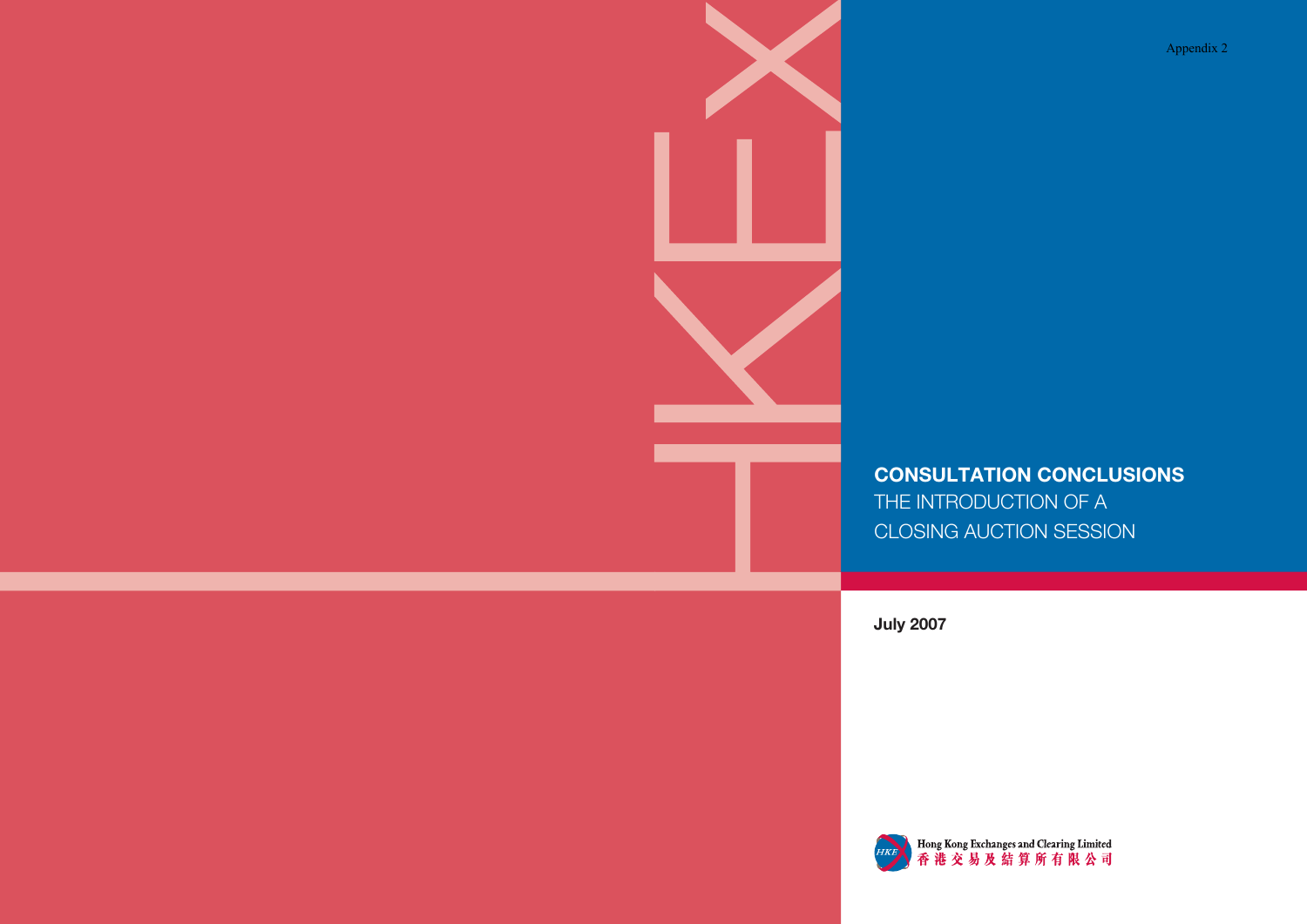## **TABLE OF CONTENTS**

Page No.

# **EXECUTIVE SUMMARY** 1 **PART A:** INTRODUCTION 2 **PART B: OVERALL MARKET FEEDBACK 3 PART C: THE IMPLEMENTATION MODEL 4 PART D: RESPONSES TO SPECIFIC COMMENTS** 7 **PART E: IMPLEMENTATION PLAN** 11

#### **APPENDICES**

| <b>APPENDIX I:</b>   | <b>LIST OF RESPONDENTS</b>                                        | 12 |
|----------------------|-------------------------------------------------------------------|----|
| <b>APPENDIX II:</b>  | <b>SUMMARY STATISTICS OF RESPONDENTS' VIEWS</b>                   | 13 |
| <b>APPENDIX III:</b> | <b>RULES FOR DETERMINING THE IEP</b>                              | 14 |
| <b>APPENDIX IV:</b>  | <b>SUMMARY OF CLOSING PRICE DETERMINATION</b><br><b>ALGORITHM</b> | 15 |
| <b>APPENDIX V:</b>   | <b>MARKET MODEL AND OFFICIAL TRADING HOURS</b><br>AFTER CHANGE    | 16 |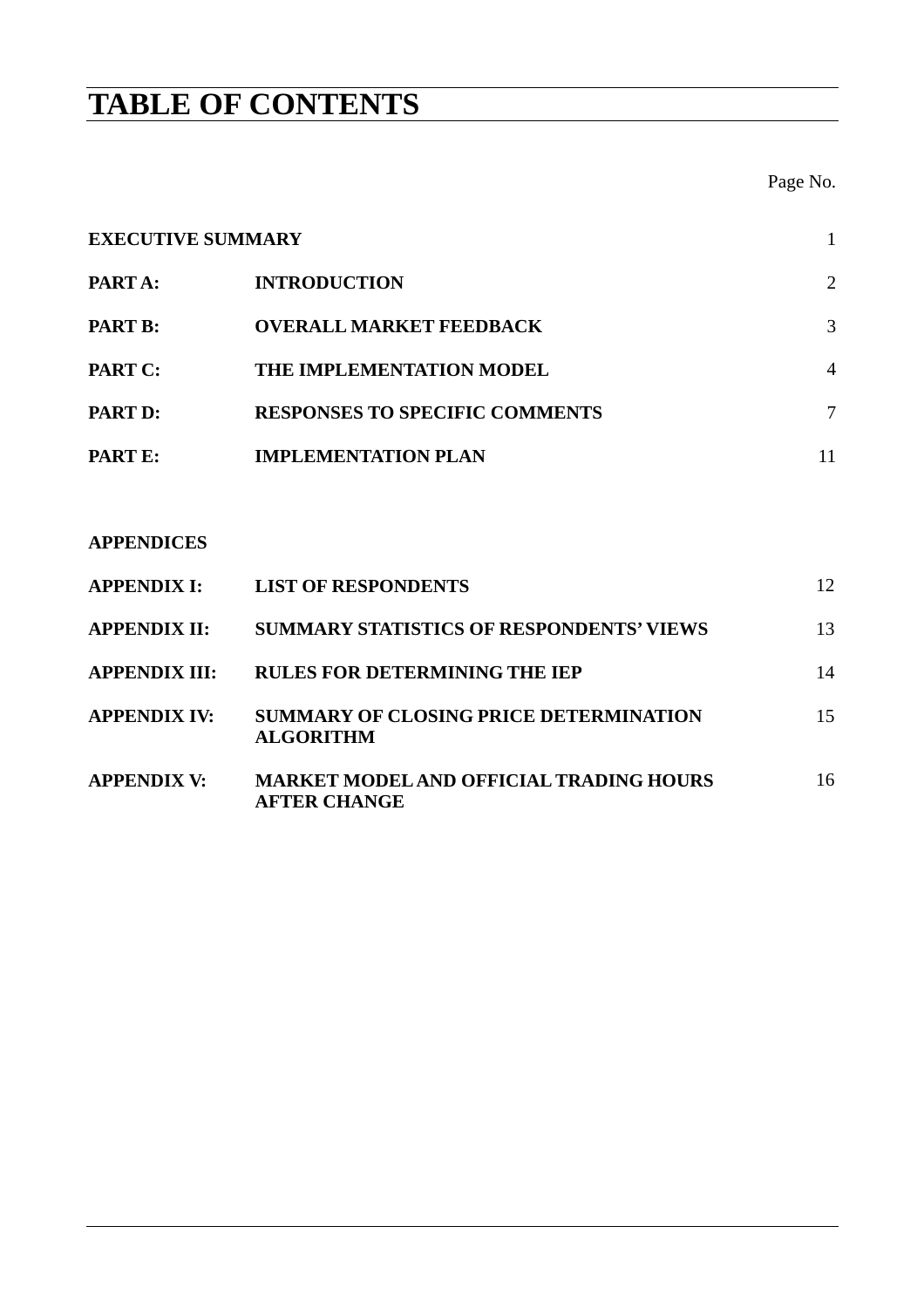## **EXECUTIVE SUMMARY**

This report presents the results of a public consultation undertaken by Hong Kong Exchanges and Clearing Limited (HKEx) on the proposal to introduce a closing auction session for the cash market. During the consultation process, HKEx received a total of 23 sets of market comments and the majority of the respondents welcomed the proposal. In view of the broad support received, HKEx will implement the closing auction model substantially as originally proposed except that the durations for the order input period and the pre-order matching period have been extended from 5 minutes to 8 minutes and from 1 minute to 2 minutes respectively in response to market feedback. Subject to the approval of the necessary rule amendments by the Securities and Futures Commission (SFC), implementation of the closing auction session is tentatively scheduled to take place in February 2008.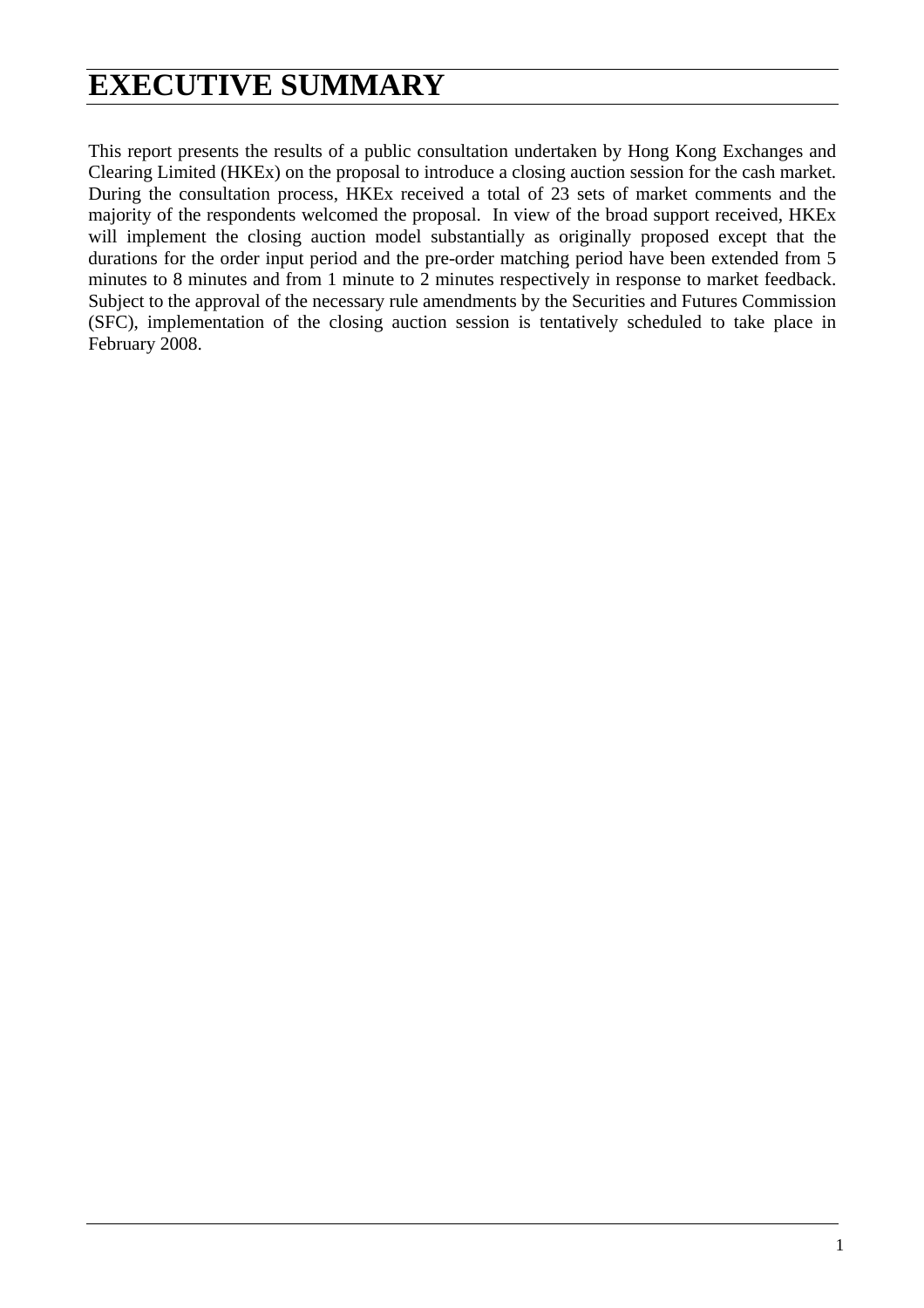## **PART A: INTRODUCTION**

- 1. On 21 March 2007, HKEx published a consultation paper on "The Introduction of a Closing Auction Session" (Consultation Paper) to invite market views and comments. The proposed closing auction session aims to provide a single-price auction after the completion of the continuous trading session.
- 2. The consultation period closed on 7 May 2007. Overall market feedback indicated strong support for the proposal.
- 3. This consultation conclusions report summarises the main points made by the respondents and provides conclusions as to how we proceed with the proposal. This document should be read in conjunction with the Consultation Paper.
- 4. We would like to take this opportunity to thank all those who have shared with us their views and suggestions during the consultation process.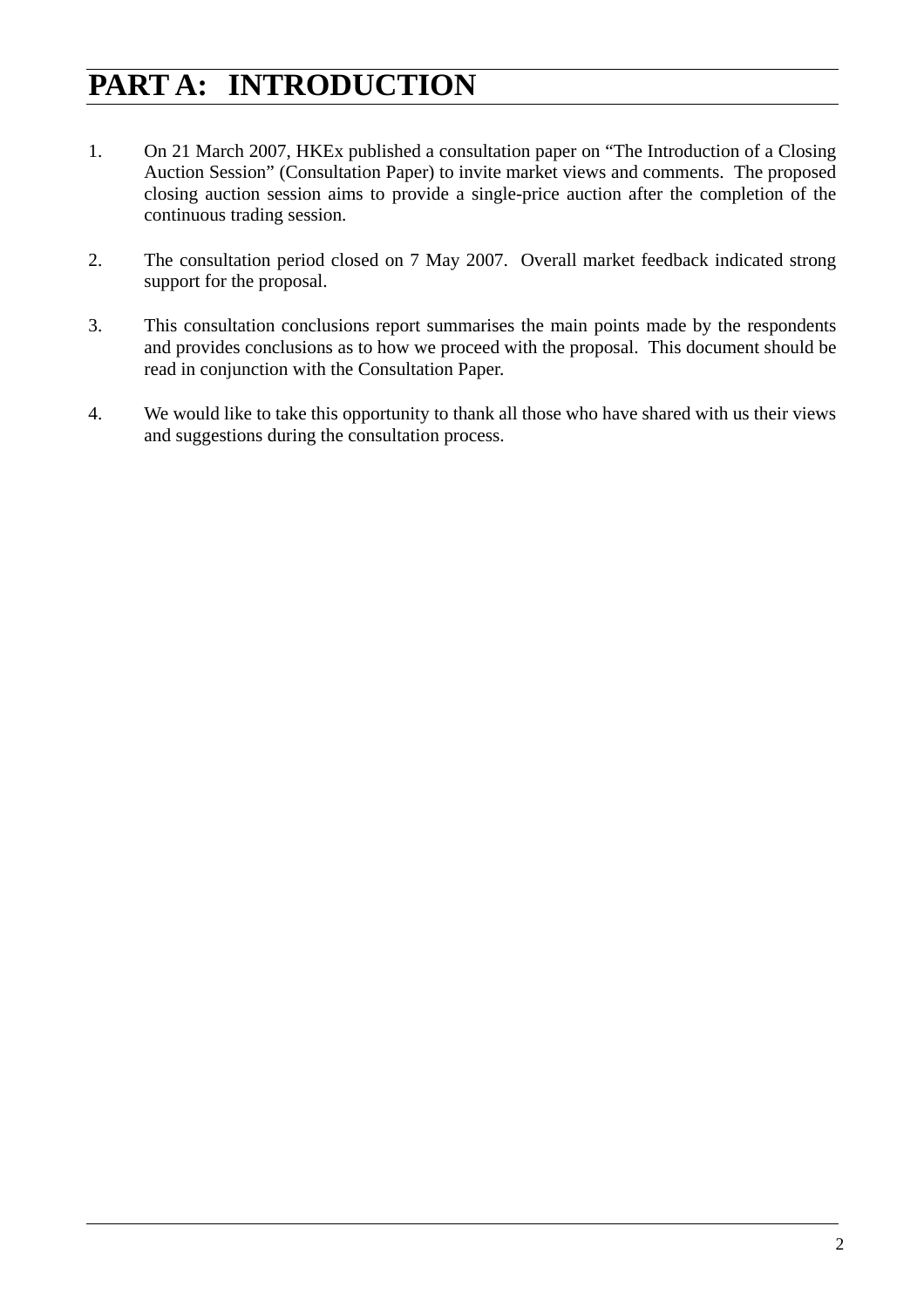## **PART B: OVERALL MARKET FEEDBACK**

### **The Respondents**

5. In total, 23 sets of comments were received and the respondents could be grouped into broad categories as follows:

| Category                                        | <b>Number of Respondents</b> |
|-------------------------------------------------|------------------------------|
| <b>Exchange Participants</b>                    | 16                           |
| <b>Investment Management and Advisory Firms</b> |                              |
| <b>Banks</b>                                    |                              |
| <b>Broker Association</b>                       |                              |
| Law Firm                                        |                              |

6. A list of the respondents is provided in Appendix I. The full text of their submissions is available on the HKEx website at http://www.hkex.com.hk/consul/response/responses1.htm for public reference.

### **Majority in Favour of the Proposal**

- 7. The majority of the respondents (21 out of 23) welcomed the introduction of a closing auction session citing various potential benefits. One respondent was not in favour of the proposal, and one did not indicate a preference. An analysis of the respondents' views is provided in Appendix II.
- 8. HKEx is pleased that the market is responding positively to the proposal. Closing auction is an internationally proven mechanism that aims to provide an accessible, fair, and market-driven method of closing a trading session and determining closing prices. Its implementation will facilitate market participants to complete their clients' orders at closing prices, and will further align the Hong Kong securities market with international practices.
- 9. In addition, many respondents concurred that securities prices determined through a single-price auction are likely to be less susceptible to manipulation compared with the existing closing price determination methodology.
- 10. The benefit of closing auction extends beyond the cash market. The improved price discovery at the close may increase the efficiency of the derivatives markets by making marking-to-market more orderly, and making it easier for derivatives traders to unwind their positions and effect more precise hedging.
- 11. In view of the broad support received, we have decided to adopt the model substantially as proposed in the Consultation Paper, with minor fine-tuning based on suggestions of the respondents.
- 12. During the course of finalising the implementation model, we placed emphasis on understanding and responding to market opinions. To this end we held face-to-face meetings with all interested respondents to ascertain their preference. We appreciate the opportunity of having such open and constructive discussions with the respondents which helped us build an implementation model that is based on market preference.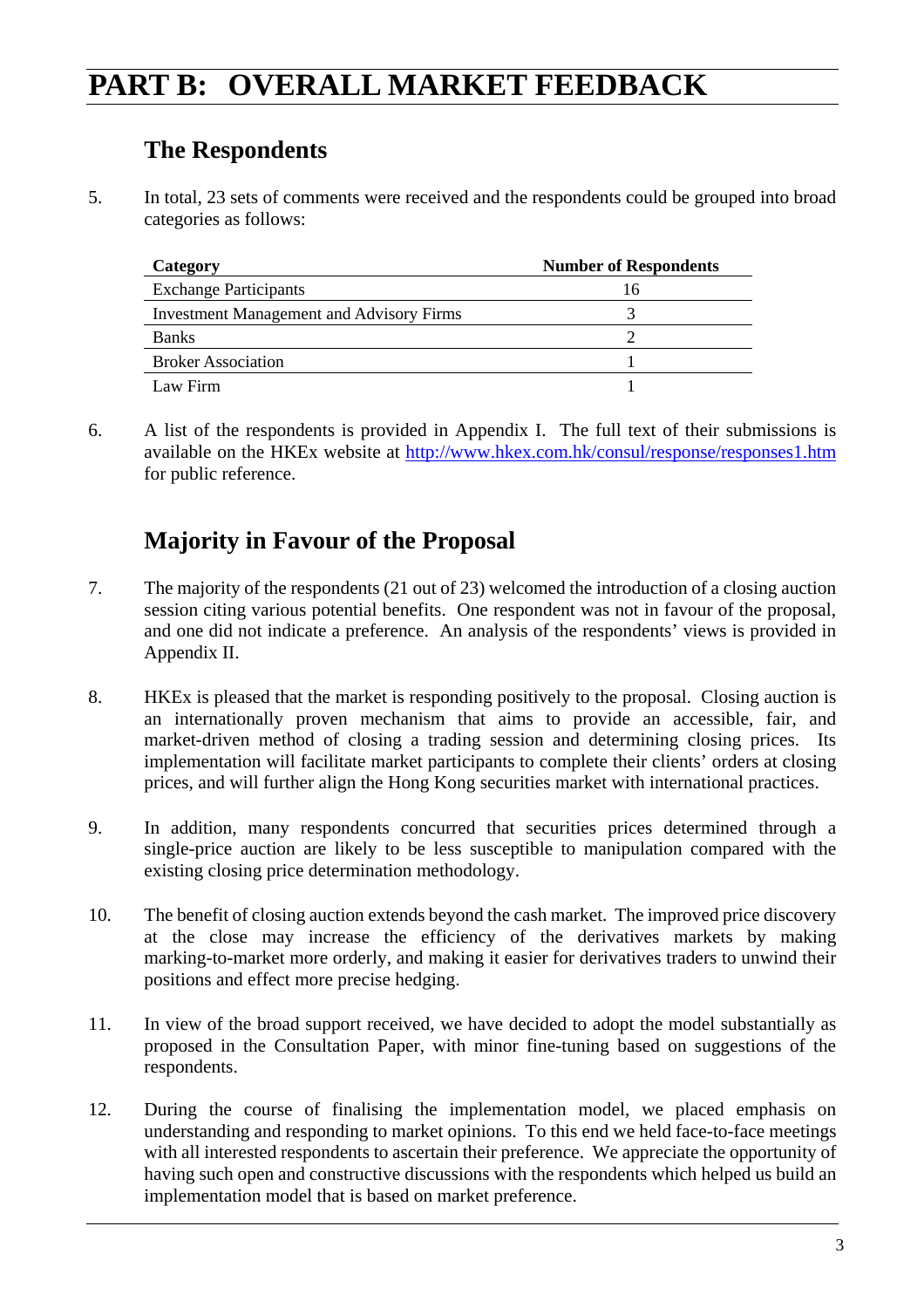## **PART C: IMPLEMENTATION MODEL**

- 13. From the outset of the consultation when we formulated the way forward model for the closing auction session, we were guided by the following broad principles:
	- (a) the introduced closing auction mechanism must be fair, transparent, and easily understood by market participants;
	- (b) the closing auction should mirror the existing open auction and other relevant trading practices to the extent possible to simplify implementation efforts by HKEx and market participants; however, incremental enhancements to the introduced mechanism could be considered from time to time after market-wide acceptance for closing auction has been established; and
	- (c) sufficient lead time should be given to ensure market readiness.
- 14. These guiding principles were consistently applied in our deliberations and decision to adopt the implementation model presented below.

### **Security Coverage**

 $\overline{a}$ 

15. Consistent with the original proposal in the Consultation Paper and existing pre-opening auction session, a single-price auction will be used for all equities, warrants, callable bull/bear contracts, exchange traded funds and other securities traded on the Main Board and Growth Enterprise Market during the closing session.

### **Order Input Period and Pre-order Matching Period**

- 16. The closing auction session will begin after the completion of the continuous trading session at 16:00 for normal day trading, or 12:30 for half day trading as the case may be. As explained in the Consultation Paper, there may be no closing auction session if the continuous trading session is terminated or adversely affected by an emergency, including but not limited to fire or other accident, typhoon, rainstorm, computer malfunction and other similar events. Under such circumstances, the current emergency arrangement for determining closing prices will follow (ie the last nominal prices will be used as closing prices).
- 17. All outstanding orders will be automatically carried forward from the continuous trading session to the order input period of the closing auction session as proposed in the Consultation Paper.
- 18. However, based on market feedback, we have extended both the order input period and pre-order matching period as compared with the original proposal $1$  in order to allow more order input time by market participants. The following table summarises the revised operating hours for the closing auction session.

<sup>&</sup>lt;sup>1</sup> The original model proposes that the order input period is 5 minutes and the pre-order matching period is 1 minute.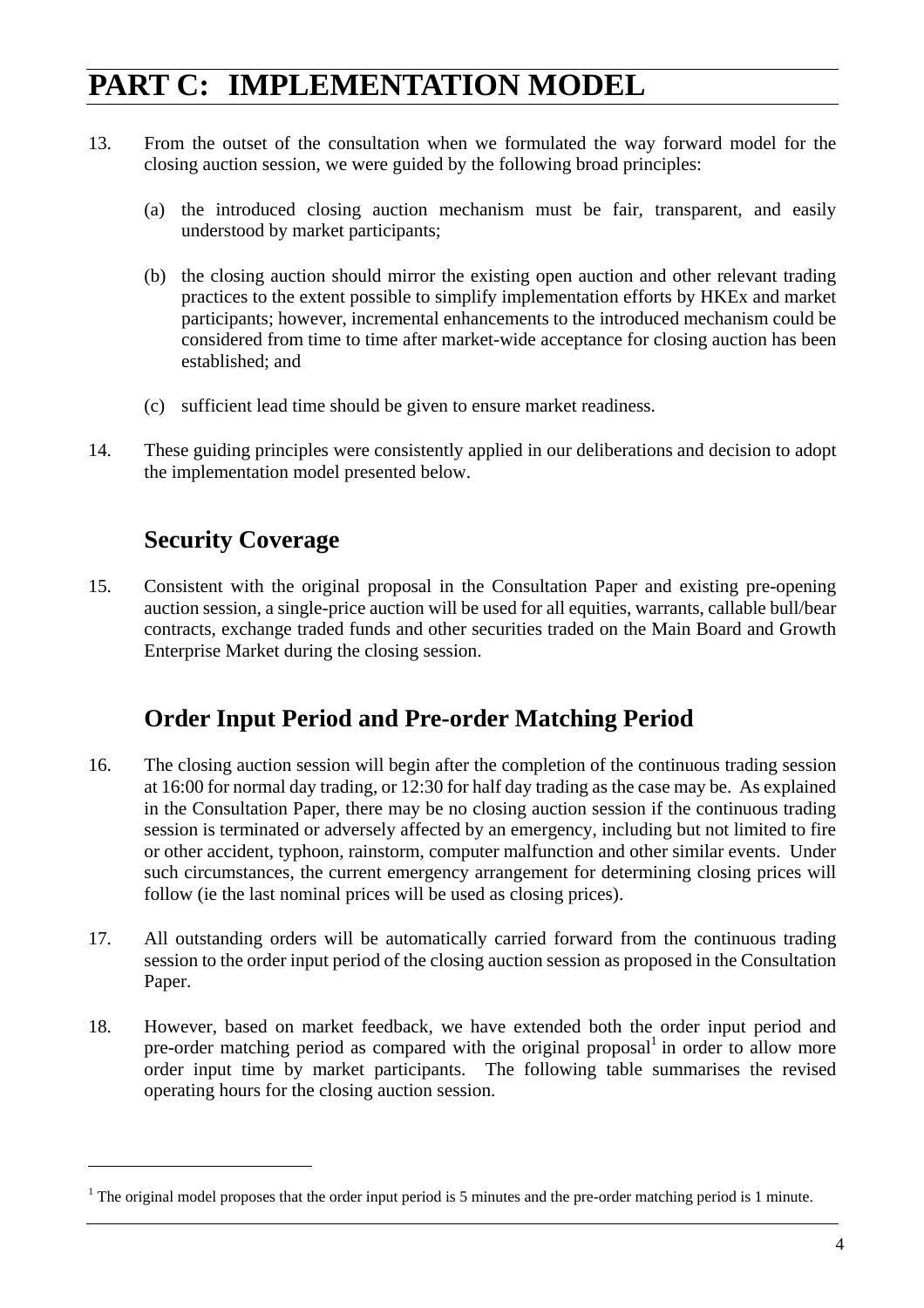|                                                                                       | <b>Normal Day Trading</b> | <b>Half Day Trading</b><br>(eg Christmas eve) |
|---------------------------------------------------------------------------------------|---------------------------|-----------------------------------------------|
| Order input period<br>(8 minutes)                                                     | $16:00$ to $16:08$        | 12:30 to $12:38$                              |
| <b>Pre-order matching period</b><br>(2 minutes)                                       | $16:08$ to $16:10$        | $12:38$ to $12:40$                            |
| <b>Commencement of order</b><br>matching after official end of<br>the trading session | 16:10                     | 12:40                                         |

## **Acceptable Order Types and Order Input Rules**

- 19. The acceptable order types and rules for order input, amendment and cancellation during the closing auction session will follow the same principles as in the existing pre-opening session.
- 20. During the order input period, both at-auction orders (without specified prices) and at-auction limit orders (with specified prices) will be accepted whereas during the pre-order matching period only at-auction orders will be accepted. Similar to the pre-opening session, orders can only be amended or cancelled during the order input period.
- 21. As an at-auction order is by nature a market order, it enjoys a higher order matching priority than an at-auction limit order. However, it should be noted that even an at-auction order can remain unfilled due to order imbalances on the relevant bid or ask side.

## **Order Matching and Closing Price Determination**

- 22. Once the order matching begins at 16:10 or 12:40 as the case may be, orders will be matched in order type, price and time priority at the final Indicative Equilibrium Price (IEP). The calculation of the IEP follows existing rules adopted in the pre-opening session as shown in Appendix III. Illustrative examples of order matching and IEP calculation are available on the HKEx website (http://www.hkex.com.hk/consul/conclusion/iep.pdf).
- 23. As explained in the Consultation Paper, if the closing auction session does not generate a closing price (ie no final IEP), the existing method using the median of the five 15 second snapshots taken in the last minute of continuous trading will be applied as the closing price.
- 24. A summary of the closing price determination algorithm is included in Appendix IV for reference.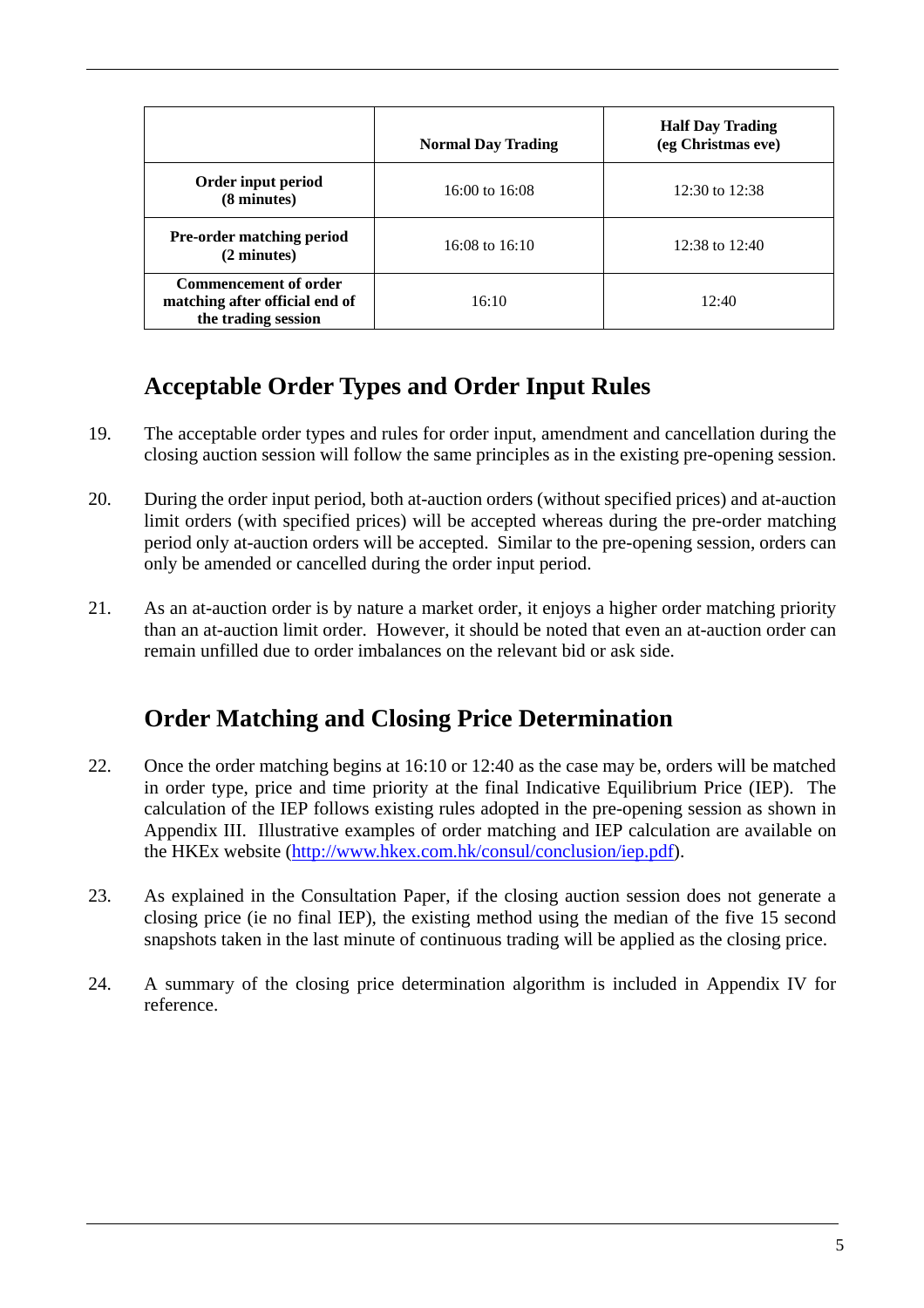### **Official Trading Hours and Closing Price Dissemination**

- 25. With the introduction of the closing auction session, the official trading hours of the securities market will be extended accordingly. The market will close at 16:10 or 12:40 as the case may be once order matching commences after the closing auction session. Appendix V contains a detailed illustration of the market model after change.
- 26. Under normal business circumstances, HKEx expects that securities closing prices will be disseminated to the market within 5 minutes (ie before 16:15 or 12:45) after the close of the trading session (ie 16:10 or 12:40).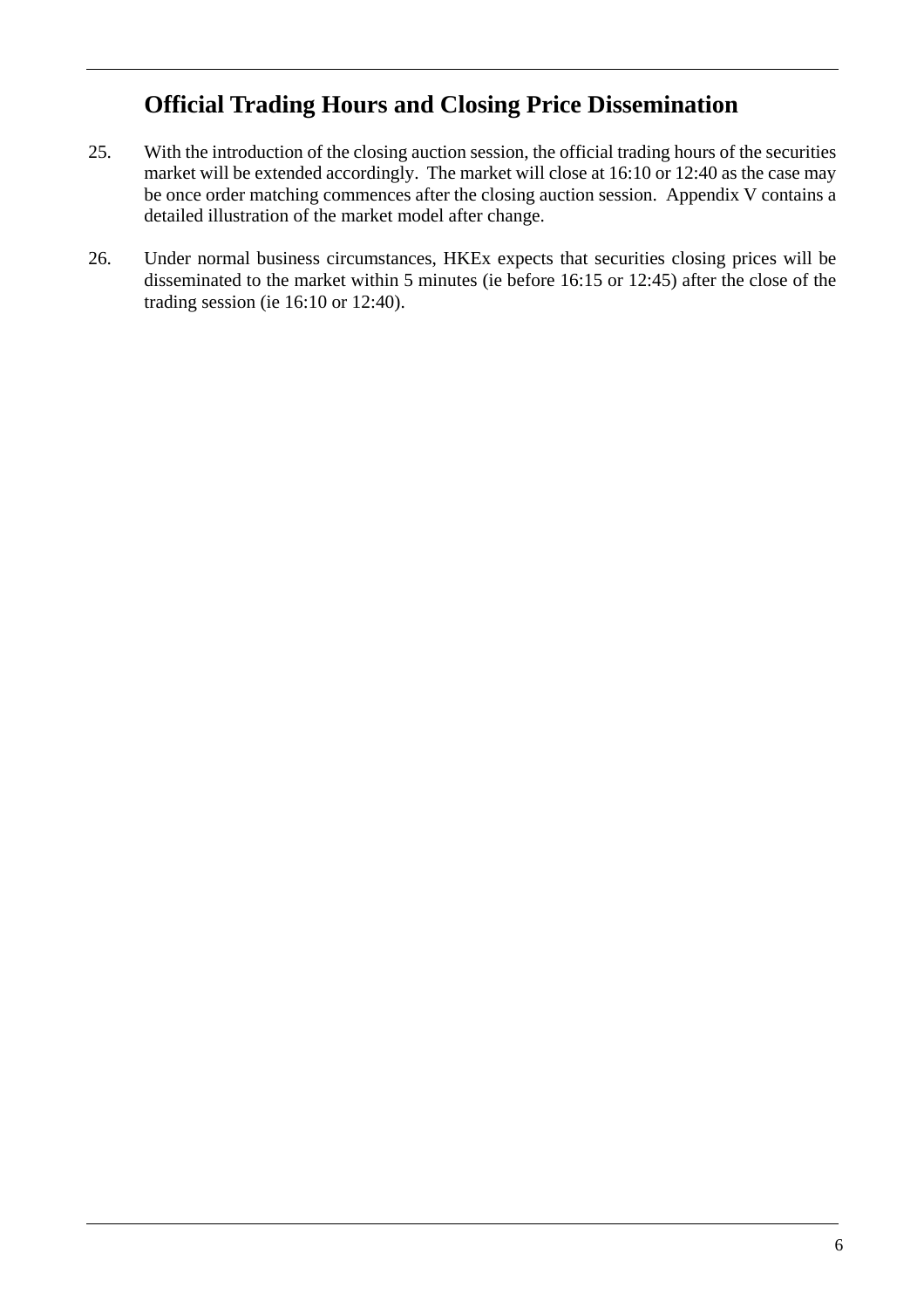## **PART D: RESPONSES TO SPECIFIC COMMENTS**

27. We set out below our responses to some specific comments which may be of interest to the market. The summary statistics in Appendix II give a broad indication of the frequency with which these comments were raised by respondents.

### **Trading Hours and Trade Operations Issues**

- 28. Comments received: There were comments that the duration for order input under the original proposal might not be sufficient.
- 29. HKEx's response: We have reviewed the practices in selected overseas markets in light of such comments. We recognise that there is no universal consensus as to what is the optimal, or at least adequate, time setting that works best for all. However, in light of the extensive retail participation in the Hong Kong market, we are of the view that a slight extension of the order input period and the pre-order matching period can be justified. We have therefore adjusted the duration of the order input period (extended from 5 minutes to 8 minutes) and that of the pre-order matching period (extended from 1 minute to 2 minutes) in the implementation model explained in paragraph 18.
- 30. Comments received: Some respondents suggested that there should be a blocking period after the close of the continuous trading session to allow sufficient time for order confirmation and avoid confusion during transition to the closing auction session. They mentioned that with a short break they would be able to clearly identify a transition to the closing auction session. Also they could make use of the extra time for order maintenance (eg cancelling outstanding orders carried forward from the continuous trading session per clients' instructions).
- 31. HKEx's response: We do not consider it necessary to include a blocking period. Based on our extensive review of overseas market practices, closing auction session is generally considered as an immediate and uninterrupted extension of the continuous trading session. Also, orders carried forward to the closing auction session can be cancelled or amended per clients' instructions before commencement of the pre-order matching period at 16:08 or 12:38.
- 32. Comments received: Many respondents agreed that the closing time for derivatives trading should be extended to maintain the current window of 15 minutes between the closing of the cash market and derivatives market.
- 33. HKEx's response: Upon implementation of the proposed closing auction session in the cash market, the trading hours for stock index futures/options (SIFO) will be extended to 16:30 for normal day trading, or 13:00 for half day trading as the case may be, except on the last trading day. The time window allows market participants to adjust their hedging positions relating to structured products based on the stock closing prices. There will be no change to the closing time (ie 16:00) for SIFO on the last trading day, as well as for stock futures/options (SFO) in general. The arrangements are largely in line with international practices. The Derivatives Market Consultative Panel was consulted in May 2007 regarding the implications of the proposed closing auction session to the derivatives market, and the Panel supported the proposed changes above. A comparison of the existing and proposed derivatives market closing time is set forth below: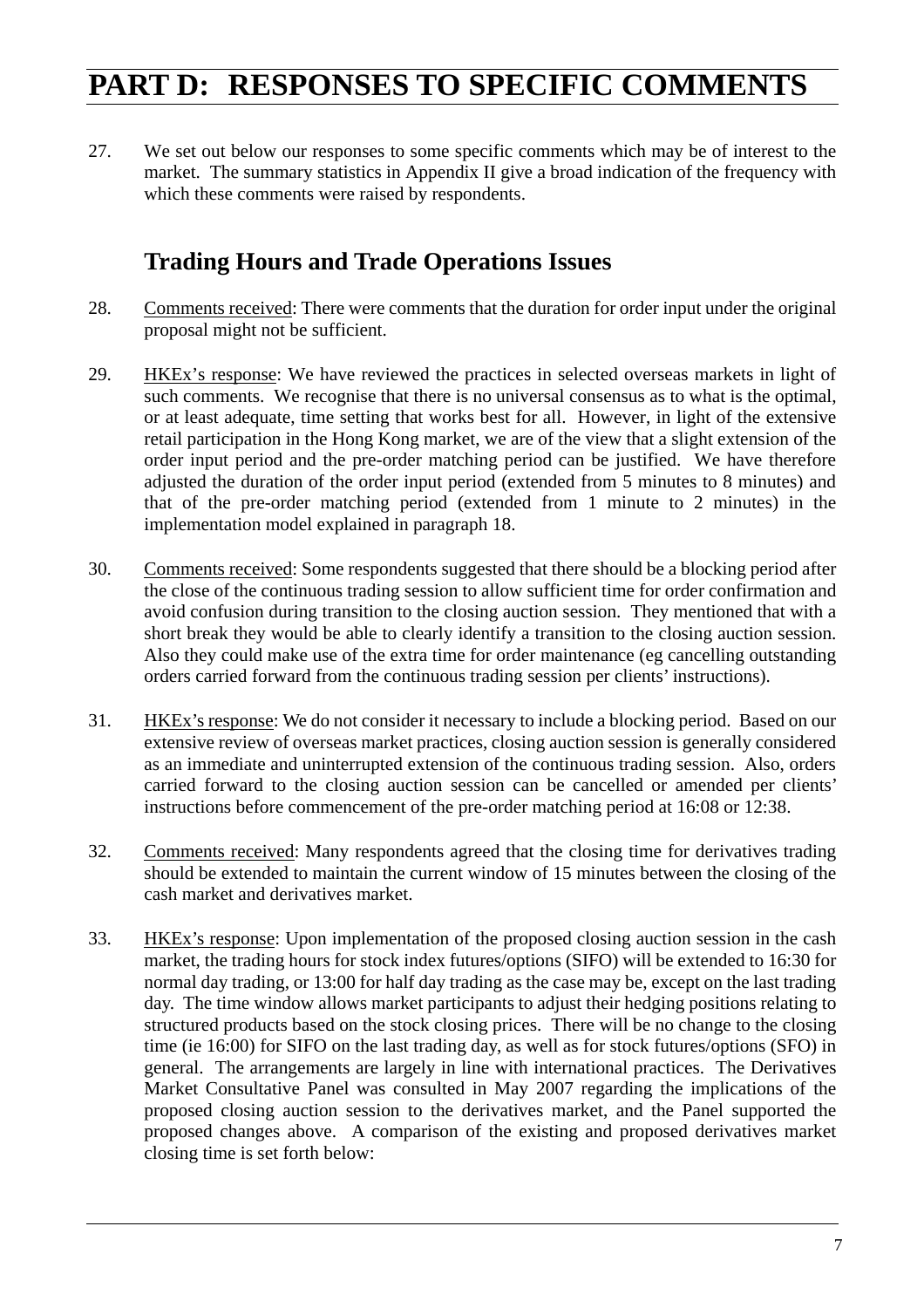|               |                                    | Crosing Time except on the Last Trading Day<br><b>Normal Day Trading</b> |                 | Half Day Trading (eg Christmas eve) |
|---------------|------------------------------------|--------------------------------------------------------------------------|-----------------|-------------------------------------|
| <b>Market</b> | <b>Existing</b><br><b>Proposed</b> |                                                                          | <b>Existing</b> | <b>Proposed</b>                     |
| <b>SIFO</b>   | 16:15                              | 16:30                                                                    | 12:30           | <b>13:00</b>                        |
| <b>SFO</b>    | 16:00                              | 16:00                                                                    | 12:30           | 12:30                               |

#### **Closing Time except on the Last Trading Day**

#### **Closing Time on the Last Trading Day**

| <b>Market</b> | <b>Existing</b> | <b>Proposed</b> |
|---------------|-----------------|-----------------|
| <b>SIFO</b>   | 16:00           | 16:00           |
| <b>SFO</b>    | 16:00           | 16:00           |

- 34. Comments received: Some respondents were of the view that input, amendment or cancellation of at-auction limit orders should always be allowed including during the pre-order matching period.
- 35. HKEx's response: We consider the pre-order matching period as an integral part of our auction design and an important element to safeguard against gaming behaviour. During the pre-order matching period, only at-auction orders are accepted and existing orders cannot be modified or cancelled. With this arrangement, it can avoid significant change in the IEP due to withdrawal of orders immediately before the commencement of order matching. So far we see no significant issues or drawbacks for this arrangement during the pre-opening session.
- 36. Comments received: Some respondents suggested eliminating at-auction orders, leaving only at-auction limit orders as the acceptable order type for closing auction. They claimed that removing at-auction orders would encourage market participants to place at-auction limit orders early to gain priority at price and contribute to better price discovery by attracting more liquidity.
- 37. HKEx's response: We are of the view that at-auction orders (with no specified price but a higher execution priority) should not be forbidden and that market participants should be able to choose between order types depending on their price and execution preference. Maintaining the two different order types for auction allow the distinction between orders of market participants who are price sensitive (at-auction limit orders will likely be used) and those who are trying to maximize the chances of execution (at-auction orders will likely be used).
- 38. Comments received: Some respondents mentioned about certain potential limitations of using the existing algorithm for determining the IEP in cases where the order book contains no at-auction limit orders on either the bid or ask side, or both sides. They mentioned that no IEP, and thus no order matching, could be established in such cases. Other respondents questioned the logic of giving priority to at-auction orders.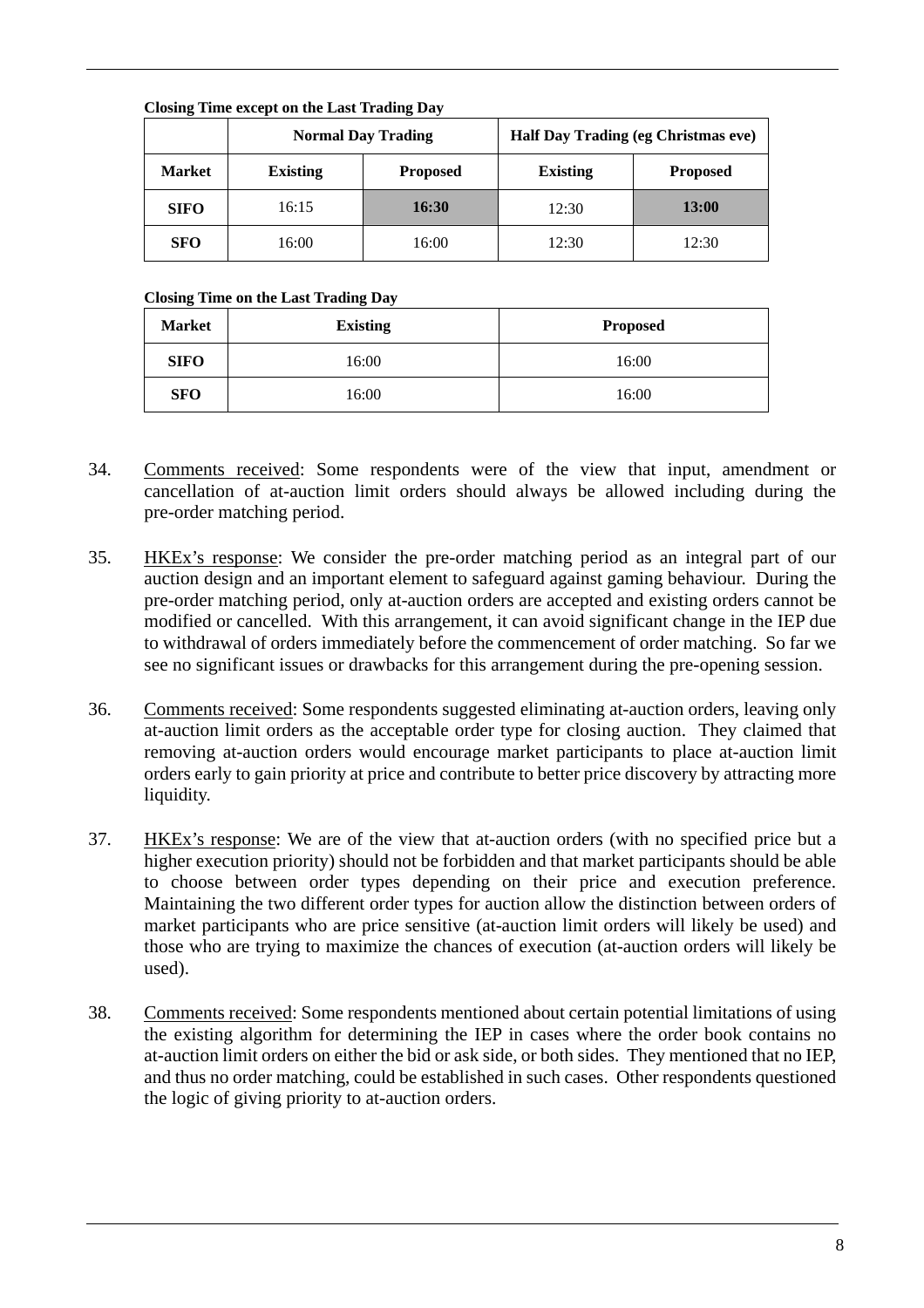39. HKEx's response: According to existing rules adopted in the pre-opening session, the IEP of a security will only be calculated if the order book is crossed (ie the highest bid price of the buy at-auction limit orders is equal to or higher than the lowest ask price of the sell at-auction limit orders). When there are no at-auction limit orders on either the bid or ask side, or both sides of the order book, such criterion is not met and there will be no IEP. We agree that additional algorithmic rules could be considered for handling these and other special cases, but since any change to the existing algorithm can have significant market impact we intend to conduct a separate exercise after implementation of the closing auction to review the overall logic together with our Exchange Participants before determining any enhancements to be made.

### **Short Selling Restrictions**

- 40. Comments received: One respondent enquired about whether outstanding short selling orders can be carried forward from the continuous trading session to the closing auction session. A view expressed by another respondent is that short selling orders should be allowed during auction sessions if the tick rule is removed.
- 41. HKEx's response: Under existing rules, a short selling order may only be inputted into AMS/3 during the continuous trading session. We concur with the view that when the tick rule is removed or suspended, short selling should be permitted during auction sessions. We have proposed this change to the SFC for discussion, and a separate announcement would be made to the public once SFC's approval has been sought.

## **The Random Closing Alternative**

- 42. Comments received: There was a divergence of views as to whether auction matching should start at a random or fixed time. Some respondents advocated the random closing method and considered it as a key factor in mitigating gaming attempts. Other respondents expressed a preference for fixed closing as they believed a simple closing auction mechanism mirroring the current open auction will minimize cost/time for the market to adapt to the new closing procedures.
- 43. HKEx's response: Given that the pre-order matching period by design already serves as a control mechanism against gaming behaviour, the random closing method will not be adopted as part of the initial implementation in order to simplify the implementation process. However, we will closely monitor trading behaviour and will evaluate the need for imposing random closing or other control measures for enhancing the closing auction mechanism if warranted.

## **Implications for Structured Product Liquidity Providers**

44. Comments received: One respondent sought clarification on the role of liquidity providers of derivative warrants and exchange traded funds during the closing auction session.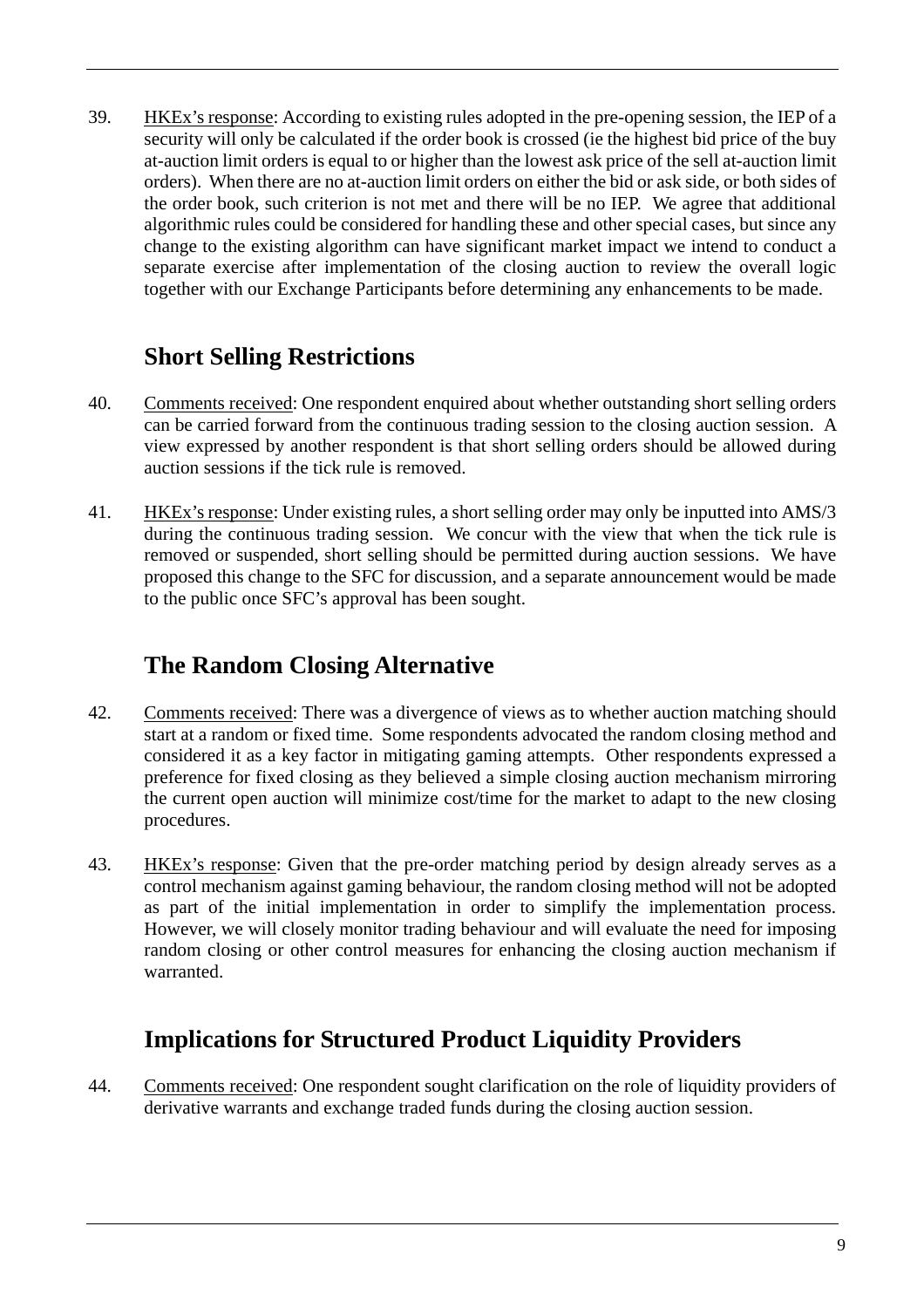45. HKEx's response: We are of the view that structured product liquidity providers should be exempted from their liquidity provision obligations during the closing auction session. This mirrors the existing model for the pre-opening session.

### **Implications for Callable Bull/Bear Contracts**

- 46. Comments received: One respondent sought clarification on the rules to determine the residual values of a callable bull/bear contract if the closing auction session is to be introduced.
- 47. HKEx's response: Under existing procedures during the pre-opening session, only the final IEP of an underlying Hong Kong equity of a callable bull/bear contract will be considered for determining whether a Mandatory Call Event (MCE) is triggered. Before the end of the two following trading sessions after the session in which the MCE occurred, the respective issuer will have to publish an announcement on the residual value and any other related information. The pre-opening session and morning session are considered as one trading session in this context. We are of the view that a consistent approach should be adopted for the closing auction session. As such, during the closing auction session, only the final IEP will be considered for determining whether a MCE is triggered, and the afternoon session and the closing auction session should be considered as one single session for the purpose of determining the residual value.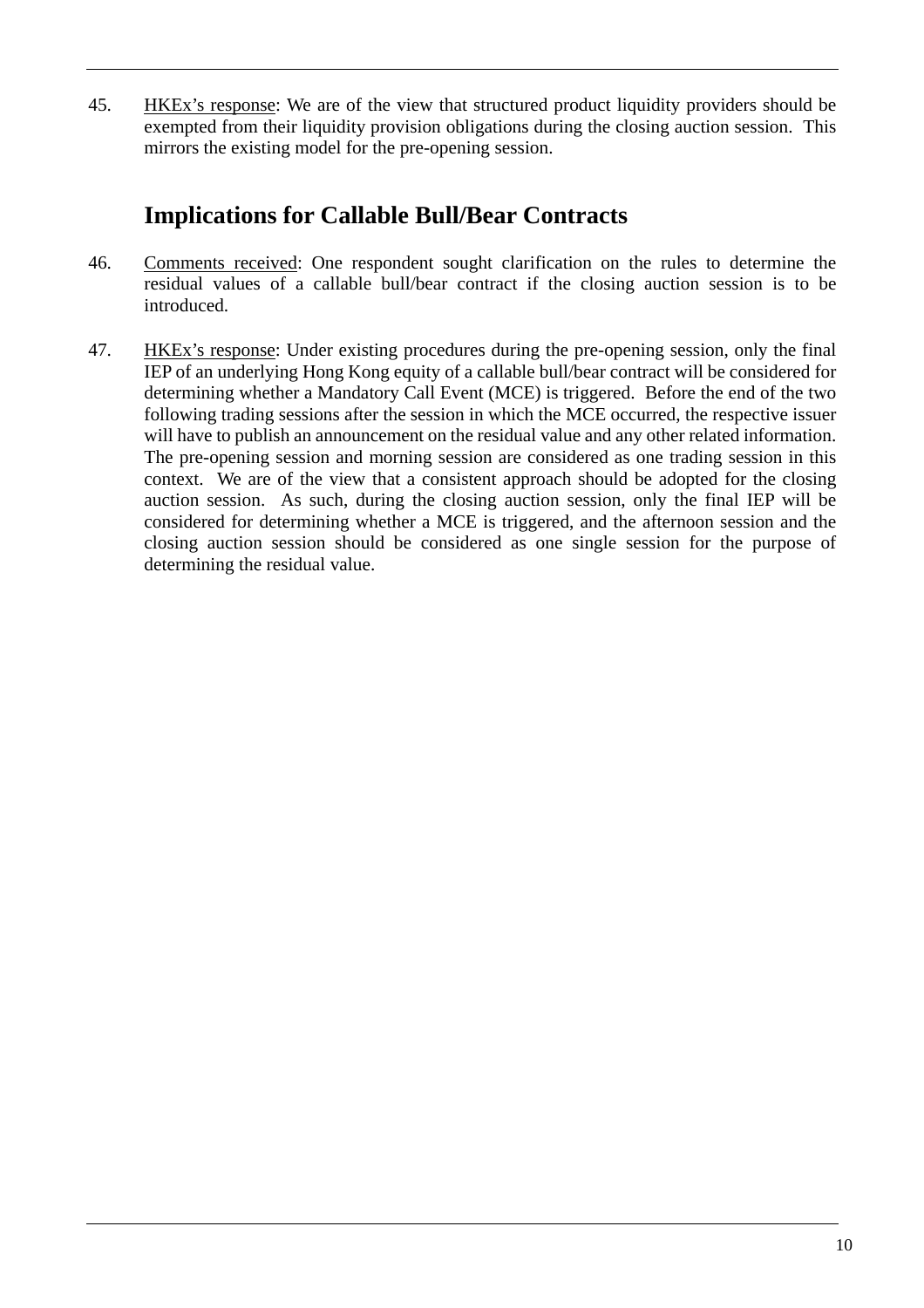## **PART E: IMPLEMENTATION PLAN**

- 48. The implementation model proposed in this document is largely similar to the original model except that the durations of the order input period and pre-order matching period have been extended to 8 minutes and 2 minutes respectively in response to market feedback.
- 49. As the effective trading hours of the cash and derivatives markets will be extended due to the implementation of the closing auction session, HKEx Listing Division will propose to the Listing Committee to revise the operational schedules for news dissemination of decisions on dividends and results by listed issuers from the existing practice of after 16:15 to after 16:30.
- 50. We will submit the necessary trading rule amendments governing the closing auction session to the SFC for approval in due course.
- 51. All finalised amendments to the Trading Rules and Listing Rules will be separately announced to the public.
- 52. Investor education and training for practitioners are crucial for market acceptance and smooth implementation of the proposed closing auction. We will provide extensive training and educational materials for promoting public awareness of the operation of the closing auction session prior to its implementation.
- 53. We recognise the need to set a realistic timeframe for all market participants to plan ahead. It is tentatively scheduled that the implementation of the closing auction session will take place in February 2008.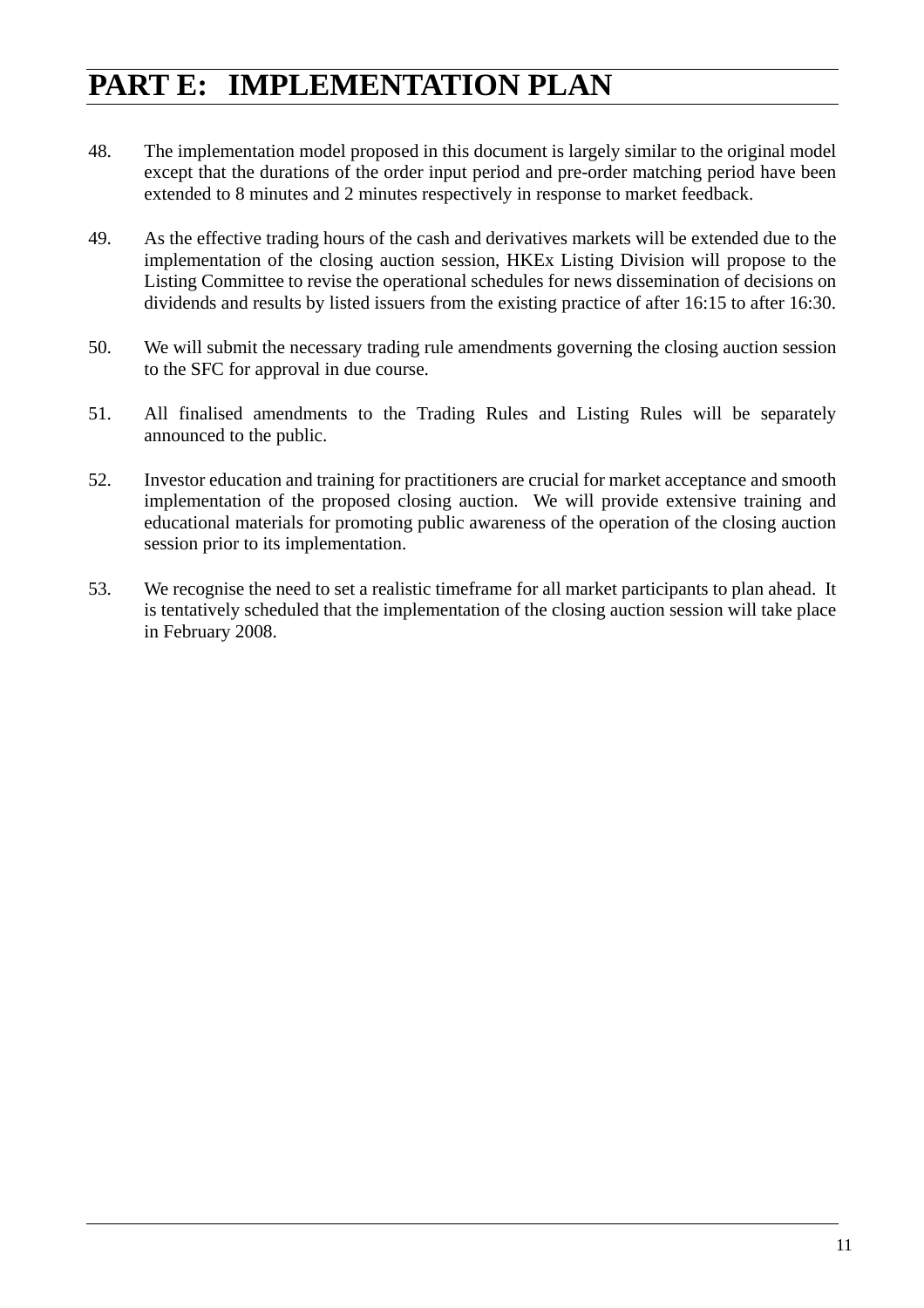## **APPENDIX I: LIST OF RESPONDENTS**

Exchange Participants Barclays Capital Asia Limited BNP Paribas BOCI Securities Limited Celestial Securities Limited Citigroup Global Capital Markets Hang Seng Securities Limited HSBC Broking Services (Asia) Limited I-Access Investors Limited J.P. Morgan Broking (Hong Kong) Limited KBC Financial Products Trading Hong Kong Limited Lehman Brothers Macquarie Equities (Asia) Limited Merrill Lynch (Asia Pacific) Limited Morgan Stanley Dean Witter Asia Limited / Morgan Stanley Dean Witter Hong Kong Securities Limited SG Securities (HK) Limited UBS Securities Hong Kong Limited

Investment Management and Advisory Firms Fidelity Investments Management (HK) Limited Gandhara Advisors Asia Limited HSBC Investments (Hong Kong) Limited

Banks The Bank of East Asia Limited The Hongkong and Shanghai Banking Corporation Limited

Broker Association Hong Kong Stockbrokers Association

Law Firm Clifford Chance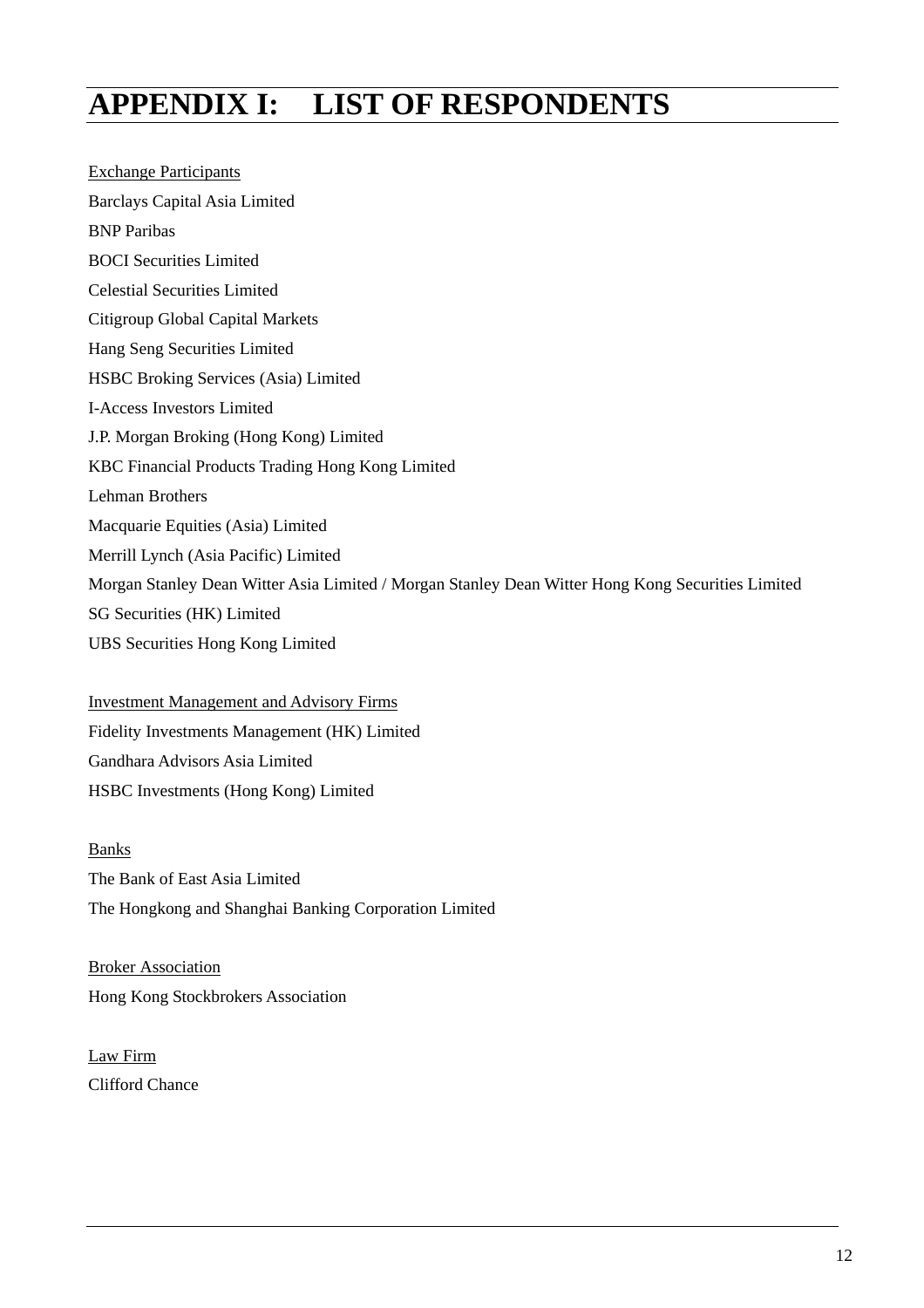## **APPENDIX II: SUMMARY STATISTICS OF RESPONDENTS' VIEWS**

| <b>Respondents' Views on the Closing Auction Proposal</b> | Number of<br><b>Responses</b> | <b>Addressed under</b><br>Paragraph |
|-----------------------------------------------------------|-------------------------------|-------------------------------------|
| In favour                                                 | 21                            |                                     |
| Neutral                                                   |                               |                                     |
| Not in favour                                             |                               |                                     |
| Not indicated                                             |                               |                                     |

|   | <b>Comments on Trading Hours and Trade Operations Issues</b>                                                                                                                             | Number of        | <b>Addressed under</b> |
|---|------------------------------------------------------------------------------------------------------------------------------------------------------------------------------------------|------------------|------------------------|
|   |                                                                                                                                                                                          | <b>Responses</b> | Paragraph              |
|   | Suggested that the originally proposed order input period may<br>not be sufficient                                                                                                       | 4                | #28 and 29             |
|   | Proposed to include a blocking period before the order input<br>period                                                                                                                   | $\overline{2}$   | #30 and 31             |
|   | Agreed that the closing time for derivatives trading should be<br>extended to maintain the current window of 15 minutes<br>between the closing of the cash market and derivatives market | 5                | #32 and 33             |
|   | Suggested that amendment or cancellation of orders should<br>always be allowed, including during the pre-order matching<br>period                                                        | 5                | #34 and 35             |
|   | Suggested eliminating at-auction orders, leaving only<br>at-auction limit orders as the acceptable order type for closing<br>auction.                                                    | $\mathfrak{D}$   | #36 and 37             |
| ■ | Mentioned about certain potential limitations of using the<br>existing algorithm for determining the IEP                                                                                 | 4                | #38 and 39             |
| п | Sought clarification on short selling restrictions                                                                                                                                       |                  | #40 and 41             |
| ■ | Sought clarification on the implications for structured product<br>liquidity providers                                                                                                   |                  | #44 and 45             |
|   | Sought clarification on the implications for callable bull/bear<br>contracts                                                                                                             |                  | #46 and 47             |

| <b>Respondents' Views on Random Closing Alternative</b> | Number of<br><b>Responses</b> | <b>Addressed under</b><br>Paragraph |
|---------------------------------------------------------|-------------------------------|-------------------------------------|
| In favour                                               |                               | #42 and 43                          |
| Neutral                                                 |                               |                                     |
| Not in favour                                           |                               |                                     |
| Not indicated                                           | 3                             |                                     |

| <b>Lead Time Required for System Changes</b> | Number of        | <b>Addressed under</b> |
|----------------------------------------------|------------------|------------------------|
|                                              | <b>Responses</b> | Paragraph              |
| Minimal or less than 1 month                 |                  | $#5^{\circ}$           |
| 1 month to 3 months                          |                  |                        |
| More than 3 months but less than 6 months    |                  |                        |
| 6 months or more                             |                  |                        |
| Not precisely indicated                      |                  |                        |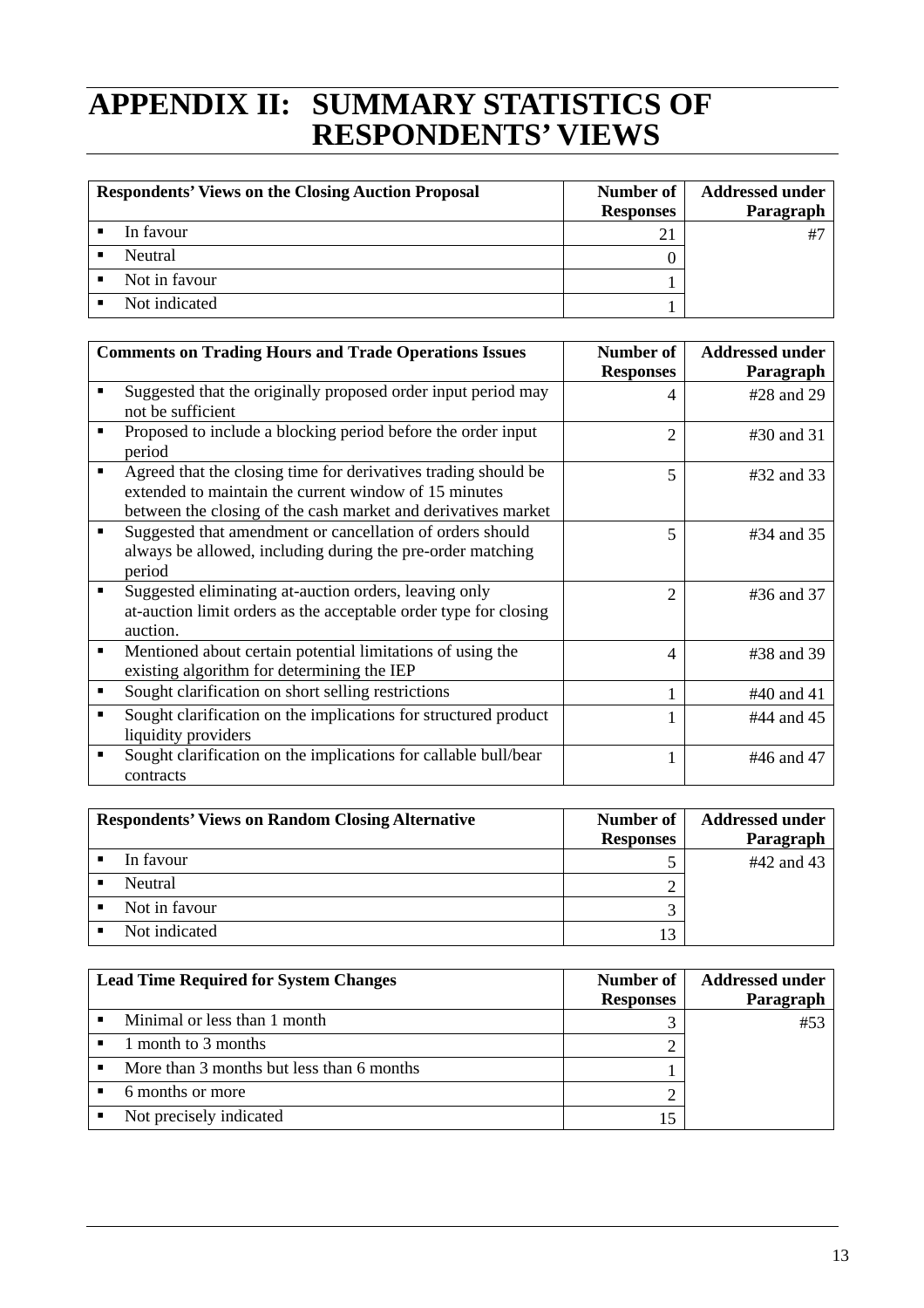## **APPENDIX III: RULES FOR DETERMINING THE IEP**

#### Extracts from the Rules of the Exchange

- 501H.(1) An IEP will be calculated according to the following rules only if the highest bid price of the buy at-auction limit orders is equal to or higher than the lowest ask price of the sell at-auction limit orders:
	- (a) the IEP shall be one of the bid prices or ask prices which falls within the range of the highest bid price of the buy at-auction limit orders and the lowest ask price of the sell at-auction limit orders (inclusive of both prices) at which the aggregate size of the trades to be concluded based on the methodology specified in Rule 517(1)(a) is maximised;
	- (b) if more than one price satisfies Rule  $501H(1)(a)$ , the IEP shall be the price at which the normal order imbalance is the lowest. For the purposes hereof, normal order imbalance, in relation to a price, means the difference between the aggregate size of the buy at-auction orders and the buy at-auction limit orders with bid prices at or better than that price and the aggregate size of the sell at-auction orders and the sell at-auction limit orders with ask prices at or better than that price;
	- (c) if more than one price satisfies Rule  $501H(1)(b)$ , the IEP shall be-
		- (i) the highest of such prices if in relation to each and every of such prices, the aggregate size of the buy at-auction orders and the buy at-auction limit orders with bid prices at or better than that price is greater than the aggregate size of the sell at-auction orders and the sell at-auction limit orders with ask prices at or better than that price; or
		- (ii) the lowest of such prices if in relation to each and every of such prices, the aggregate size of the buy at-auction orders and the buy at-auction limit orders with bid prices at or better than that price is smaller than the aggregate size of the sell at-auction orders and the sell at-auction limit orders with ask prices at or better than that price;
	- (d) if more than one price satisfies Rule  $501H(1)(b)$  and  $501H(1)(c)$  does not apply, the IEP shall be the price which is the closest to the previous closing price\* . If two prices are of equidistant from the previous closing price<sup>\*</sup>, the IEP shall be the higher of the two prices. However, if the previous closing price<sup>\*</sup> is not available, the IEP shall be the highest of such prices.

<sup>\*</sup> While the previous closing price is used as a reference price for determining the IEP during the pre-opening session under the existing Rule 501H(1)(d), a different reference price (eg the last nominal price during the preceding continuous trading session) will probably be applied for IEP determination during the closing auction session.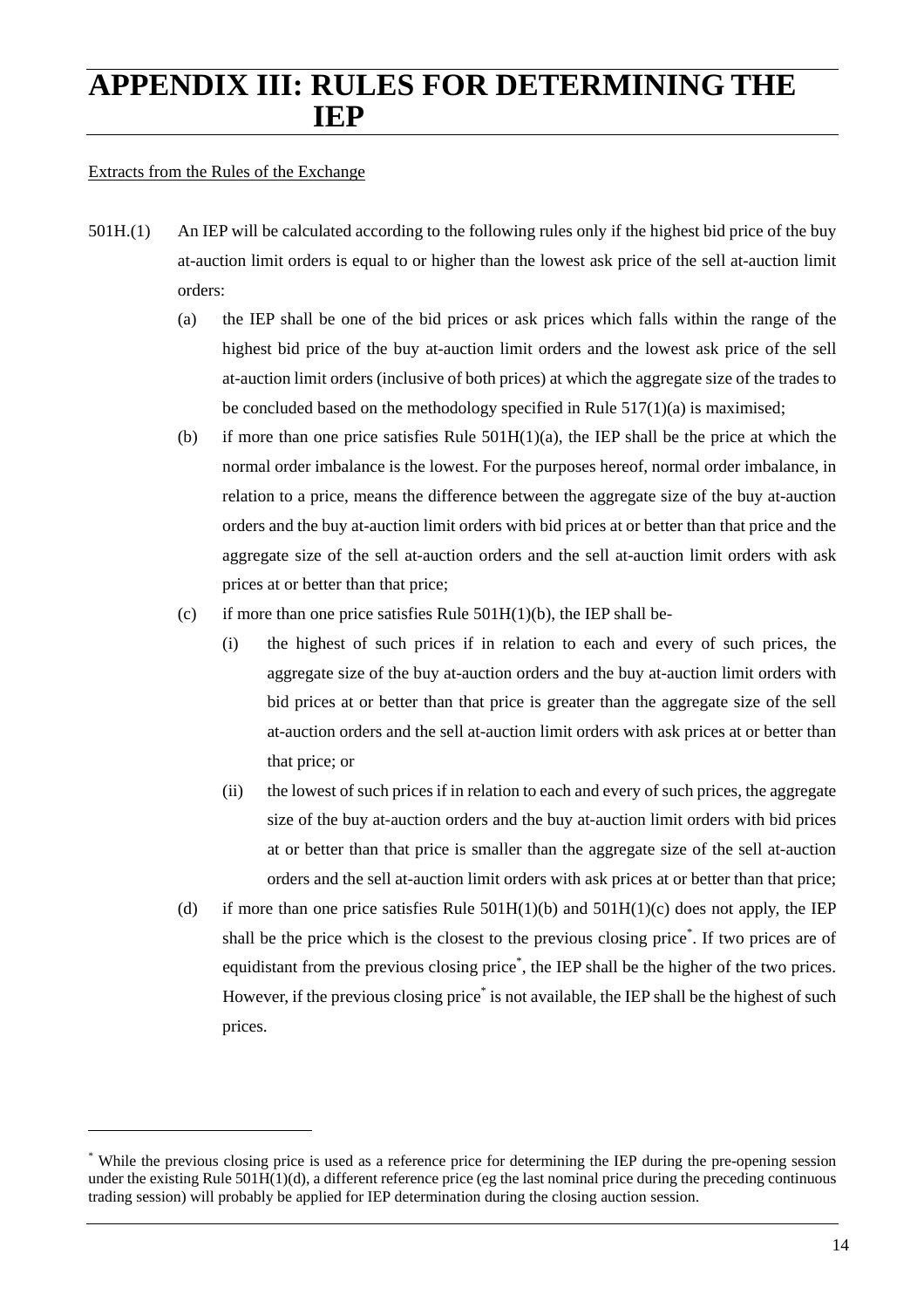## **APPENDIX IV: SUMMARY OF CLOSING PRICE DETERMINATION ALGORITHM**



<sup>∗</sup> There may be no closing auction session if the continuous trading session is terminated or adversely affected by an emergency, including but not limited to fire or other accident, typhoon, rainstorm, computer malfunction and other similar events.

<sup>\*\*</sup> Consistent with existing rules adopted in the pre-opening session, the final IEP of a security will only be calculated if the order book is crossed (ie the highest bid price of the buy at-auction limit orders is equal to or higher than the lowest ask price of the sell at-auction limit orders) at the end of the pre-order matching period. In the case where such criterion is not met, there will be neither auction matching nor final IEP generated from the closing auction.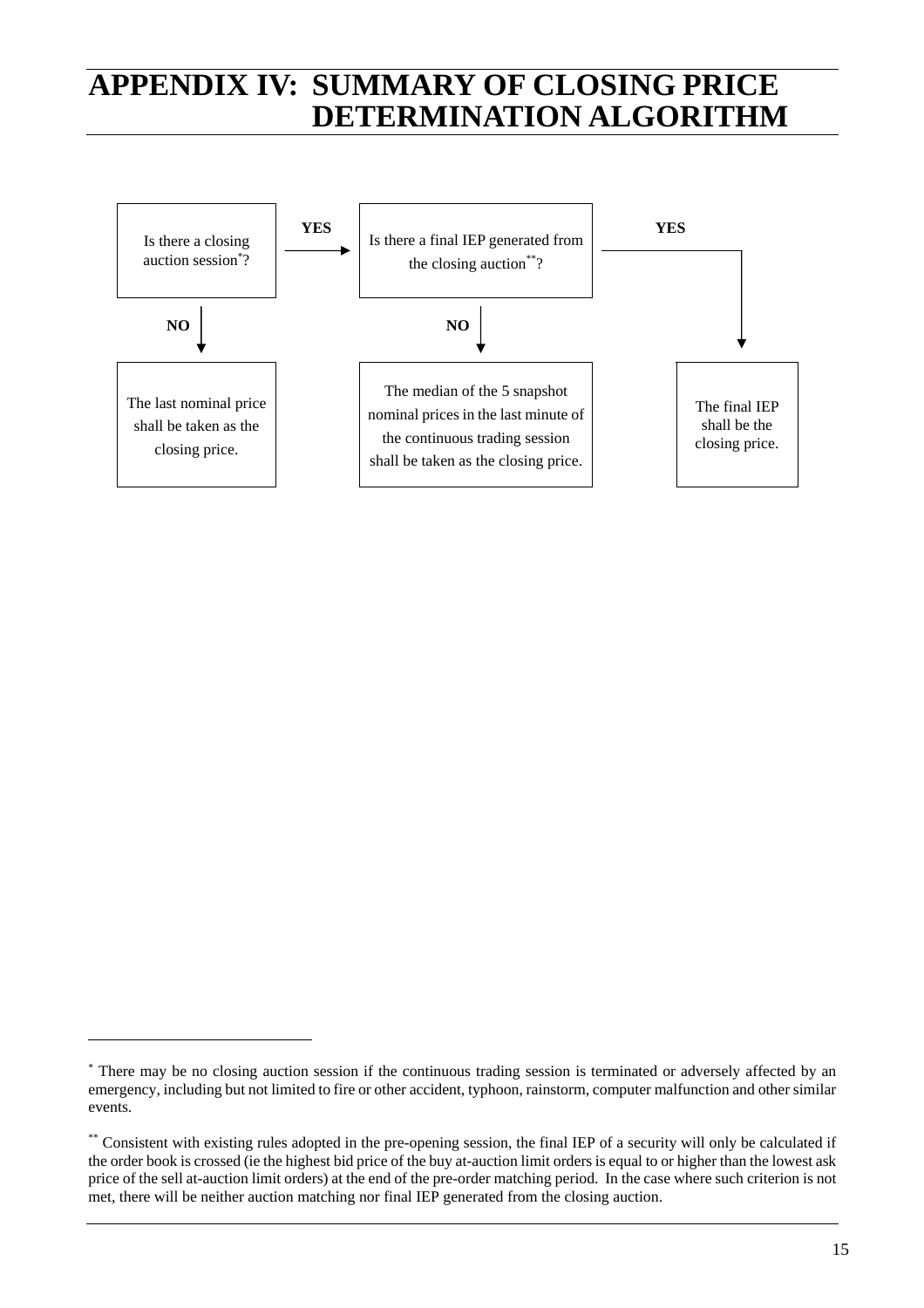## **APPENDIX V: MARKET MODEL AND OFFICIAL TRADING HOURS AFTER CHANGE**

#### **For Normal Day Trading**

| <b>Trading</b><br><b>Sessions</b>                |                                                                                                                                                           |                                                                                                           | Pre-opening               |                 | Morning                                | Extended<br>Morning                          | <b>Closing Auction</b><br>Afternoon |                                         |                                                                                                                                                              |  |  |
|--------------------------------------------------|-----------------------------------------------------------------------------------------------------------------------------------------------------------|-----------------------------------------------------------------------------------------------------------|---------------------------|-----------------|----------------------------------------|----------------------------------------------|-------------------------------------|-----------------------------------------|--------------------------------------------------------------------------------------------------------------------------------------------------------------|--|--|
| <b>Auction</b><br><b>Periods</b>                 | Pre-order<br>Order Input<br>Order Matching<br>Blocking<br>N/A<br>N/A<br>Matching                                                                          |                                                                                                           | N/A                       | Order Input     | Pre-order<br>Matching                  |                                              |                                     |                                         |                                                                                                                                                              |  |  |
| <b>Operating</b><br><b>Hours</b>                 | $9:30 - 9:45$                                                                                                                                             | $9:58 - 10:00$<br>$10:00 - 12:30$<br>$12:30 - 14:30$<br>$14:30 - 16:00$<br>$9:45 - 9:50$<br>$9:50 - 9:58$ |                           | $16:00 - 16:08$ | $16:08 - 16:10$                        |                                              |                                     |                                         |                                                                                                                                                              |  |  |
| <b>Market</b><br>Mechanism                       |                                                                                                                                                           |                                                                                                           | Single-price Call Auction |                 | <b>Continuous Trading</b>              |                                              |                                     | Single-price Call Auction               |                                                                                                                                                              |  |  |
| <b>Security</b><br>Coverage                      | All Equities, Warrants, Callable Bull/Bear Contracts, Exchange Traded Funds<br>and Other Securities Traded on the Main Board and Growth Enterprise Market |                                                                                                           |                           |                 |                                        | <b>Extended Trading</b><br><b>Securities</b> |                                     |                                         | All Equities, Warrants, Callable Bull/Bear Contracts,<br>Exchange Traded Funds and Other Securities<br>Traded on the Main Board and Growth Enterprise Market |  |  |
| <b>Order Entry</b>                               | Yes                                                                                                                                                       | Yes                                                                                                       | No                        | N <sub>0</sub>  | Yes<br>Yes<br>Yes                      |                                              |                                     | Yes                                     | Yes                                                                                                                                                          |  |  |
| Acceptable<br><b>Order Types</b>                 | At-auction /<br>At-auction Limit                                                                                                                          | At-auction                                                                                                | N/A                       | N/A             | Limit / Enhanced Limit / Special Limit |                                              |                                     | At-auction /<br><b>At-auction Limit</b> | At-auction                                                                                                                                                   |  |  |
| Order<br>Amendment<br>and<br><b>Cancellation</b> | Yes                                                                                                                                                       | No                                                                                                        | No                        | N <sub>0</sub>  | Yes<br>Yes<br><b>Yes</b>               |                                              | Yes                                 | N <sub>0</sub>                          |                                                                                                                                                              |  |  |
|                                                  |                                                                                                                                                           |                                                                                                           |                           |                 |                                        |                                              |                                     |                                         |                                                                                                                                                              |  |  |

#### **For Half Day Trading (e.g. Christmas Eve)**

| <b>Trading</b><br><b>Sessions</b>                |                                                                                                                                                           |                                | Pre-opening               | Morning               | <b>Closing Auction</b>                      |                                         |                       |
|--------------------------------------------------|-----------------------------------------------------------------------------------------------------------------------------------------------------------|--------------------------------|---------------------------|-----------------------|---------------------------------------------|-----------------------------------------|-----------------------|
| <b>Auction</b><br><b>Periods</b>                 | Pre-order<br>Order Input<br>Matching                                                                                                                      |                                | Order Matching            | Blocking              | N/A                                         | Order Input                             | Pre-order<br>Matching |
| <b>Operating</b><br><b>Hours</b>                 | $9:30 - 9:45$                                                                                                                                             | $9:45 - 9:50$<br>$9:50 - 9:58$ |                           | $9:58 - 10:00$        | $10:00 - 12:30$                             | $12:30 - 12:38$                         | $12:38 - 12:40$       |
| <b>Market</b><br><b>Mechanism</b>                |                                                                                                                                                           |                                | Single-price Call Auction | Continuous<br>Trading | Single-price Call Auction                   |                                         |                       |
| <b>Security</b><br>Coverage                      | All Equities, Warrants, Callable Bull/Bear Contracts, Exchange Traded Funds<br>and Other Securities Traded on the Main Board and Growth Enterprise Market |                                |                           |                       |                                             |                                         |                       |
| <b>Order Entry</b>                               | Yes<br>Yes<br>No.<br>No.                                                                                                                                  |                                |                           |                       | Yes                                         | Yes                                     | Yes                   |
| Acceptable<br><b>Order Types</b>                 | At-auction /<br>At-auction<br><b>At-auction Limit</b>                                                                                                     |                                | N/A<br>N/A                |                       | Limit/<br>Enhanced Limit /<br>Special Limit | At-auction /<br><b>At-auction Limit</b> | At-auction            |
| Order<br>Amendment<br>and<br><b>Cancellation</b> | Yes                                                                                                                                                       | N <sub>0</sub>                 | N <sub>0</sub>            | N <sub>0</sub>        | Yes                                         | Yes                                     | No                    |
|                                                  |                                                                                                                                                           |                                |                           |                       |                                             |                                         |                       |

 $\triangle$  Matching of closing auction orders commences after official end of the trading session at 16:10 or 12:40 as the case may be.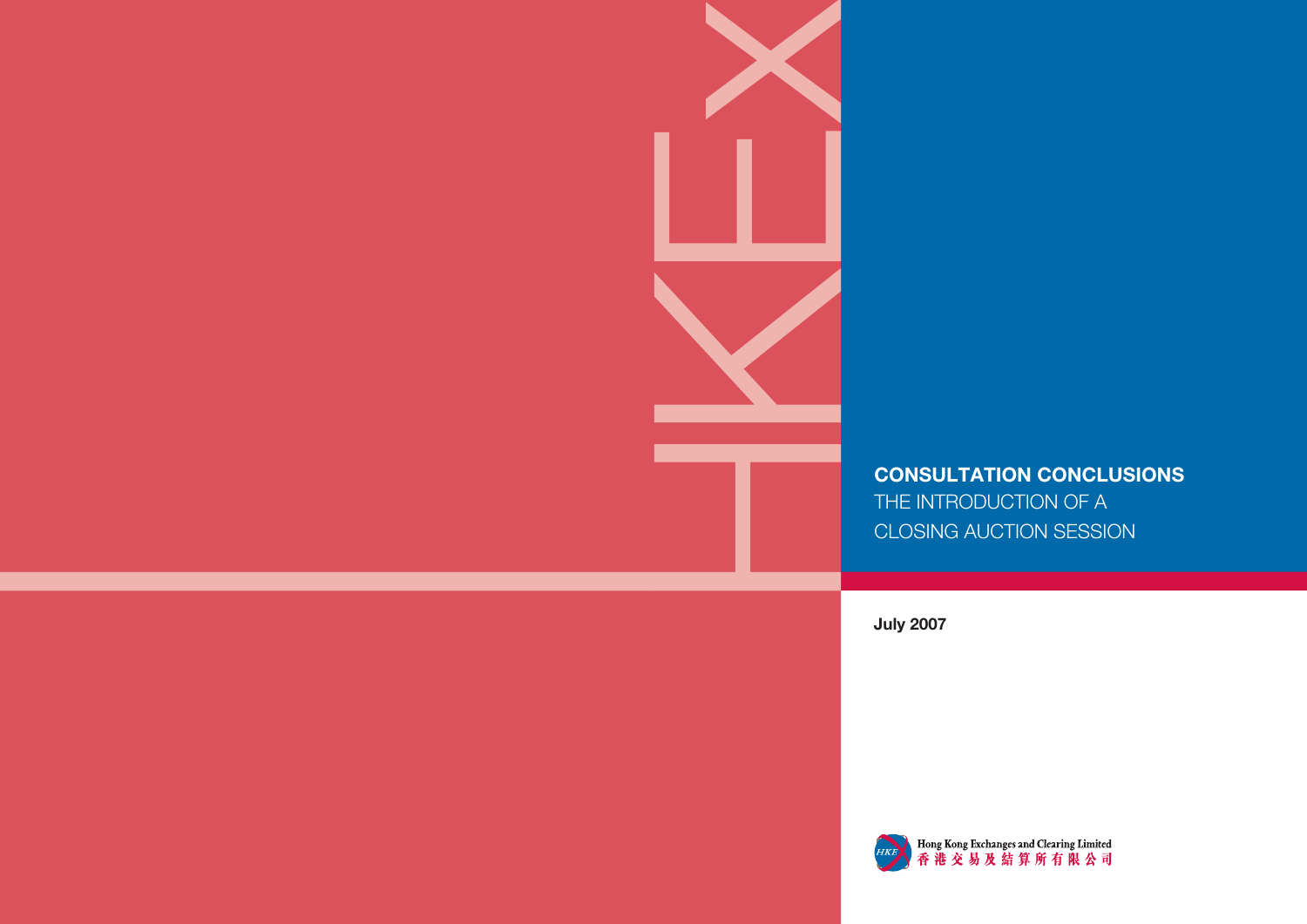#### **Appendix 3**

| Date      | <b>Total market</b><br>turnover of the<br>day | <b>Turnover of</b><br><b>Closing Auction</b><br><b>Session</b> | $%$ in<br><b>Closing</b><br><b>Auction</b><br><b>Session</b> | <b>Closing Auction</b><br><b>Session turnover</b><br>of MSCI stocks<br>[1] | $\frac{0}{0}$<br>from<br><b>MSCI</b><br><b>Stocks</b> | <b>Closing Auction</b><br><b>Session turnover of</b><br><b>Non-MSCI stocks Non-MSCI</b><br>[2] | $\frac{0}{0}$<br>from<br><b>Stocks</b> |
|-----------|-----------------------------------------------|----------------------------------------------------------------|--------------------------------------------------------------|----------------------------------------------------------------------------|-------------------------------------------------------|------------------------------------------------------------------------------------------------|----------------------------------------|
|           | (HK\$ million)                                | (HK\$ million)                                                 |                                                              | (HK\$ million)                                                             |                                                       | (HK\$ million)                                                                                 |                                        |
| 26-May-08 | 76,868                                        | 2,029                                                          | 2.6%                                                         | 1.618                                                                      | 79.7%                                                 | 411                                                                                            | 20.3%                                  |
| 27-May-08 | 54,898                                        | 2,068                                                          | 3.8%                                                         | 1,653                                                                      | 79.9%                                                 | 416                                                                                            | 20.1%                                  |
| 28-May-08 | 60,377                                        | 1,965                                                          | 3.3%                                                         | 1,576                                                                      | 80.2%                                                 | 389                                                                                            | 19.8%                                  |
| 29-May-08 | 64,328                                        | 2,155                                                          | 3.4%                                                         | 1.810                                                                      | 84.0%                                                 | 345                                                                                            | 16.0%                                  |
| 30-May-08 | 85.802                                        | 14.219                                                         | 16.6%                                                        | 13.729                                                                     | 96.6%                                                 | 489                                                                                            | 3.4%                                   |

#### **Turnover Statistics of Closing Auction Session in relation to Market Total (26-30 May 2008)**

1. The 167 HK listed stocks impacted by the MSCI rebalancing on 30 May 2008.

2. All other Hong Kong listed stocks not including the 167 stocks affected by the MSCI rebalancing on 30 May 2008. These include HSBC, Tracker Fund, all derivative warrants, Callable Bull/Bear Contracts and others.